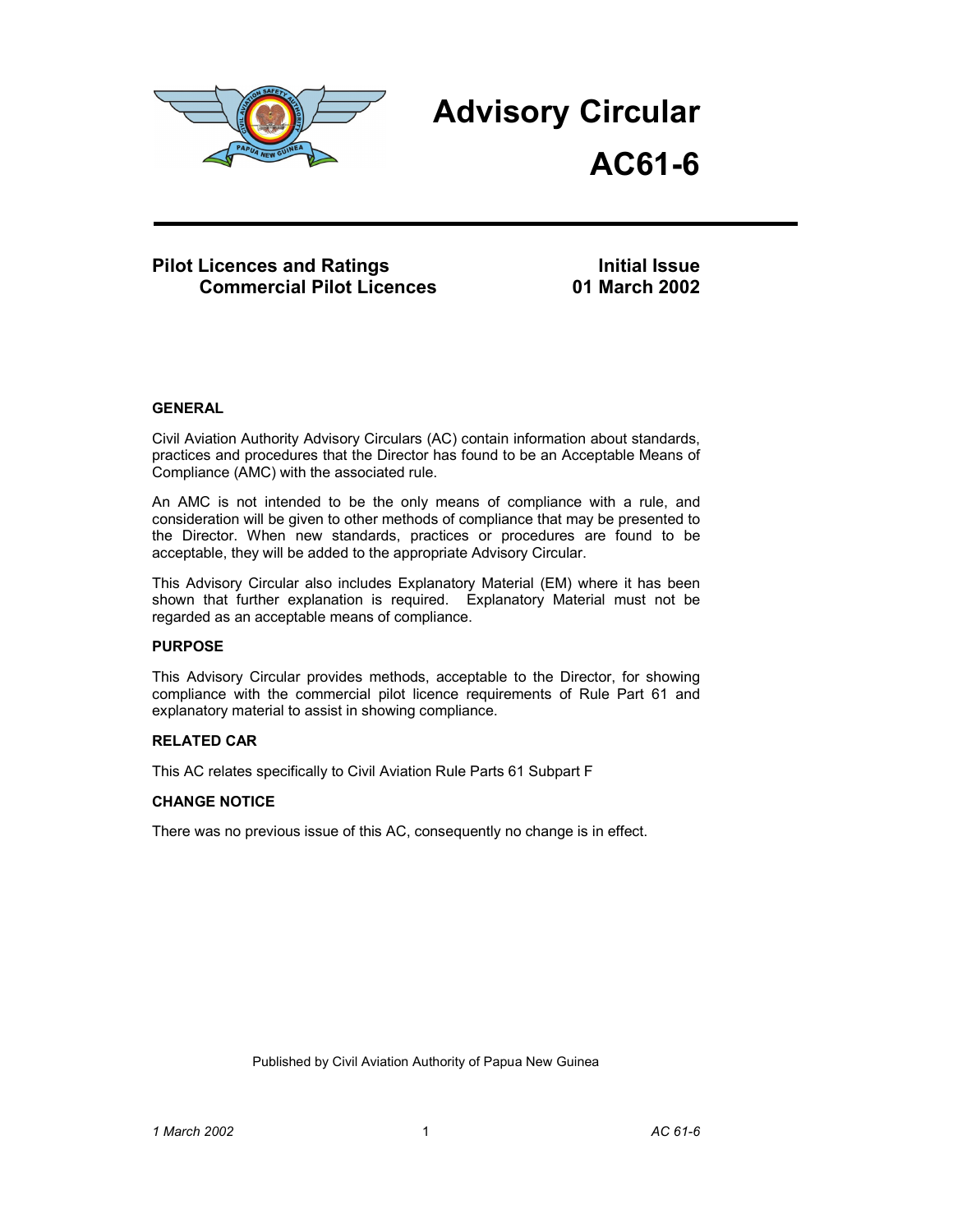# **INTRODUCTION**

This advisory circular supports rule part 61 subpart F, Commercial Pilot Licences.]

# **Table of Contents**

| <b>Pilot Licences and Ratings Initial Issue</b>                                                  | 1              |              |
|--------------------------------------------------------------------------------------------------|----------------|--------------|
| <b>Commercial Pilot Licences 01 March 2002</b>                                                   | 1              |              |
| <b>INTRODUCTION</b>                                                                              |                | $\mathbf{2}$ |
| <b>SUBPART F - Commercial Pilot Licences</b>                                                     | 1              |              |
| Rule 61.203 Eligibility requirements                                                             |                | 1            |
| Appendix I Commercial pilot licence experience requirements                                      |                | 1            |
| Aeroplane                                                                                        | 1              |              |
| Helicopter                                                                                       | $\overline{2}$ |              |
| Glider                                                                                           | 3              |              |
| Balloon                                                                                          | 4              |              |
| Appendix II CPL cross-country navigation syllabuses                                              |                | 4            |
| Aeroplane                                                                                        | 4              |              |
| Helicopter                                                                                       | $\overline{7}$ |              |
| Log book certification                                                                           | 10             |              |
|                                                                                                  |                |              |
| - 111<br>Commercial pilot licence written examination<br><b>Appendix</b>                         |                |              |
| syllabuses                                                                                       |                | 10           |
| Air law                                                                                          | 10             |              |
| Flight navigation                                                                                | 21             |              |
| Meteorology                                                                                      | 22             |              |
| Principles of flight and aeroplane performance - aeroplane                                       | 23             |              |
| Principles of flight and aircraft performance – helicopters                                      | 24             |              |
| Principles of flight and glider operation                                                        | 24             |              |
| General aircraft technical knowledge                                                             | 25             |              |
| General aircraft technical knowledge - glider                                                    | 26             |              |
| Balloon technical knowledge and aerostatics                                                      | 26             |              |
| Human factors                                                                                    | 27             |              |
| Appendix IV Commercial pilot licence flight test syllabuses<br>Flight test syllabus - aeroplanes | 31<br>31       |              |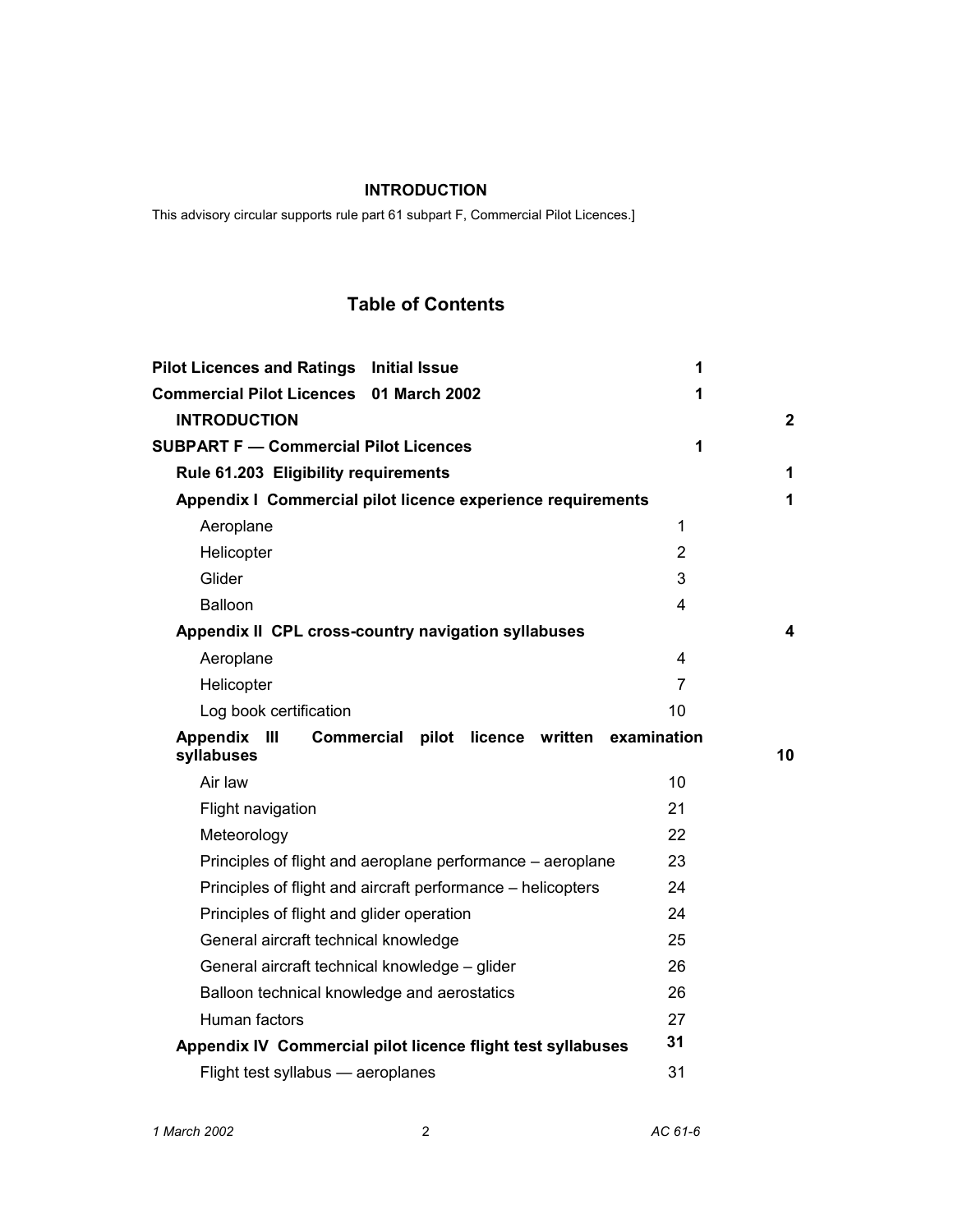| Flight test syllabus — helicopter | 34 |
|-----------------------------------|----|
| General knowledge test            | 34 |
| Piloting technique test           | 34 |
| Flight test syllabus — glider     | 35 |
| Flight test syllabus - balloon    | 36 |
| General knowledge test            | 37 |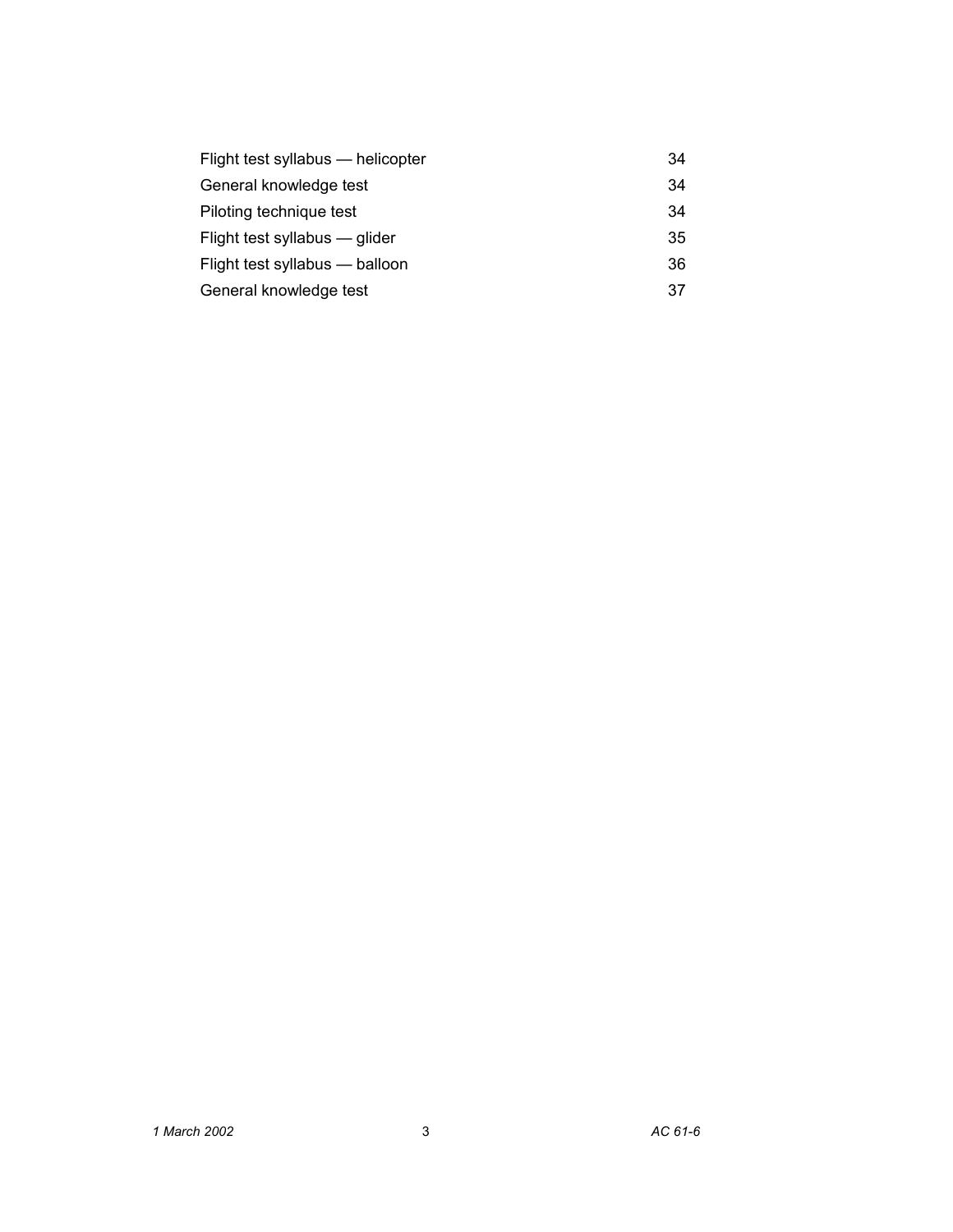# **SUBPART F — Commercial Pilot Licences**

# **Rule 61.173 Eligibility requirements**

- (a) Rules 61.177. 61.179, 61.181 and 61.183 require an applicant for a CPL to have flight time experience acceptable to the Director. Attainment of the experience requirements detailed in Appendices I and II of this advisory circular is acceptable.
- (b) Rule 61.175 requires an applicant for a CPL to have passed approved written examinations, or approved equivalents, in air law, flight navigation general, meteorology, principles of flight and aircraft performance (A), (H) or (G) as appropriate, general aircraft technical knowledge (A), (H) or (G) as appropriate, balloon technical knowledge and aerostatics (B) if appropriate, and human factors. Attainment of the written syllabuses given in Appendix III of this advisory circular would meet these requirements.
- (c) Rule 61.175 requires an applicant for a CPL to demonstrate competency in the appropriate category of aircraft to a flight examiner. Attainment of the flight test syllabuses given in Appendix IV of this advisory circular would meet this requirement.
- (d) A current CPL or higher licence issued by a foreign contracting State to the Convention will normally be accepted as meeting the requirements for flight time and for all written examination passes except for air law; and for a flight test, provided the applicant:
	- produces evidence of having completed at least 250 hours as pilot-incommand on commercial operations following the issue of the flight crew licence that has been presented for recognition. Such experience is to have been gained in countries under the jurisdiction of the foreign authority that issued the licence, and
	- passes a BFR.

# **Appendix I Commercial pilot licence experience requirements**

### **Aeroplane**

**Total flight experience:** At least 200 hours in aeroplanes, or 150 hours in aeroplanes if a full course of approved training has been completed, with appropriate cross-crediting of experience as detailed below.

These times are to include at least the minimum flight time requirements that follow.

**Pilot-in-command:** 100 hours in aeroplanes.

**Cross-country navigation:** 30 hours in aeroplanes, which is to include 20 hours training, in accordance with the syllabus set out in Appendix II, except that the holder of a CPL(H) is only required to complete 15 hours cross-country navigation in aeroplanes of which 10 hours is to be dual and 5 hours is to be solo cross-country navigation.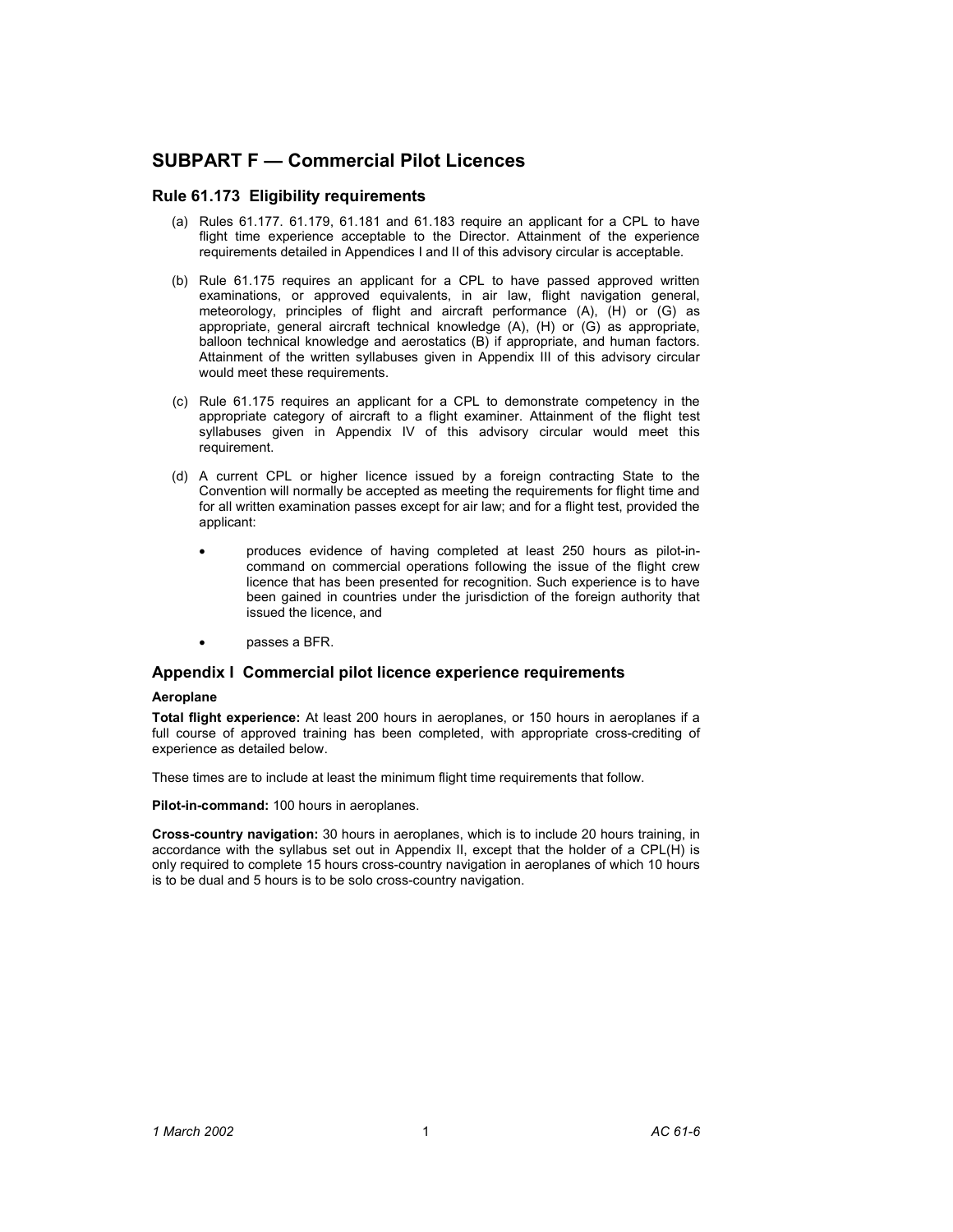**Night flying:** 10 hours in aeroplanes which is to include 4 hours dual instruction and 5 hours (including 10 take-offs and 10 landings) as pilot-in-command. An applicant who does not meet this requirement not exercise the privileges of a commercial pilot by night. Pilots should have at least 2 hours instrument flight time in aeroplanes before undertaking night flight training.

**Instrument time:** 10 hours, of which 5 hours is to be dual instrument flight time in aeroplanes.

# **Cross-crediting**

Where an applicant produces acceptable evidence of piloting experience in aircraft other than in aeroplanes, half the pilot-in-command time experienced within the immediately preceding 12 months, up to the maximums that follow, may be credited towards the total flight experience required, but not to the specific flight experiences.

- for helicopters  $-60$  hours.
- for gliders or powered gliders  $-25$  hours.
- for three-axis microlights  $-20$  hours.
- for all the above categories combined  $-60$  hours.

### **Helicopter**

**Total flight experience:** At least 150 hours in helicopters, or 125 hours in helicopters if a full course of approved training has been completed, with appropriate cross-crediting experience as detailed below. These times are to include at least the minimum flight time requirements that follow.

**Dual instruction:** 35 hours in helicopters other than in amateur-built helicopters.

**Pilot-in-command:** 35 hours in helicopters of which not more than 10 hours may be in amateur-built helicopters.

**Cross-country navigation:** 20 hours in helicopters which is to include 15 hours training conducted in accordance with the syllabus set out in Appendix II. At the discretion of the flight instructor who is carrying out the cross-country training this time may be reduced to not less than 4 hours in helicopters if the trainee is the holder of a CPL(A).

**Sling-load flight training:** 10 hours in helicopters which is to include 7 hours dual instruction.

**Mountainous-terrain flight training:** 10 hours in helicopters which is to include 7 hours dual instruction.

**For night operations within 25 nm of a lighted heliport or aerodrome:** 10 hours night flight time in helicopters which is to include 5 hours dual instruction, and 10 take-offs, translation circuits and landings solo; and 2 hours dual instrument flight instruction in helicopters. However, where an applicant has completed 5 hours night flight time in helicopters including 2 hours dual instruction, 2 hours solo, and 2 hours dual instrument flight instruction in helicopters, PPL(H) night privileges may be exercised.

**For night operations beyond 25 nm of a lighted heliport or aerodrome (night crosscountry):** 10 hours night flight time in helicopters including 5 hours dual instruction, 2 hours solo, and 10 take-offs, translation circuits and landings solo, 10 hours dual instrument instruction in helicopters of which no more than 5 hours may be instrument time in a synthetic flight trainer; and 3 hours night cross-country training which is to have been conducted in accordance with the syllabus set out in Appendix II.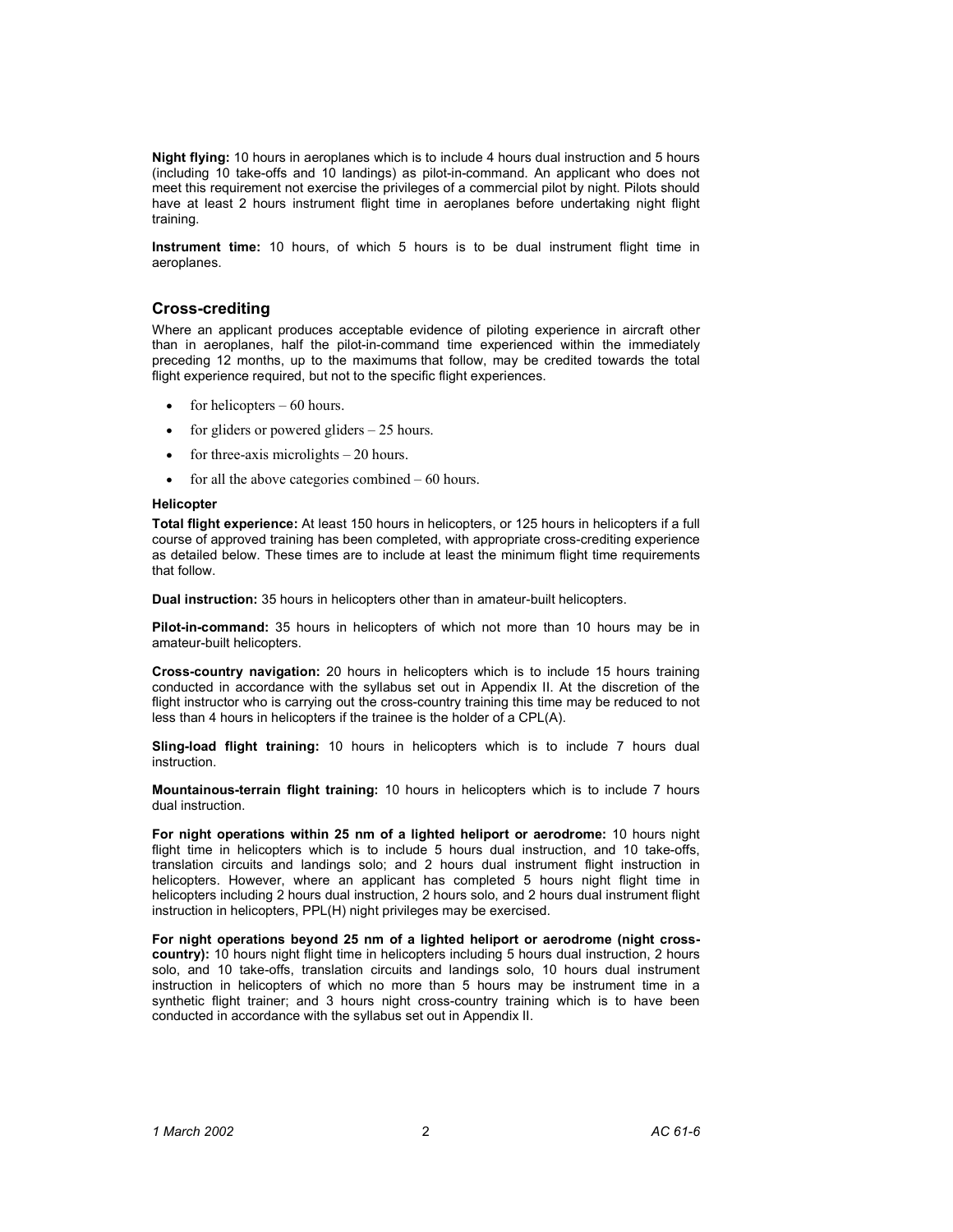An applicant who does not meet these requirements does not comply with Rule 61.203(5) and may not exercise those privileges of a CPL(H) at night. Students should have at least 2 hours instrument flight time in helicopters before undertaking night flight training.

# **Cross crediting**

Where an applicant produces acceptable evidence of piloting experience in aircraft other than in helicopters, half the pilot-in-command time experienced within the immediately preceding 12 months, up to the maximums that follow, may be credited towards the total flight experience required but not to the specific flight experiences.

- for aeroplanes -- 50 hours, except that if the pilot-in-command time is in aerial work or air transport operations -- 70 hours.
- for gliders or powered gliders -- 15 hours.
- for the above categories combined -- 70 hours.

### **Glider**

**Total flight experience:** At least 150 hours total flight experience in gliders, and except for allowable cross-crediting experience. This time is to include at least the minimum flight time requirements that follow.

**Pilot-in-command:** 75 hours in gliders.

**Cross-country navigation:** 20 hours in gliders, other than on aero-tow, which includes:

- 5 hours dual instruction;
- 1 flight of 5 hours duration as pilot-in-command;
- 1 flight of 30 nautical miles in a straight line as pilot-in-command; and
- 5 paddock landings as pilot-in-command at places which are not licensed airfields or recognised glider launching sites.

**Launches:** 50 launches by winch, aero-tow or auto-tow as pilot-in-command. The licence will be valid for any of these launching methods when 25 launches by that method have been completed and have been signed-off in the pilot's logbook.

**Instrument flight instruction:** 5 hours in aircraft.

# **Cross-crediting**

Where an applicant produces acceptable evidence of piloting experience in aircraft other than in gliders, half the pilot-in-command time experienced within the immediately preceding 12 months up to the maximums that follow, may be credited towards the total flight experience required, but not to the specific flight experiences.

- for aeroplanes or powered gliders 60 hours.
- for helicopters  $-25$  hours.
- for permit to fly aircraft  $-25$  hours.
- for all the above categories combined  $-60$  hours.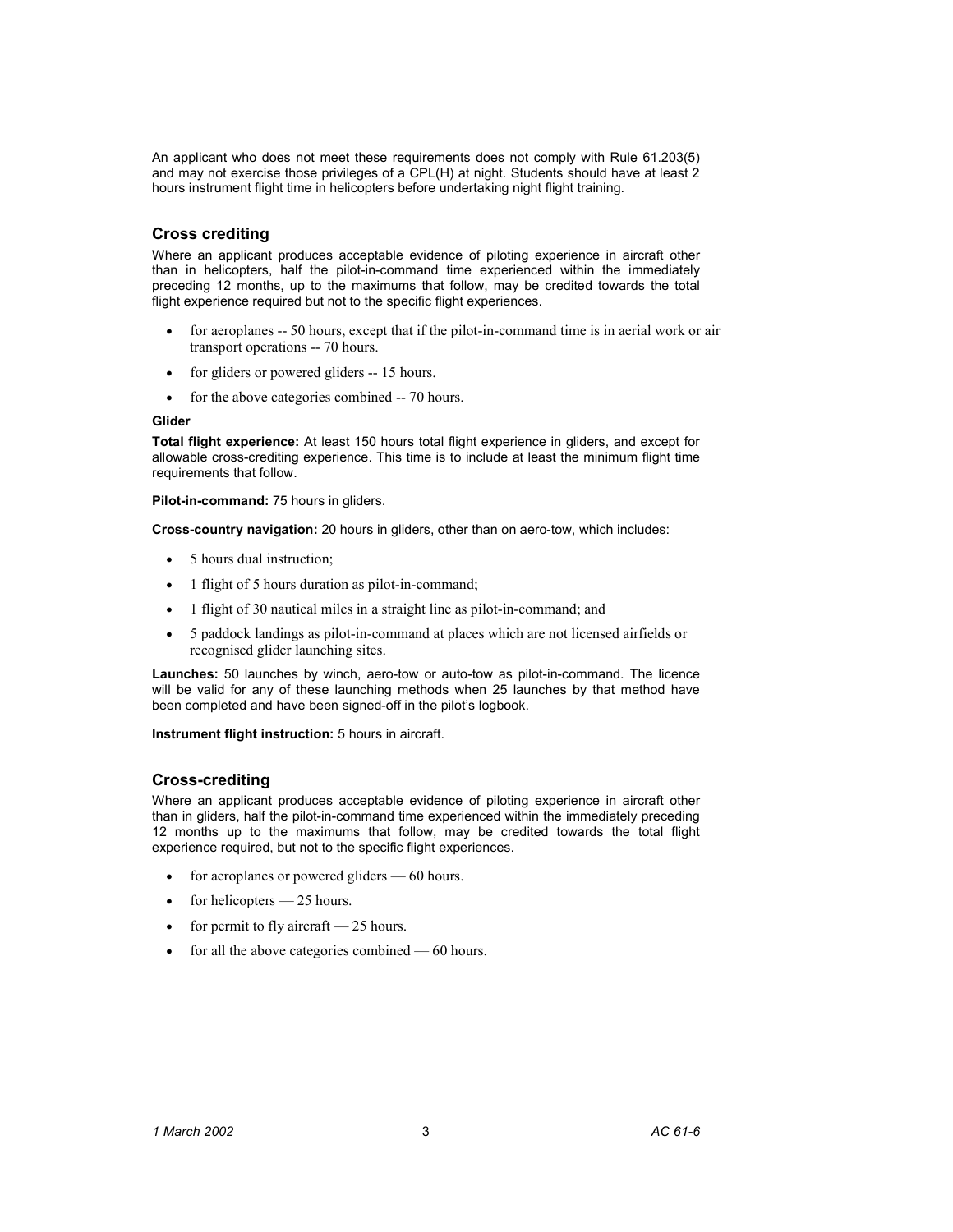### **Balloon**

Total flight experience: At least 50 hours total flight experience in balloons, and except for allowable cross-crediting experience. This time is to include at least the following minimum flight requirements:

- (a) 10 flights, of which 2 flights are to have been carried out solo;
- (b)  $2$  flights, each of which were of at least 1 hour's flight time;
- (c) 1 cross-country flight, of not less than 25 nautical miles from the departure aerodrome; and
- (d) 1 ascent, to at least 5000 feet above the take-off point.

# **Cross-crediting**

Where an applicant produces acceptable evidence of piloting experience in aeroplanes, helicopters, gliders or powered gliders, half the pilot-in-command time experienced within the immediately preceding 12 months up to a maximum of 15 hours may be credited towards the total flight experience required, but not to the specific flight experiences.

### **Appendix II CPL cross-country navigation syllabuses**

### **Aeroplane**

An applicant for the issue of a CPL(A) is to have satisfactorily completed the following syllabus of cross-country navigation flight training prior to completing the cross-country navigation flight test.

The cross-country navigation flight training syllabus set out below should be adhered to. However, if a flight training organisation wishes, perhaps as a result of terrain or airspace restrictions, to submit specific shorter routes, it may do so. These routes will be evaluated by the Director as to their suitability, having regard to the organisation's overall CPL crosscountry navigation training syllabus, and may be approved for use by that organisation.

A maximum of 4 hours of dual cross-country navigation flight instruction, received towards the PPL experience requirements, may be credited towards the 30 hours cross-country flight time requirement, but not towards the 20-hour training requirement. However, if a trainee has completed a full 150-hour course of integrated pilot training all cross-country training may be counted towards the total requirement, of 30 hours, provided that such training was carried out in accordance with this syllabus from the outset.

The syllabus of CPL cross-country navigation flight training is to conform to good teaching practice by commencing with a dual cross-country navigation exercise, followed by dual and pilot-in-command exercises, interspersed at the supervising flight instructor's discretion.

Cross-country flight time may not be accredited simultaneously with instrument or night flying, in any combination, for the purposes of meeting the 30-hour cross-country experience required for CPL issue.

The same route may not be used more than once, for the purposes of meeting the 20-hour cross-country navigation training syllabus, however a route may be flown in the reverse direction.

The 20-hour cross-country navigation training syllabus and the cross-country flight test is to be completed within a maximum of 12 months from the first dual cross-country navigation exercise carried out, in accordance with this syllabus, as certified in the pilot's logbook by the supervising flight instructor.

The syllabus of cross-country navigation training is to be carried out by day under VFR.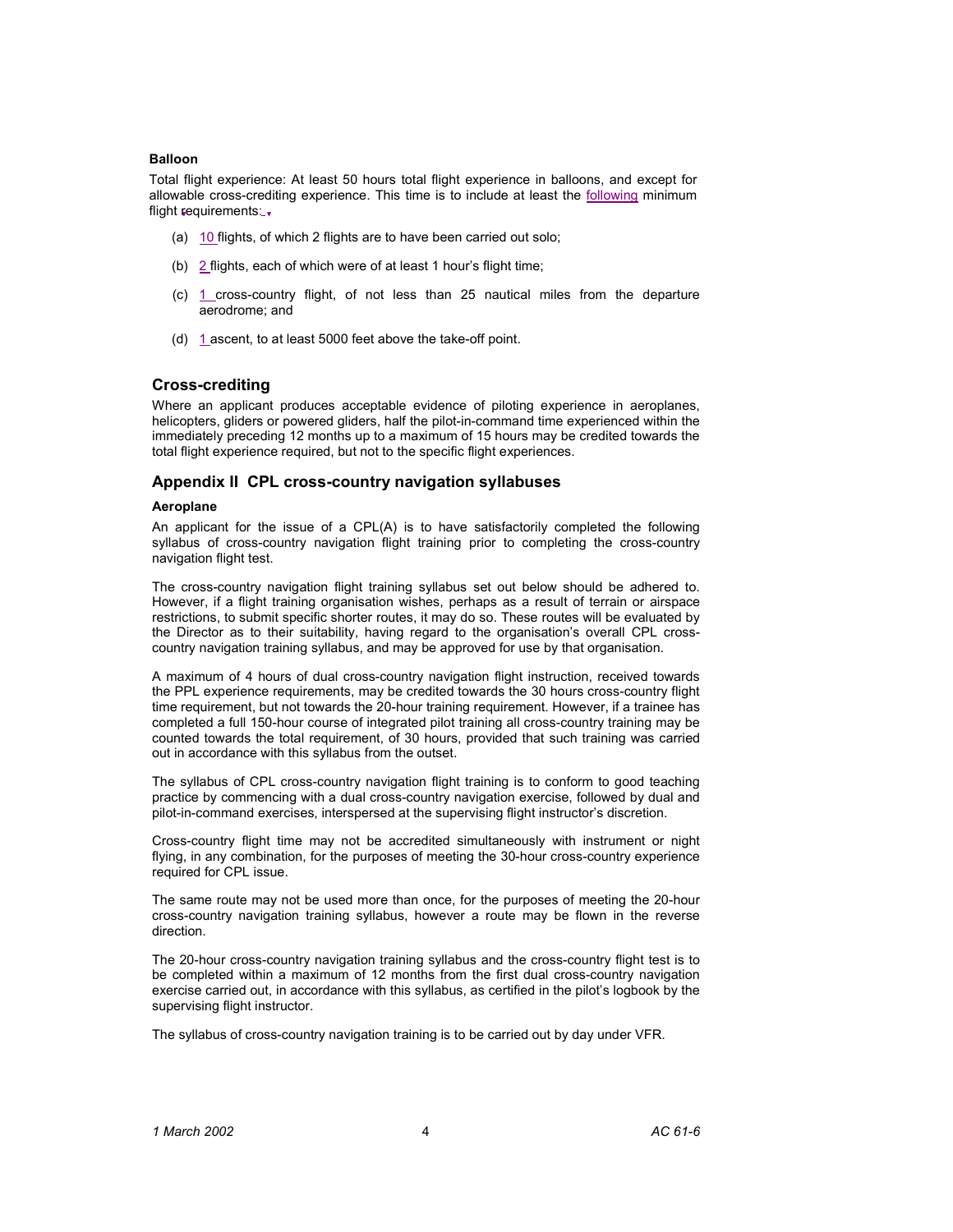# **Hours of training**

At least 10 hours of dual cross-country navigation flight instruction; and

At least 10 hours of pilot-in-command cross-country navigation flight time.

All dual and pilot-in-command cross-country navigation training exercises are to be carried out in accordance with the following:

The pilot may select, under supervision of a Category B or A flight instructor, the route for each flight; and

All flights undertaken to meet the requirements of the 20-hour training syllabus are to be:

- Greater than 100 nautical miles in a straight line from the aerodrome of departure, incorporating 2 landings; or
- Greater than 200 nautical miles over a route incorporating at least 3 landings; and
- At least 1 flight, either a dual or pilot-in-command, of the 20-hour training syllabus is to meet the ICAO requirement of a route distance not less than 300 nautical miles and incorporating full-stop landings at 2 different aerodromes other than the aerodrome of departure.

## **Prior to flight:**

The pilot is to carry out, under the supervision of a Category B or A flight instructor, or of a Category C flight instructor who is no longer under direct supervision:

Map preparation, collection of and interpretation of relevant weather; and

Preparation of the flight log (to include track, heading, distance, ground speed, estimated time interval, and fuel calculations including reserves), consideration and application of NOTAM and PNGAIP supplements; and

Preparation of the flight plan; and

Calculation of the aircraft's centre of gravity, completion of a load sheet where applicable; and

Calculation of take-off and landing distances and whether planned aerodromes meet those requirements; and

Consideration (on which the supervising flight instructor may question orally) of use of airspace, use of entry, transit and exit lanes through controlled airspace, departure procedure, lost procedures, use of permits to land; and

Compliance with limitations of an operator's operating specifications and minimum equipment lists.

# **In flight:**

Departure procedures, position reporting, map reading, correction for track error, revision of ETA; and

Use of entry, transit, and exit lanes, and rejoining procedures at uncontrolled and controlled aerodromes (not necessarily on the same flight); and

Diversions as dictated by weather or as required by the supervising flight instructor (dual exercises only); and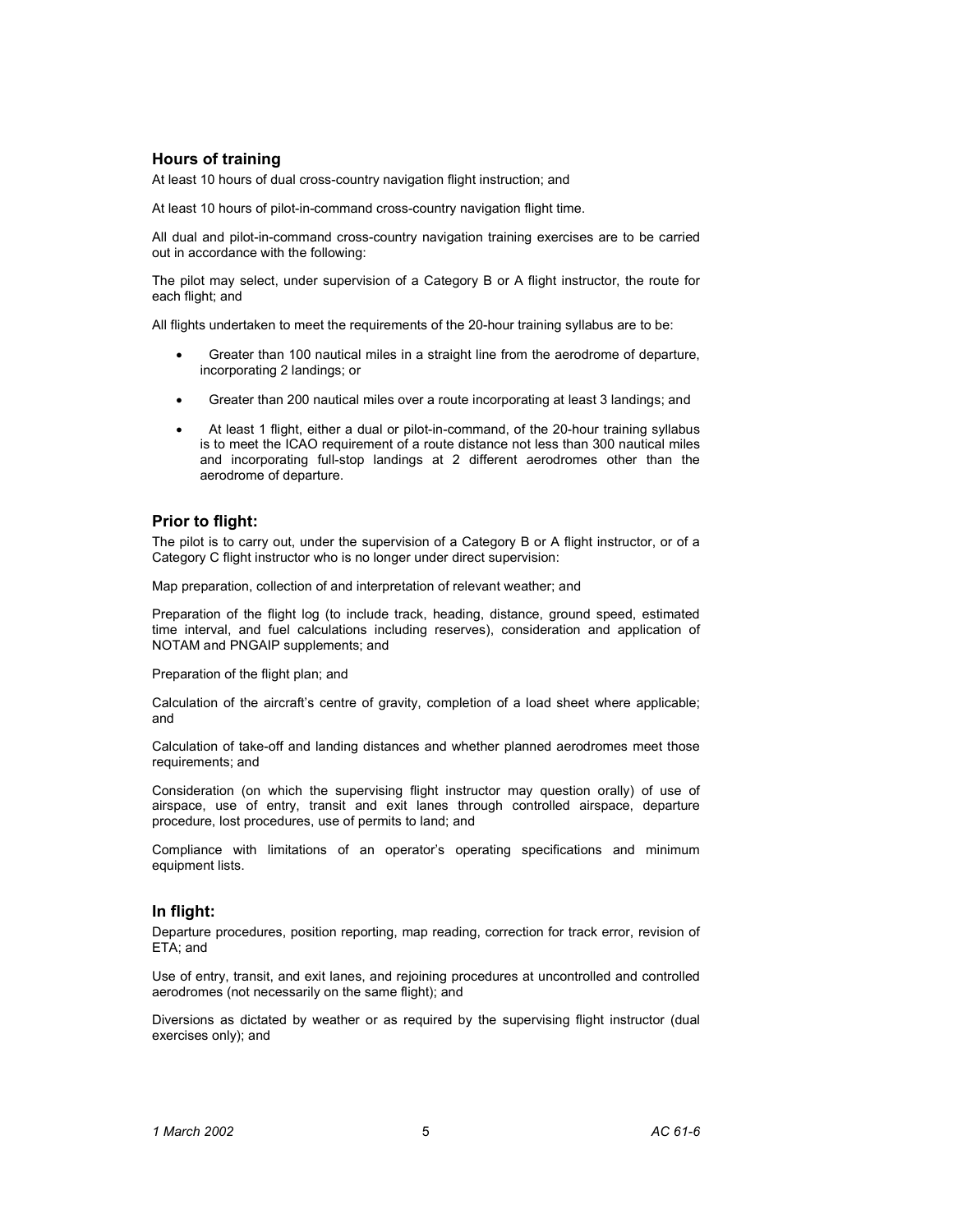Competent handling of en-route emergencies should they occur or as simulated by the supervising flight instructor (dual exercises only); and

Flight in controlled and uncontrolled airspace, landings at controlled and uncontrolled aerodromes (not necessarily on the same flight); and

Application of VFR to maintain VMC in all airspace, TAS checks, update weather reports and forecasts as required, use standard radiotelephone procedures and phraseology, transponder use; and

Request of NOTAM and PNGAIP supplements for unplanned diversion aerodromes and confirmation that landing distance requirements are met; and

Demonstration, as required by the supervising flight instructor, of flight at various percentage-power settings and fuel check calculations to maintain legal reserves.

# **Post flight:**

Termination of flight plan, aircraft inspection, the recording of flight time (including aircraft logbooks if appropriate), recording and notification to operator of defects, picketing, refuelling and hangarage; and

In addition, after pilot-in-command flights, the pilot is to submit map, flight plans, relevant weather, completed load sheets where applicable, and completed flight log (from which the flight can be reconstructed). The intention of these is to show corrections of track and ETA to the supervising flight instructor before the pilot's flying log book entry is certified, by the supervising flight instructor, as meeting the requirements of the CPL cross-country navigation training syllabus.

The syllabus of cross-country navigation training is to include procedures to be followed in the event of en-route emergencies resulting in operational, bad weather, or low-level diversions, becoming lost, partial or total engine failure. It is to include precautionary landing considerations as a result of bad weather, low fuel state, mechanical failures, or fading daylight, and transponder use in emergencies.

Each cross-country navigation training flight, undertaken in accordance with this syllabus, is to be certified in the pilot's logbook, by the supervising flight instructor, as meeting the requirements of the CPL syllabus of cross-country navigation training.

# **CPL(A) cross-country flight test**

On completion of the foregoing syllabus, and within 12 months of commencement, a crosscountry flight test is to be conducted by the holder of a Category B or A flight instructor rating (A) who is employed by the organisation at which the student is undergoing his or her training.

The candidate may be given the route to fly in advance and will then be expected to complete all pre-flight navigation preparation within approximately 1 hour.

The flight test is to be approximately 2 hours and 30 minutes duration and may be counted as part of the 30-hour cross-country experience required for CPL issue, but not as part of the 20-hour training syllabus of this appendix.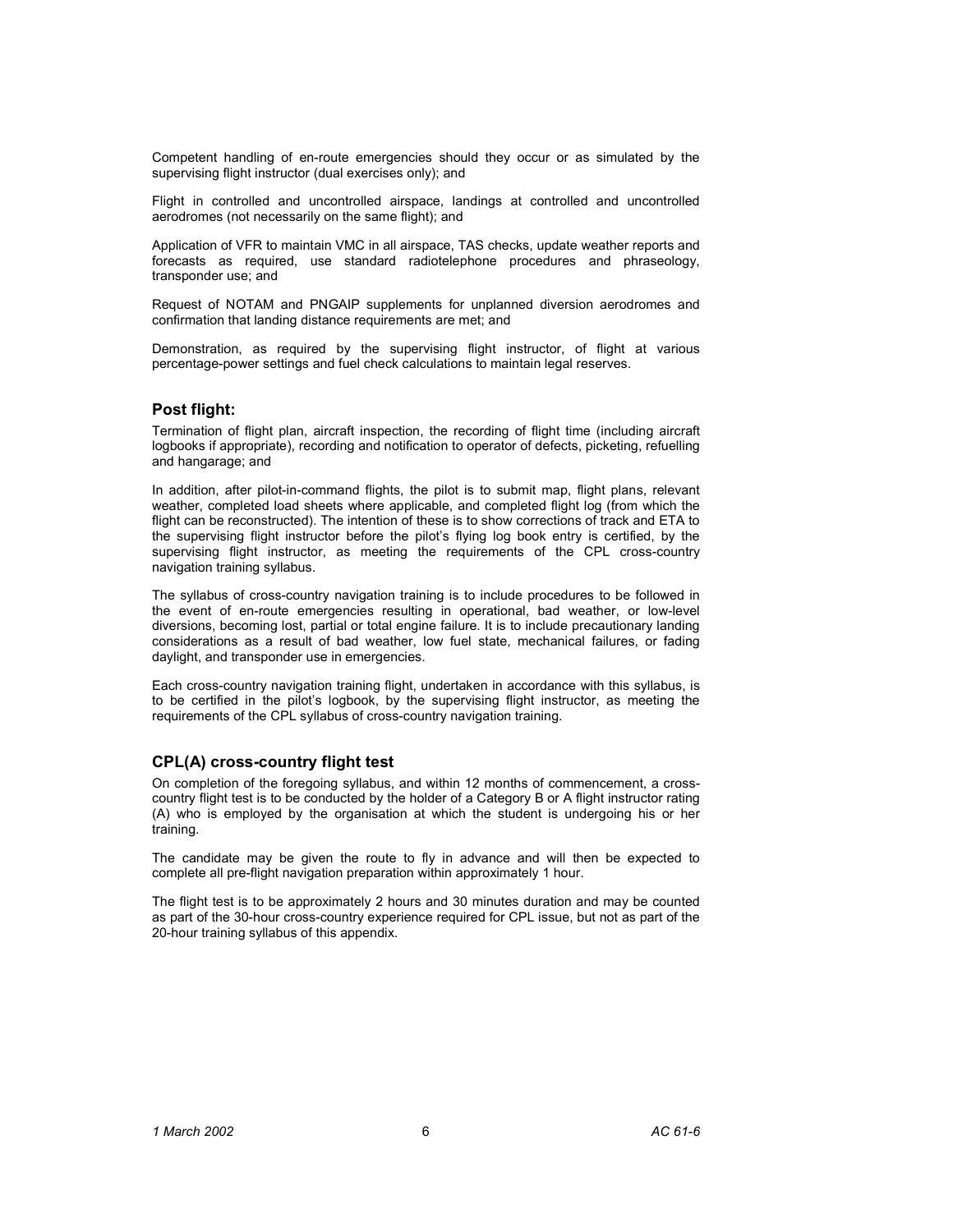#### **The cross-country flight test is to include:**

- Flight over varied terrain; and
- Flight in controlled airspace; and
- A standard overhead rejoin (preferably at an uncontrolled aerodrome); and
- A low-level diversion requiring flight at 500 feet above ground level and including a simulated precautionary landing from the bad weather configuration; and
- A simulated total or partial engine failure en-route; and
- A simulated engine failure after take-off, preferably not at the home base.

### **The candidate will be assessed on:**

**Pre-flight preparation:** Choice of track and altitude, map preparation, use of relevant weather, preparation of the navigation log to include tracks, headings, distance, ground speed, ETA and fuel calculations, centre of gravity calculations, take-off and landing distance calculations, preparation of a loadsheet, application of NOTAM and PNGAIP supplements, completion and filing of the flight plan, aircraft pre-flight inspection and passenger brief.

**General knowledge:** (relating directly to the proposed flight test on which the flight examiner will question orally) Interpretation of weather reports and forecasts, aircraft performance and calculation of take-off and landing distances, load sheet requirements, aircraft loading, and lost procedures.

**In flight:** Departure and arrival procedures including a standard overhead rejoin, use of entry, transit and exit lanes, flight in controlled airspace (with unauthorised flight in controlled airspace to incur automatic failure), application of VFR to maintain VMC, holding heading and maintaining track, map reading, calculations to regain track and revise ETA, TAS checks, position reporting, awareness of fuel burnt and in reserve, use of transponders, standard radiotelephony phraseology, pilot-in-command decision-making and subsequent actions when given a scenario requiring a diversion, updating weather, choice of field and course of action for the engine failures and precautionary landing.

**Post flight:** Termination of flight plan, aircraft inspection, recording of flight time, recording and notification of defects, reconstruction of the flight from the flight navigation log.

## **Log book certification**

When the cross-country navigation flight training, including the flight test, has been satisfactorily completed, the flight examiner is to endorse that fact in the applicant's log book. The following wording, which may be in the form of a stick-on label or a rubber stamp, would be acceptable:

*I hereby certify that ....................................*  has satisfactorily completed the cross-country navigation flight training for the CPL(A) and *passed the flight test.* 

| Signed | <i>.Date</i>                       |  |
|--------|------------------------------------|--|
|        | Instructor Category Licence number |  |

### **Helicopter**

An applicant for the issue of a CPL(H) is to have available, for inspection by the flight examiner, log book certification by the supervising flight instructor that the applicant has satisfactorily completed the cross-country navigation flight training.

A maximum of 4 hours of dual cross-country navigation flight instruction received towards the PPL experience requirements may be credited towards the 20 hours of cross-country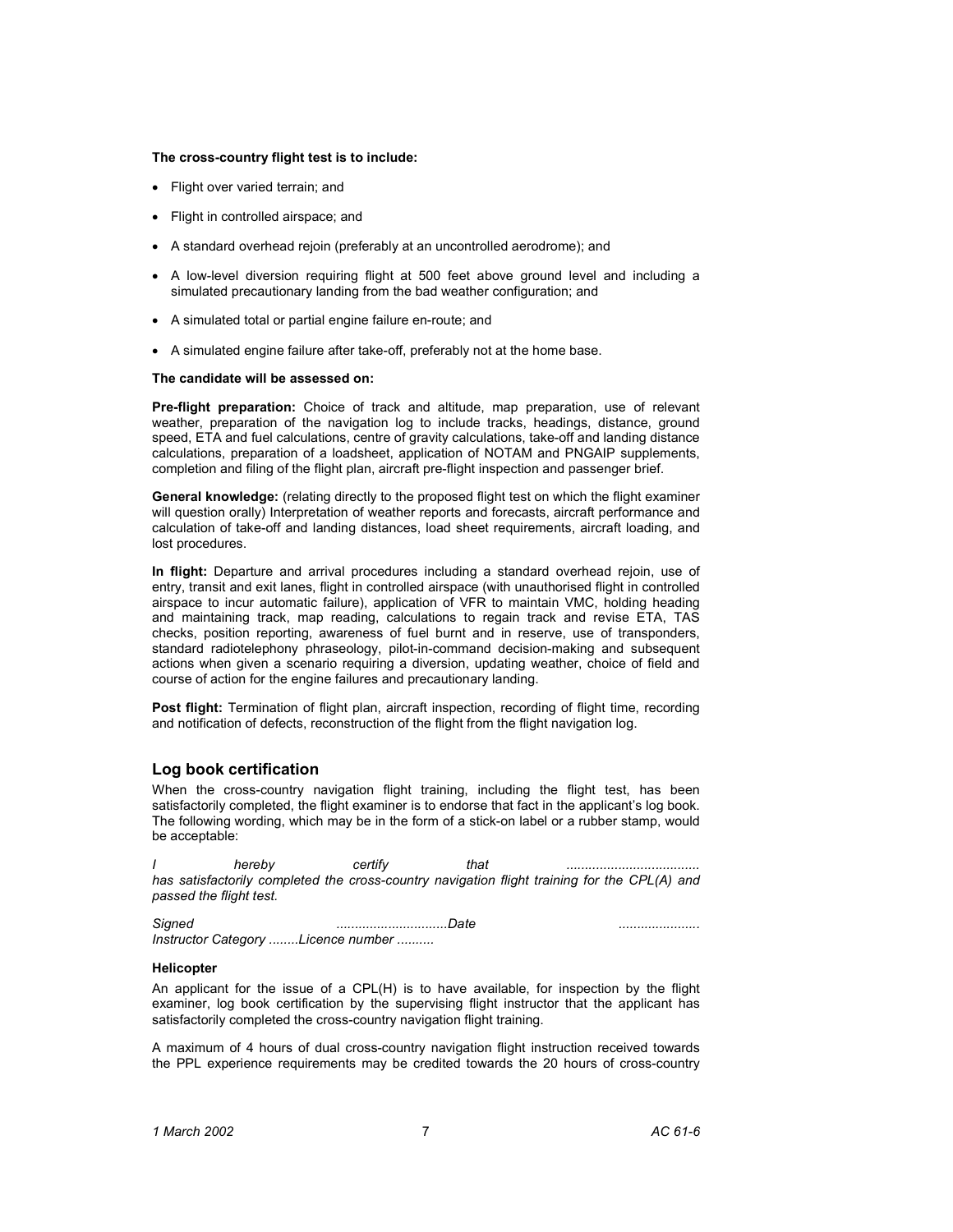flight time requirement but not towards the 15-hour training requirement. However, if a trainee has completed a full 125-hour course of integrated pilot training, all cross-country training may be counted towards the total requirement of 20 hours provided that such training was carried out in accordance with this syllabus from the outset.

Cross-country flight time may not be accredited simultaneously with instrument or night flying, in any combination, for the purposes of meeting the 20-hour cross-country experience required for CPL issue.

The same route may not be used more than once for the purposes of meeting the 15-hour cross-country navigation training syllabus, however a route may be flown in the reverse direction.

The 15-hour cross-country navigation training syllabus and the cross-country flight test is to be completed within a maximum of 12 months from the first dual cross-country navigation exercise carried out in accordance with this syllabus as certified in the pilot's logbook by the supervising flight instructor.

# **Hours of training**

At least 7 hours dual cross-country navigation flight instruction; and at least 8 hours pilot-incommand cross-country navigation flight time.

### **Dual and pilot-in-command navigation exercises**

Preparation of flight plan, departure procedure, position reporting procedure, map reading, correction for track error, revision of ETA, use of entry, transit and exit lanes through controlled airspace, en-route emergencies, landing at a controlled aerodrome; and

The pilot is to select, under supervision, a route for the flight to a point at least 100 nm from the point of departure; and

A low-level navigation exercise to a remote location using a 1:63 360 or 1:50 000 chart and grid references. This requirement does not constitute authority to fly below the minimum safe heights.

# **CPL(H) cross-country flight test (day)**

This test is to be carried out by a senior flight instructor. The candidate will be given the route to fly but will be expected to carry out all of the pre-flight preparation. The test flight is to be of approximately 2 hours duration and will be flown both at medium and low level. The candidate will be expected to use both 1:500 000 and larger scale (1:63 360 or 1:50 000) topographical maps.

# **CPL(H) cross-country navigation training (night)**

Completion of the equivalent night cross-country syllabus and flight test at PPL(H) level meets the night cross-country requirement at CPL(H) level.

Prior to undertaking night cross-country training the applicant is to have completed the day navigation training and flight test.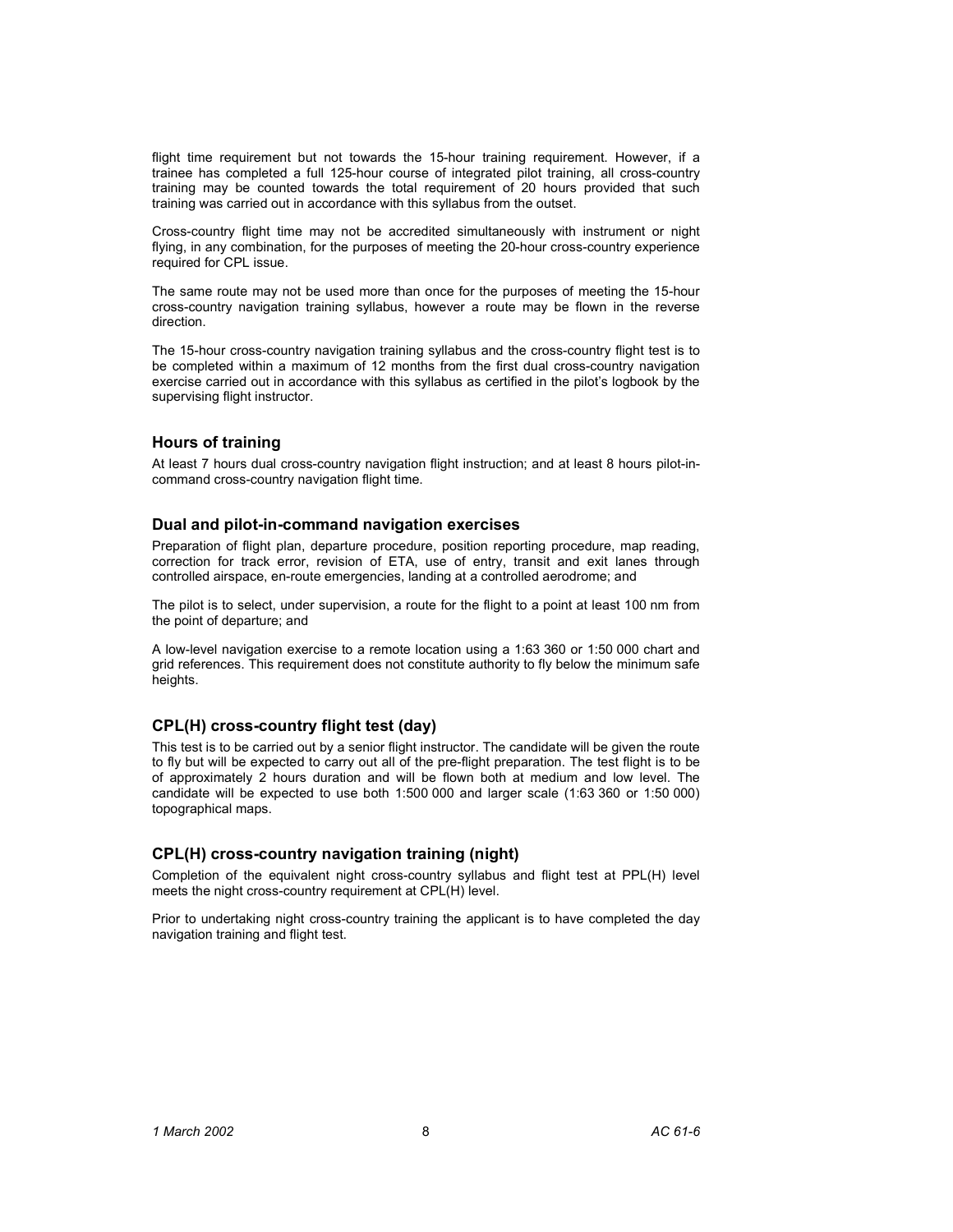The minimum night cross-country navigation flight time is to be at least–

- (a) 2 hours dual flight instruction; and
- (b) 1 hour solo flight time.

### **CPL(H) cross-country flight test (night)**

This test is to be carried out by an appropriately night qualified senior flight instructor. The candidate will be given the route to fly but will be expected to carry out all of the pre-flight preparation. The flight test is to be of at least 1 hour duration and flown at medium level. The candidate will be expected to use 1:500 000 scale topographical maps.

# **Cross-country flight test syllabus**

### **Pre-flight preparation:**

Map preparation: selection and marking of appropriate scale maps.

Flight log preparation: preparation of a suitable log for in-flight use.

Flight plan: preparation and filing of an ATC flight plan.

ATC considerations: clearance requirements, use of entry, transit and exit lanes if applicable.

NOTAM, PNGAIP supplements and airspace restrictions: checked and considered.

Weather: appropriate information obtained and correctly interpreted.

Fuel planning: accurately calculated and correctly interpreted.

Aircraft loading and centre of gravity calculation: in accordance with flight manual.

Performance considerations: requirements for takeoff, en route, and landing.

### **In-flight procedures:**

Pre-departure systems checks: aircraft systems required for flight checked.

Departure: set heading procedure, time noted.

Position reporting: standard, timely.

Map reading: regular fixing of position, competence in reading maps at medium and lowlevel (by day) and at medium level (by night).

Log keeping: regular recording of position and time.

Use of communications facilities: appropriate use of aircraft equipment to obtain relevant flight information, VOLMET, and ATIS.

Use of navaids: appropriate use without over-reliance, correctly identified.

Tracking techniques: use of 1-in-60 rule, drift lines, line features, heading and time as appropriate.

Flying accuracy: adherence to planned heading  $(\pm 10$  degrees), IAS  $(\pm 5$  knots), altitude (± 100 feet).

ETA revision: At least 1 per leg.

### **Turning point procedures:**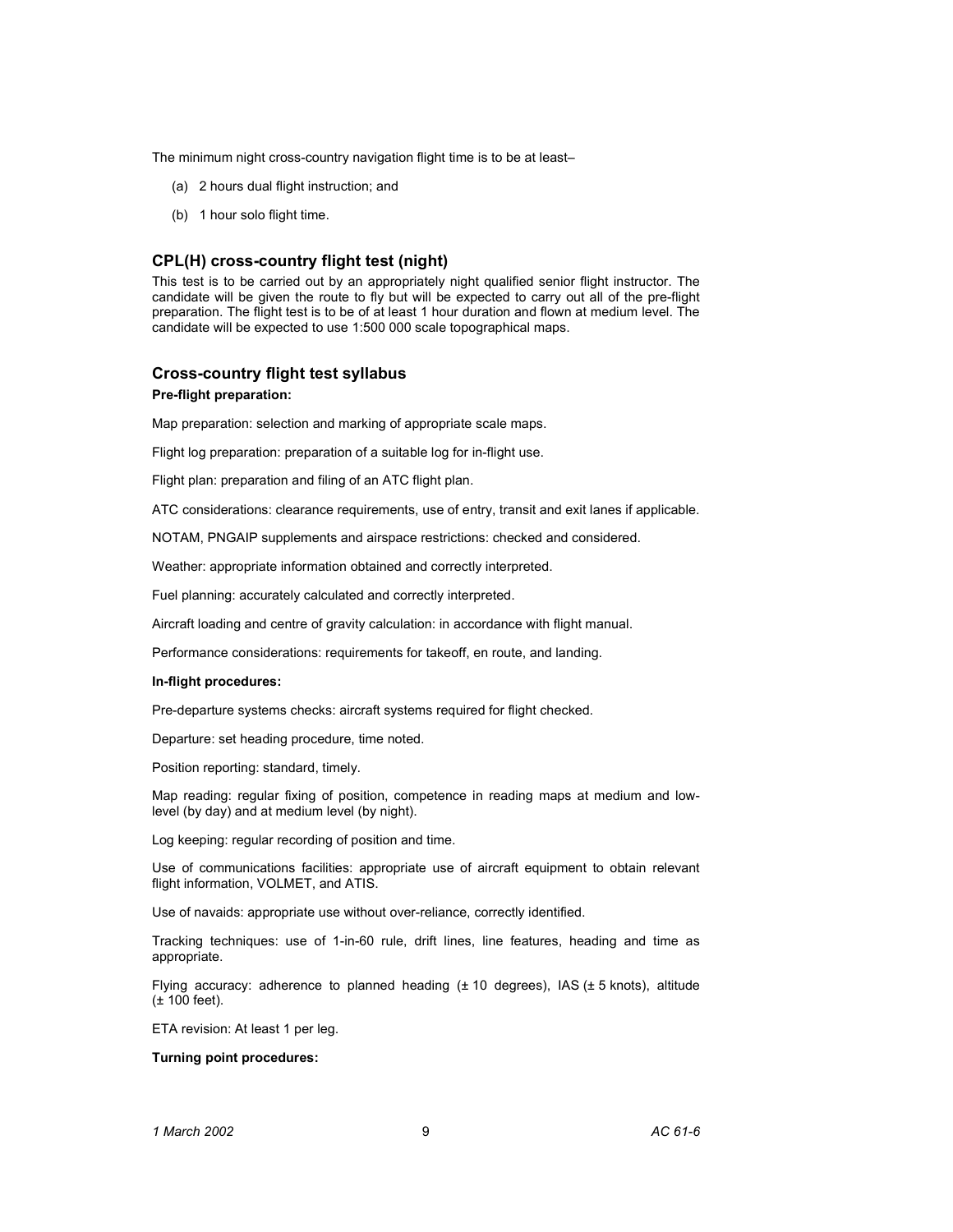ETA achievement: Within ± 3 minutes.

Identification of turning points: related to topography, spot heights, rivers, streams, roads, and tracks.

Away landing: performance considerations, circuit, approach, landing, take-off.

#### **Diversion:**

Decision: prompt and appropriate after being given a hypothetical weather or fuel situation by the flight examiner.

Track and distance estimation: correctly calculated from a positive fix of position.

ETA revision: calculated within 10 minutes of set headings on diversion.

Fuel considerations: landing fuel calculated.

#### **Airmanship considerations**

Pilot judgement: whole flight considered, confident, competent handling of the flight with appropriate decisions made based on sound information.

Lookout: an effective look-out maintained for wires, other obstacles, and traffic.

Radiotelephone and ATS procedures: standard.

Lost procedures: oral discussion on ground.

Emergencies: oral discussion on ground.

#### **Log book certification**

When the cross-country navigation flight training, including the flight test, has been satisfactorily completed, the flight examiner is to endorse that fact in the applicants' log book. The following wording, which may be in the form of a stick-on label or a rubber stamp, would be acceptable:

*I hereby certify that ........................................ has satisfactorily completed the cross-country navigation flight training for the CPL(H) and passed the flight test.* 

*Signed ...............................Date ..................... Instructor Category ........Licence number .......* 

# **Appendix III Commercial pilot licence written examination syllabuses**

### **Air law**

Candidates are required to have a broad knowledge of the purpose and content of the following documents or groups of documents:

Civil Aviation Act 2000.

Civil Aviation Rules (CARs).

Civil Aviation Advisory Circulars (ACs).

Papua New Guinea Aeronautical Information Publication (PNGAIP).

Planning Manual.

Visual Flight Guide (VFG).

1 : 500,000 Aeronautical Charts.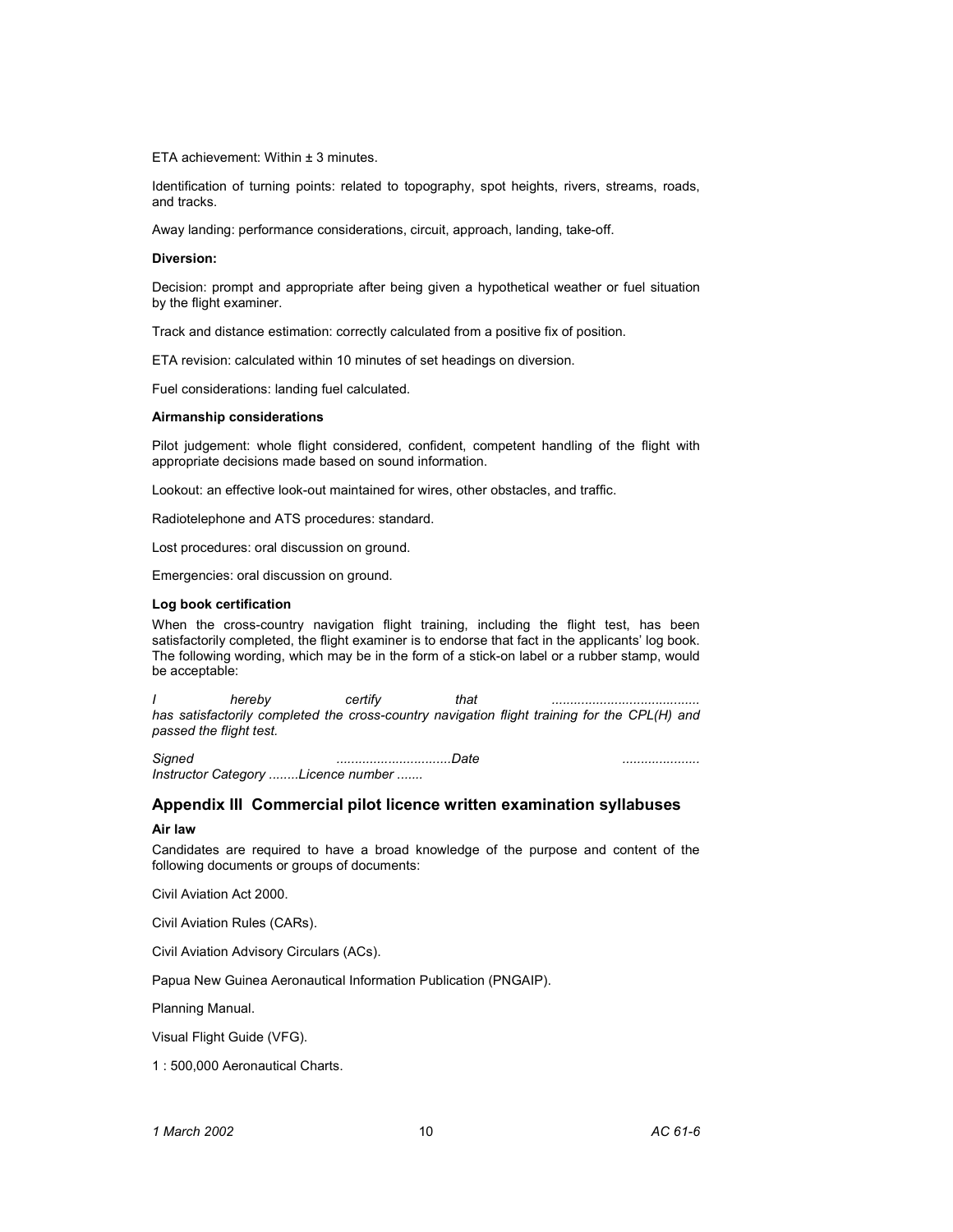Visual Terminal Charts.

# **Civil Aviation Act 2000**

Candidates are required to have knowledge of the following section of the ACT:

Sections 63 and 64 Duties of pilot in command.

Sections 276 to 292 inclusive Safety and General Offences

# **Civil Aviation Rules (CARs)**

Candidate must demonstrate knowledge of the following Rules parts. The level of knowledge for each section of the Rules is specified by the following grading.

### **Level Standard**

- 1 Candidates are to thoroughly understand the operational provisions of this essential knowledge.
- 2 Candidates are to have a working understanding of this knowledge.

# **CAR PART 1 – Definitions and Abbreviations**

Candidates must understand the meaning of the following terms:

| Accident                             | Act                               |
|--------------------------------------|-----------------------------------|
| Aerobatic flight                     | Aerodrome                         |
| Aerodrome control service            | Aerodrome Control Tower           |
| Aerodrome Flight Information service | Aerodrome operational area        |
| Aerodrome traffic                    | Aerodrome traffic circuit         |
| Aerodrome traffic zone               | Aeronautical Information Circular |
| Aeronautical Information Publication | Aeronautical information service  |
| Aeroplane                            | AIP service                       |
| <b>AIP Supplement</b>                | Aircraft                          |
| Aircraft category                    | <b>Aircraft Flight Manual</b>     |
| *Aircraft Operation                  | Aircraft radio station            |
| Air Traffic                          | Air Traffic advisory service      |
| Air Traffic Control (ATC) service    | Air Traffic Control unit          |
| Air Traffic service                  | Air Transport operation           |
| Airworthiness certificate            | Airworthiness directive           |
| Airworthy condition                  | Alerting service                  |
| Altitude                             | Apron                             |
| Area control centre                  | Area Control service              |
| ATC clearance                        | ATC instruction                   |
| ATS unit                             | <b>Aviation Medical Assessor</b>  |
| Cargo                                | Ceiling                           |
| Certificated organisation            | *Class 3(a) fuel                  |
| *Class 3(b) fuel                     | Clearance limit                   |
| Clearway                             | *Commercial Transport Operation   |
| Configuration                        | Control area                      |
|                                      |                                   |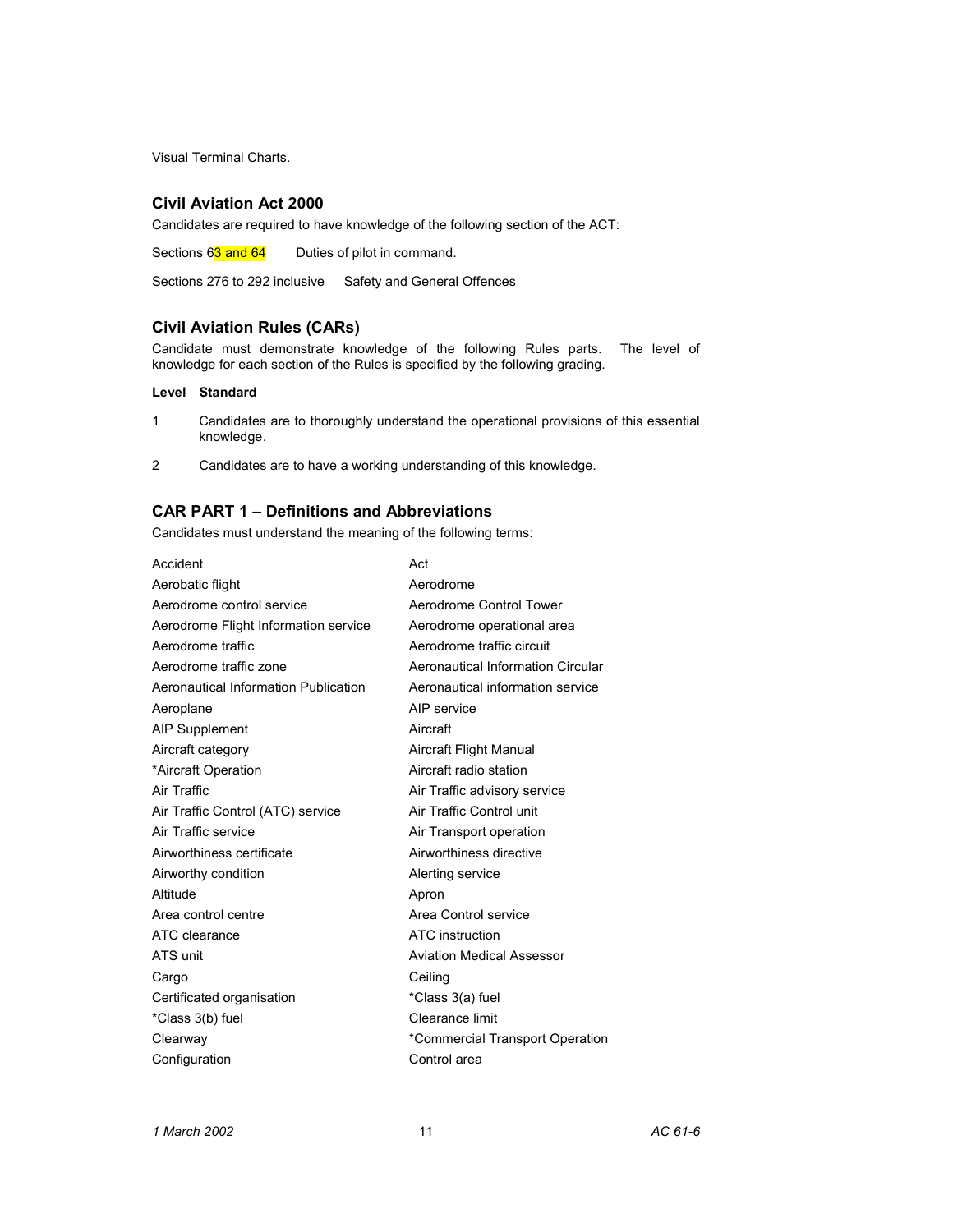| Controlled airspace                                                          | Controlled flight                    |
|------------------------------------------------------------------------------|--------------------------------------|
| Control zone                                                                 | Conversion instruction               |
| Cost sharing flight                                                          | Co-pilot                             |
| *Crew member                                                                 | Cross-country flight                 |
| Cruising level                                                               | Dangerous goods                      |
| Day                                                                          | Designated Medical Examiner          |
| *Director                                                                    | Disabled passenger                   |
| Document                                                                     | Dual flight time                     |
| Final reserve fuel                                                           | Fit and proper person                |
| <b>Flight Examiner</b>                                                       | Flight following flight plan         |
| *Flight following service                                                    | Flight Information region            |
| Flight instruction                                                           | *Flight level                        |
| *Flight manual                                                               | Flight plan                          |
| Flight time                                                                  | *Fully functioning flight controls   |
| <b>General Aviation Area</b>                                                 | *Height                              |
| *Helicopter                                                                  | *Heliport                            |
| *Hover                                                                       | Incident                             |
| Instrument meteorological conditions                                         | Instrument time                      |
| Lifed                                                                        | *Maintenance                         |
| Manoeuvring area                                                             | Manufacturer's maintenance programme |
| Movement area                                                                | Night                                |
| <b>NOTAM</b>                                                                 | *Operable                            |
| Operate                                                                      | Operational flight plan              |
| Owner                                                                        | Passenger                            |
| Pilot-in-command                                                             | Rating                               |
| Regular air transport passenger service                                      | *Remote aerodrome                    |
| <b>SARTIME</b>                                                               | *SEIFR Passenger Operation           |
| <b>SIGMET</b> information                                                    | Synthetic flight trainer             |
| Take-off distance available                                                  | Take-off run available               |
| Take-off weight                                                              | Taxi                                 |
| <b>Traffic load</b>                                                          | <b>Type</b>                          |
| Unlawful interference                                                        | Valid                                |
| Visibility                                                                   | Visual meteorological conditions     |
| <b>VFR flight</b>                                                            |                                      |
| Candidates must have an awareness of the abbreviations listed in CAR Part 1. |                                      |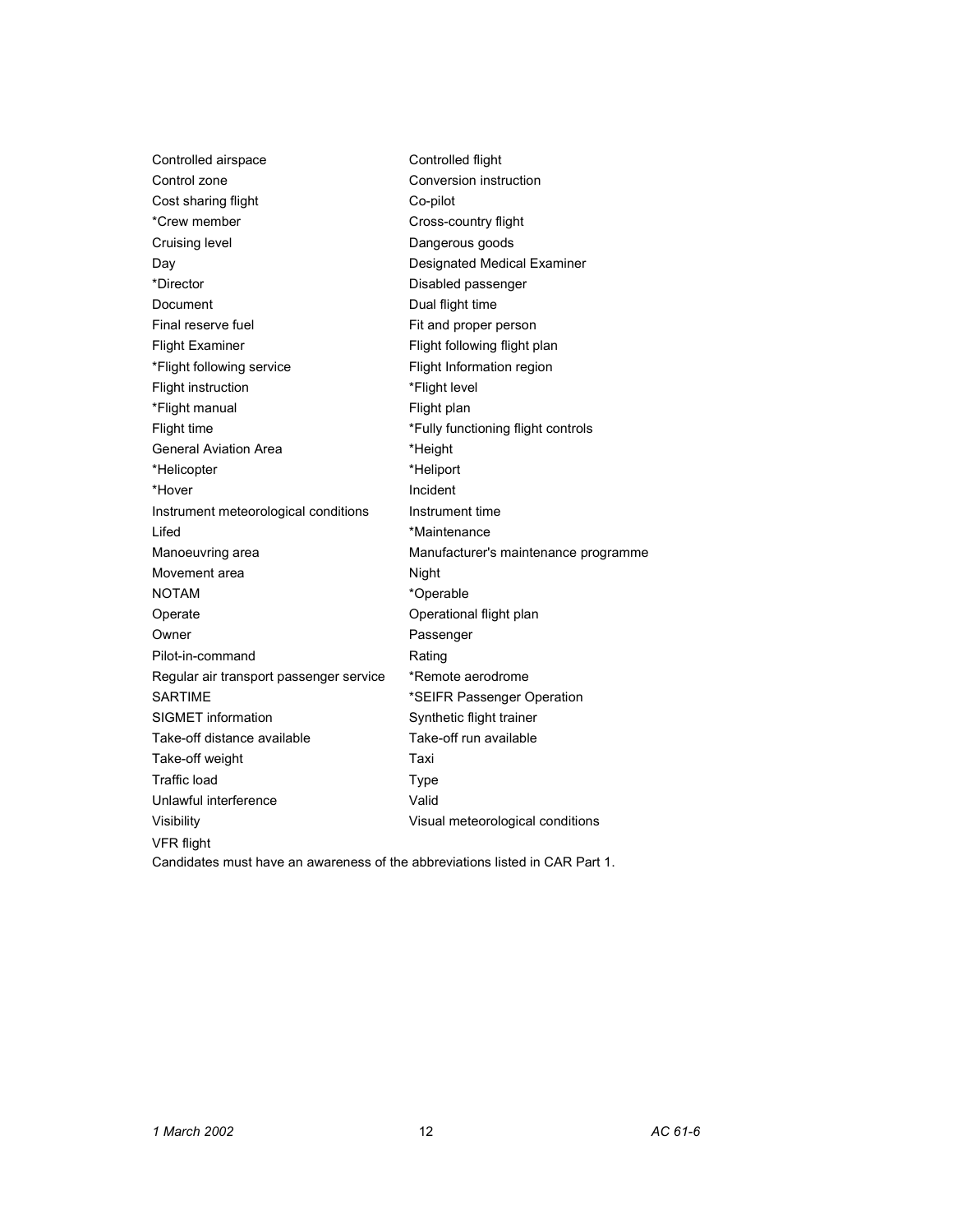# **CAR PART 12 – Accidents Incidents and Statistics**

| <b>Section</b> |                                            | Level          |
|----------------|--------------------------------------------|----------------|
| 12.1           | Applicability                              | 2              |
| 12.3           | Definitions                                |                |
| 12.51          | Notification of an accident                |                |
| 12.53          | Details of an accident                     |                |
| 12.55          | Notification of an incident                |                |
| 12.57          | Details of an incident                     |                |
| 12.59          | Investigation and reporting                | $\mathfrak{p}$ |
| 12.101         | Access to aircraft involved in an accident | 2              |
| 12.103         | Preservation of records                    |                |
| 12.151         | Aircraft operating statistics              |                |
|                |                                            |                |

# **CAR PART 19 – Transition Rules (Not applicable in PNG)**

| <b>Section</b> |                                     | Level         |
|----------------|-------------------------------------|---------------|
| 19.3           | Units of measurement                | 2             |
| 19.7           | Intoxicating liquor and drugs       | 1             |
| 19.15          | Operation in NZ of foreign aircraft | 1             |
| 19.101         | Daily flight records                | 1             |
| *19.351        | Carriage of firearms by Police      | 2             |
| 19.355         | <b>Prohibitions</b>                 | $\mathcal{P}$ |
| 19.357         | Airport identity cards              | 2             |
|                |                                     |               |

# **CAR PART 43 – General Maintenance Rules**

| <b>Section</b> |                            | Level |
|----------------|----------------------------|-------|
| *43.53         | Performance of maintenance |       |
| *43 Appendix A | Pilot maintenance          |       |

# **CAR PART 61 – Pilot Licences and Ratings**

| <b>Section</b>        |                                                    | Level |
|-----------------------|----------------------------------------------------|-------|
| 61.3                  | Definitions and abbreviations                      | 2     |
| 61.5                  | Requirement for licence and ratings                | 2     |
| 61.13                 | Offences involving substances of abuse             |       |
| 61.15                 | Duration of licences and ratings                   | 2     |
| 61.17                 | Written examinations - prerequisites and grades    | 2     |
| 61.19                 | Cheating or other unauthorised conduct             |       |
| 61.21                 | Flight test prerequisites                          | 2     |
| 61.23                 | Flight tests - general procedures                  | 2     |
| 61.25                 | Flight training and testing - general requirements | 2     |
| 61.29                 | Pilot logbooks - general                           |       |
| 61.35                 | Medical requirements                               |       |
| 61.37 (b) (c) (d) (g) | Recent flight experience                           |       |
| 61.39                 | Biennial Flight Review (BFR)                       |       |
| 61.41                 | Use of lower licence or rating                     |       |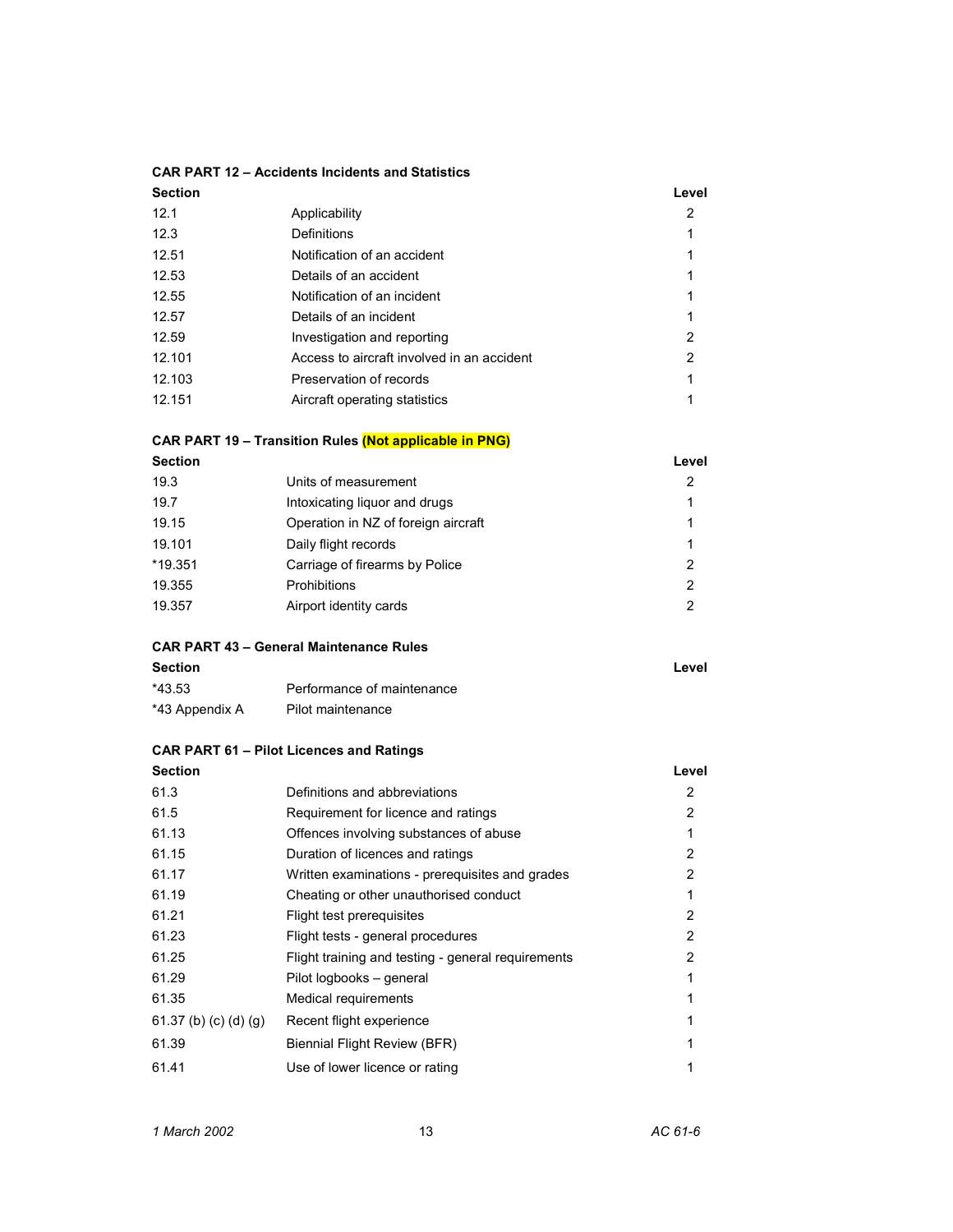# **CAR PART 61 – Pilot Licences and Ratings**

| <b>Section</b> |                                                      | Level          |
|----------------|------------------------------------------------------|----------------|
| 61.43          | Examination for continued fitness or proficiency     | 2              |
| 61.53          | Aircraft type rating eligibility requirements        | 1              |
| 61.55(a)       | Aircraft type rating entry in pilot logbook          | $\overline{2}$ |
| 61.103         | Student Pilot - general                              | $\mathbf{2}$   |
| 61.105         | Solo flight requirements - student pilots            | 1              |
| 61.107         | Limitations for student pilots                       | 1              |
| 61.153         | Private Pilot Licence (PPL) eligibility requirements | $\overline{2}$ |
| 61.155         | PPL privileges and limitations                       | 1              |
| 61.157         | PPL currency requirements                            |                |
| 61.203         | Commercial pilot licence - eligibility requirements  | 1              |
| 61.205         | CPL privileges and limitations                       |                |
| 61.207         | Currency requirements                                |                |
| 61.551(a)      | Aerobatic rating – eligibility requirements          | 2              |
| 61.553         | Aerobatic rating issue                               | $\overline{2}$ |
| 61.555         | Aerobatic rating privileges and limitations          | $\overline{2}$ |
| 61.557         | Aerobatic rating recency requirements                | 2              |
|                |                                                      |                |

# **CAR PART 67 - Medical Standards and Certification**

# **Section**

| 67.03 | Application                      |  |
|-------|----------------------------------|--|
| 67.09 | Issue of Medical Certificates    |  |
| 67.11 | Currency of Medical Certificates |  |

# **CAR PART 71 - Designation and Classification Of Airspace**

| <b>Section</b>         |                                      | Level |
|------------------------|--------------------------------------|-------|
| 71.1 1 (d) (e) (f) (g) | Controlled and Uncontrolled airspace |       |
| 71.13                  | Visual reporting points              | 2     |
| 71.15                  | QNH zones                            | 2     |
| 71.51                  | Control areas                        |       |
| 71.53                  | Control zones                        |       |
| 71.55                  | <b>VFR</b> transit lanes             |       |
| 71.57                  | General aviation areas               |       |
| 71.61                  | Temporary airspace                   |       |
| 71.105                 | Class C airspace                     |       |
| 71.107                 | Class D airspace                     |       |
| 71.109                 | Class E airspace                     |       |
| 71.111                 | Class F airspace                     |       |
|                        |                                      |       |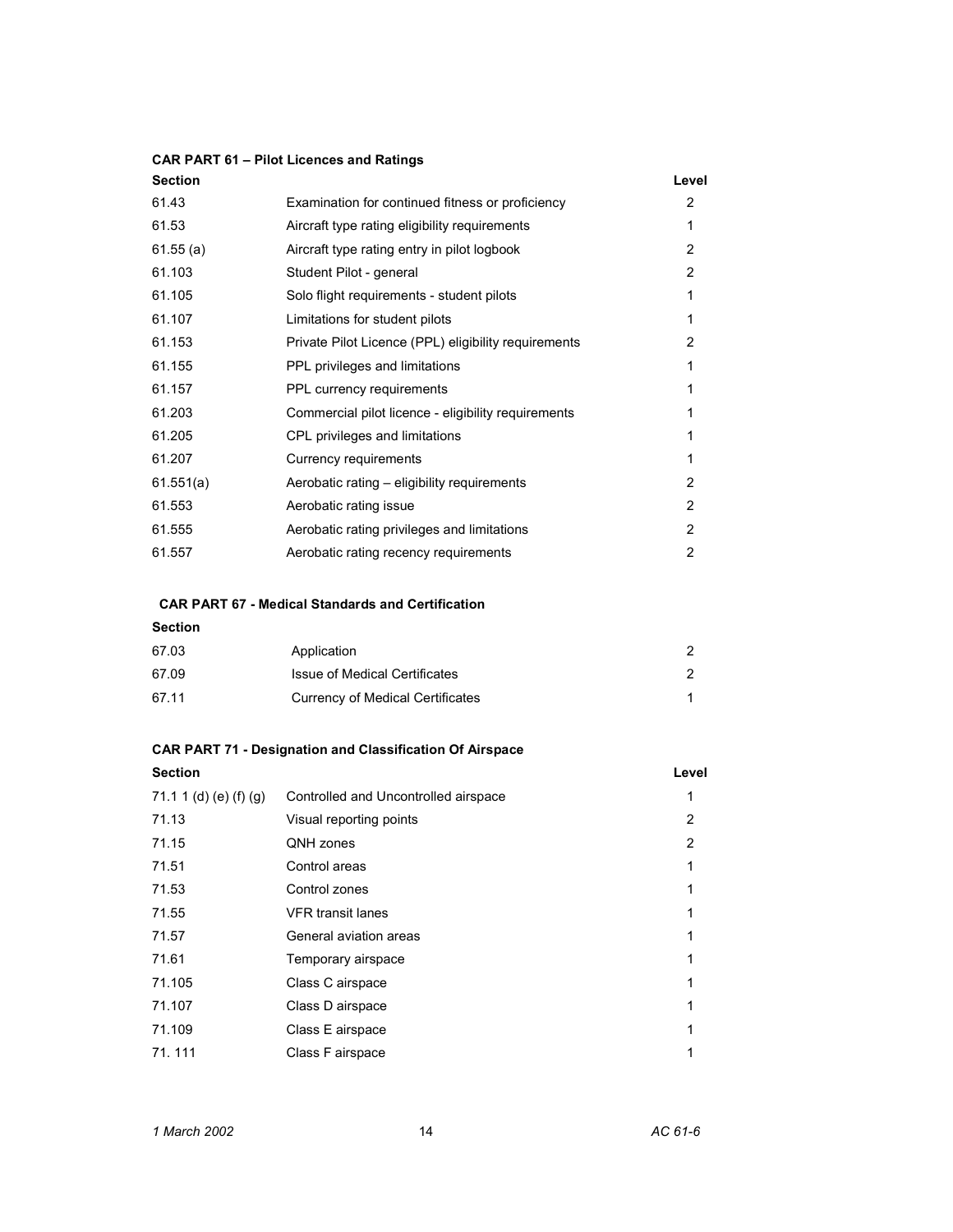# **CAR PART 71 - Designation and Classification Of Airspace**

| <b>Section</b> |                  | Level |
|----------------|------------------|-------|
| 71.113         | Class G airspace |       |

# **CAR PART 73 - Special Use Airspace**

| <b>Section</b> |                            | Level |
|----------------|----------------------------|-------|
| 73.53          | Restricted areas           | 1     |
| 73.55          | Military operational areas | 1     |
| 73.57          | Conditional areas          | 1     |
| 73.59          | Danger areas               | 1     |
| 73.61          | Low flying areas           | 1     |
| 73.63          | Aerodrome traffic zones    | 1     |
| 73.65          | Parachute drop zones       | 1     |
| 73.67          | Temporary airspace         | 1     |
|                |                            |       |

# **CAR PART 91 - General Operating and Flight Rules**

| <b>Section</b>  |                                                | Level |
|-----------------|------------------------------------------------|-------|
| 91.5            | Compliance with crew instructions and commands | 1     |
| 91.9            | Carriage and discharge of firearms             | 1     |
| 91.101(a)       | Aircraft airworthiness                         | 1     |
| 91.103          | Restricted category airworthiness certificate  | 1     |
| 91.105          | Special category airworthiness certificate     | 1     |
| 91.109          | Aircraft flight manual                         | 1     |
| 91.111(1)(2)(3) | Documents to be carried                        | 1     |
| 91.117          | Designation of pilot-in-command                | 1     |
| 91.125          | Simulated instrument flight                    | 1     |
| 91.127          | Use of aerodromes                              | 1     |
| 91.129          | Restricted and danger areas                    | 1     |
| 91.131          | Low flying areas                               | 1     |
| 91.133          | Military operational areas                     | 1     |
| 91.135          | Conditional areas                              | 1     |
| 91.137          | Volcanic hazard areas                          | 1     |
| 91.139          | General aviation areas                         | 1     |
| 91.141          | Aerodrome traffic zones                        | 1     |
| 91.201          | Safety of aircraft                             | 1     |
| 91.203          | Authority of pilot-in-command                  | 1     |
| 91.205          | Crew members at stations                       | 1     |
| 91.207          | Occupation of seats and wearing of restraints  | 1     |
| 91.209          | Use of oxygen                                  | 1     |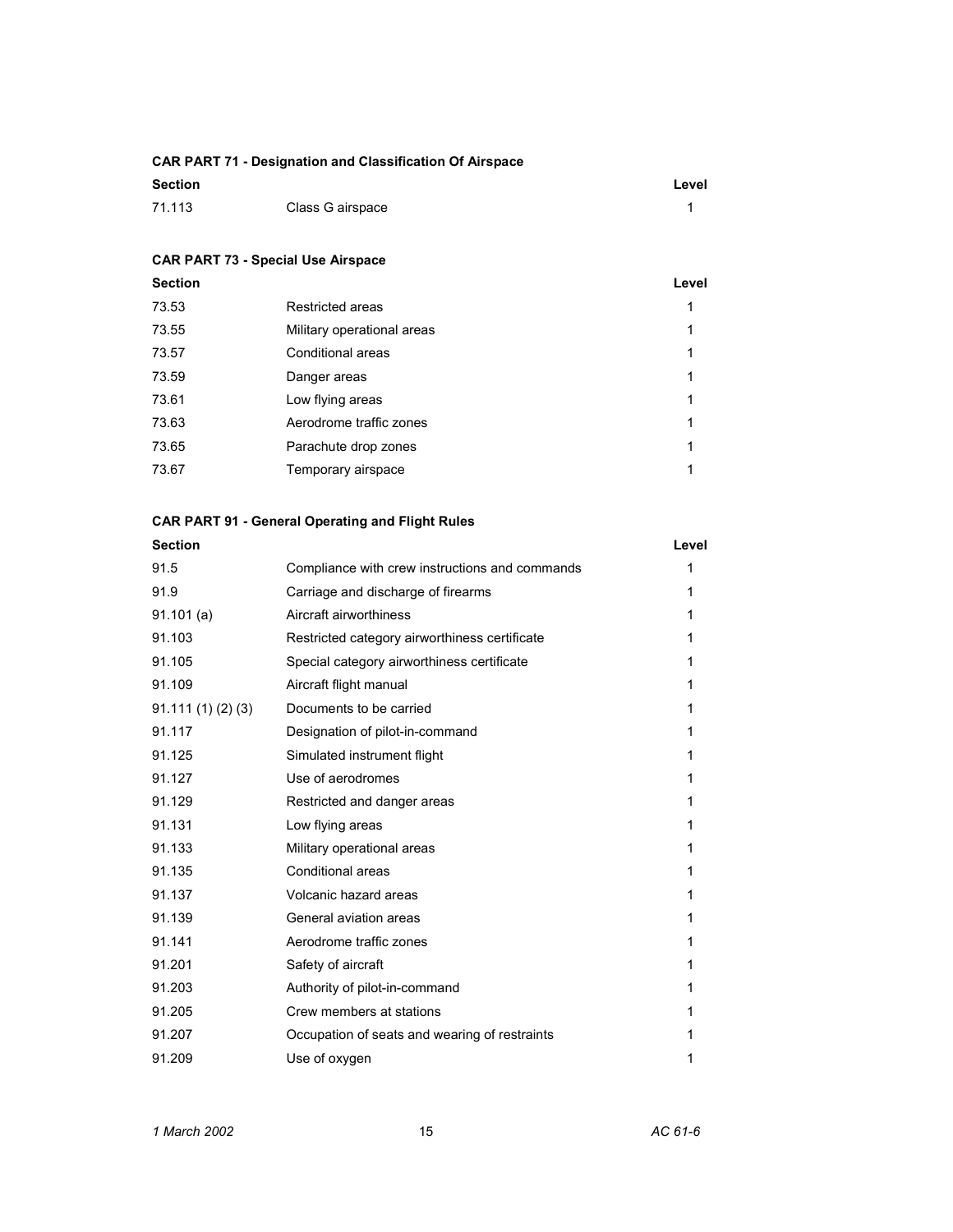# **CAR PART 91 - General Operating and Flight Rules**

| <b>Section</b>       |                                                                                  | Level |
|----------------------|----------------------------------------------------------------------------------|-------|
| $91.211$ (a) (b)     | Passenger briefing                                                               | 1     |
| 91.213               | Carry-on baggage                                                                 | 1     |
| 91.215               | Carriage of cargo                                                                | 1     |
| 91.217               | Preflight action                                                                 | 1     |
| 91.219               | with<br>Familiarity<br>operating<br>limitations<br>and<br>emergency<br>equipment | 1     |
| 91.221               | Flying equipment and operating information                                       | 1     |
| 91.223               | Operating on and in the vicinity of an aerodrome                                 | 1     |
| 91.225               | Operations at aerodromes with air traffic services                               | 1     |
| 91.227               | Operating near other aircraft                                                    | 1     |
| 91.229               | Right-of-way rules                                                               | 1     |
| 91.233               | Aircraft lights                                                                  | 1     |
| 91.235               | Dropping of objects                                                              | 1     |
| 91.237               | Aircraft speed                                                                   | 1     |
| 91.239               | Altimeter settings                                                               | 1     |
| 91.241               | Compliance with ATC clearances and instructions                                  | 1     |
| 91.243               | ATC light signals                                                                | 1     |
| 91.245               | Operations in classified and designated airspace                                 | 1     |
| $91.247$ (a) (c) (d) | Use of SSR transponder and altitude reporting equipment                          | 1     |
| $91.249$ (a) (b)     | Aircraft callsigns                                                               | 1     |
| 91.301               | VFR meteorological minima                                                        | 1     |
| 91.303               | Special VFR weather minima                                                       | 1     |
| 91.305               | Fuel requirements for flight under VFR                                           | 1     |
| 91.307               | VFR flight plan                                                                  | 1     |
| 91.309               | Position reports                                                                 | 1     |
| 91.311               | Minimum heights for VFR                                                          | 1     |
| $91.313$ (a 1) (b)   | VFR cruising altitude and flight level                                           | 1     |
| 91.315               | Operating in snow and ice conditions                                             | 1     |
| 91.501               | General requirements - instruments and equipment                                 | 1     |
| 91.505               | Seating and restraints                                                           | 1     |
| 91.509               | Minimum instruments and equipment                                                | 1     |
| 91.511               | Night VFR instruments and equipment                                              | 1     |
| 91.513               | VFR communication equipment                                                      | 1     |
| 91.515               | Communication and navigation equipment -VFR over water                           | 1     |
| 91.525               | Flights over water                                                               | 1     |
| 91.529               | Emergency locator transmitter (ELT)                                              | 1     |
| 91.533               | Oxygen for non-pressurised aircraft                                              | 1     |
| 91.537(b)            | Inoperative instruments and equipment                                            | 1     |
|                      |                                                                                  |       |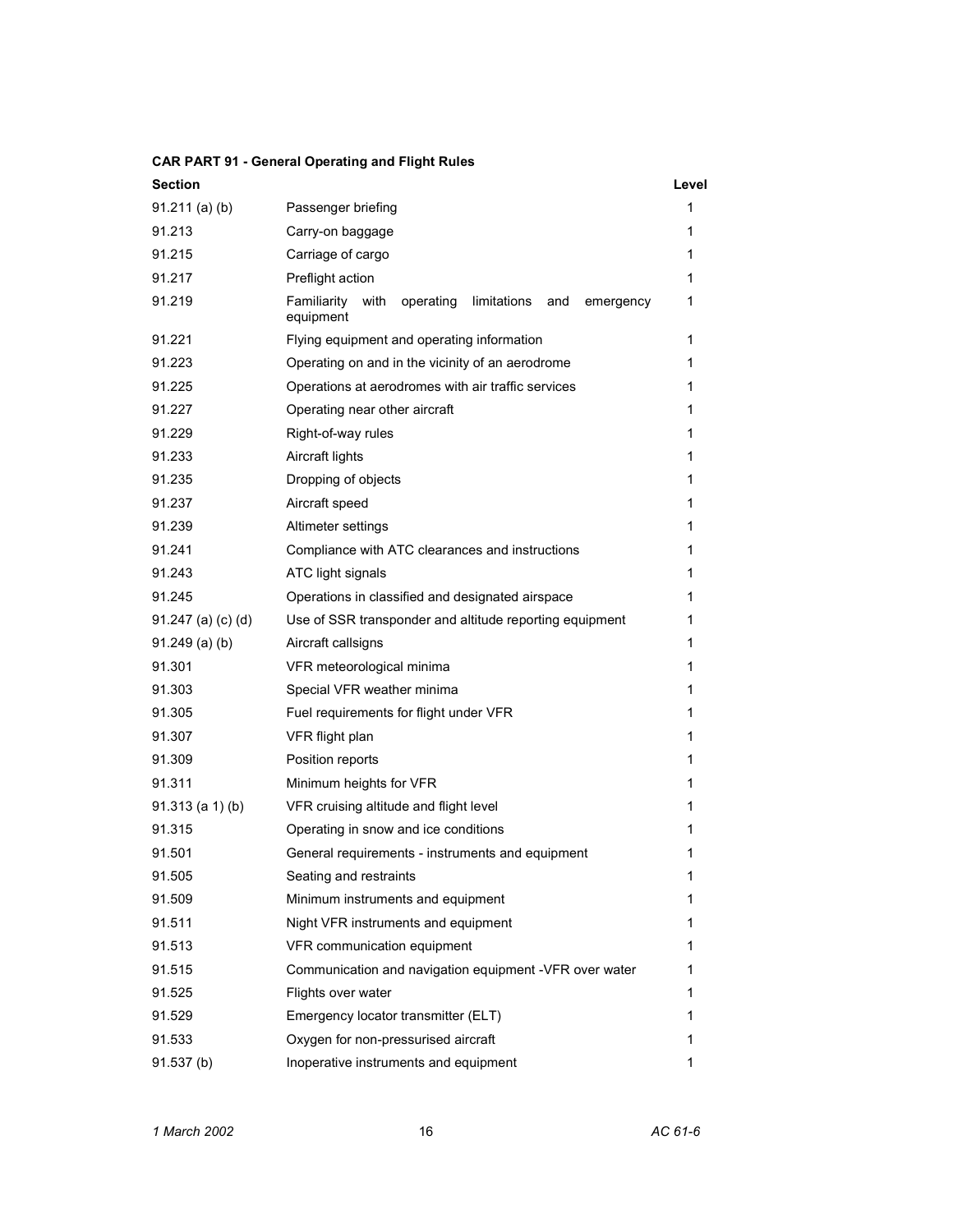# **CAR PART 91 - General Operating and Flight Rules**

| Section    |                                              | Level |
|------------|----------------------------------------------|-------|
| 91.541 (a) | Transponder and altitude reporting equipment |       |
| 91.607     | Annual and 100-hour inspections              |       |
| 91.609     | Radio station tests and inspections          |       |

| 91.611 | Altimeter system and altitude reporting equipment tests and<br>inspections | 1              |
|--------|----------------------------------------------------------------------------|----------------|
| 91.613 | SSR Transponder tests and inspections                                      | 1              |
| 91.615 | ELT tests and inspections                                                  | 1              |
| 91.617 | Operation after maintenance                                                | 1              |
| 91.619 | Annual review of airworthiness                                             | 1              |
| 91.629 | <b>Technical log</b>                                                       | 1              |
| 91.701 | Aerobatic flight                                                           | $\overline{2}$ |
| 91.703 | Aviation events                                                            | $\overline{2}$ |
| 91.705 | Parachute drop operations                                                  | 2              |
| 91.709 | Towing gliders                                                             | 2              |
| 91.711 | Towing objects other than gliders                                          | 2              |
|        |                                                                            |                |

# **CAR PART 92 - Carriage of Dangerous Goods**

|                                       | Level          |
|---------------------------------------|----------------|
| Definitions                           | $\overline{2}$ |
| Classification                        | 1              |
| General carriage requirements         | 1              |
| Forbidden dangerous goods             | 1              |
| Exceptions                            |                |
| Packaging requirements                | $\overline{2}$ |
| Packaging approval                    | $\overline{2}$ |
| Packing requirements                  | $\overline{2}$ |
| Marking requirements                  | $\overline{2}$ |
| Labelling requirements                | $\overline{2}$ |
| Offer of dangerous goods              | $\overline{2}$ |
| Dangerous goods transport document    | 1              |
| Aircraft loading restrictions         | 1              |
| Incompatible dangerous goods          |                |
| Separation, segregation, and security | 1              |
| Loading inspection                    |                |
| Information to Pilot-in-Command       | $\overline{2}$ |
| Information to passengers             | $\overline{2}$ |
|                                       |                |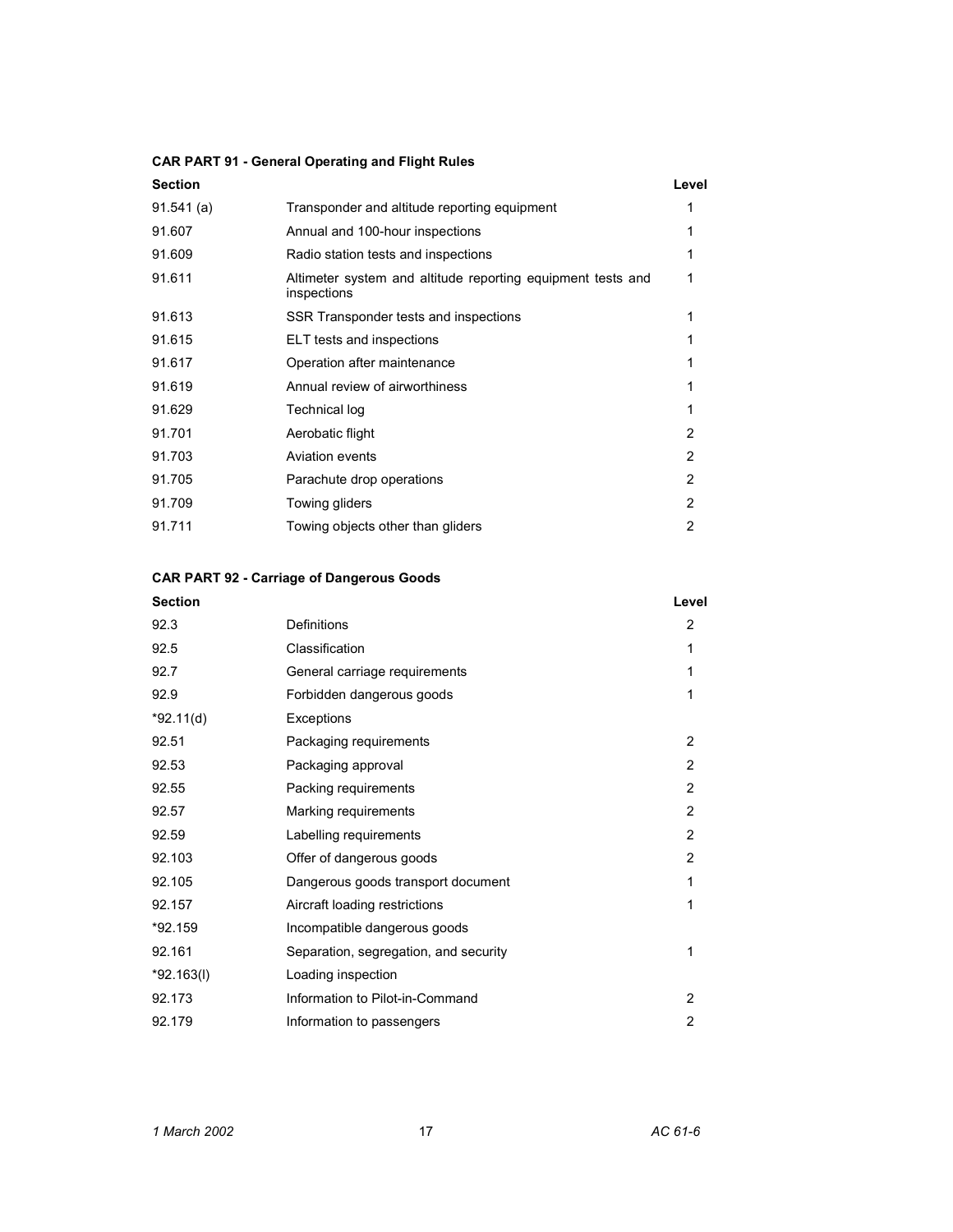| PART 133 – Helicopter External Load Operations |                                          |       |  |
|------------------------------------------------|------------------------------------------|-------|--|
| For helicopter candidates only                 |                                          |       |  |
| Rule                                           |                                          | Level |  |
| $*133.3$                                       | Definitions                              |       |  |
| $*133.5$                                       | Pilot licence requirements               |       |  |
| *133.51                                        | Minimum safe heights                     |       |  |
| *133.53                                        | Carriage of persons                      |       |  |
| *133.55                                        | Third party risk                         |       |  |
| *133.57                                        | Weight limitations                       |       |  |
| *133.59                                        | <b>VFR</b>                               |       |  |
| *133.61                                        | Night operations                         |       |  |
| *133.63                                        | Carriage of loads                        |       |  |
| *133.65                                        | Dangerous goods                          |       |  |
| *133.67                                        | Flight characteristics                   |       |  |
| *133.69                                        | Operations over congested areas          |       |  |
| $*133.71(a)$                                   | Suspension of person beneath helicopters |       |  |
| *133.255                                       | External load equipment                  |       |  |
| *133.257                                       | Quick release devices                    |       |  |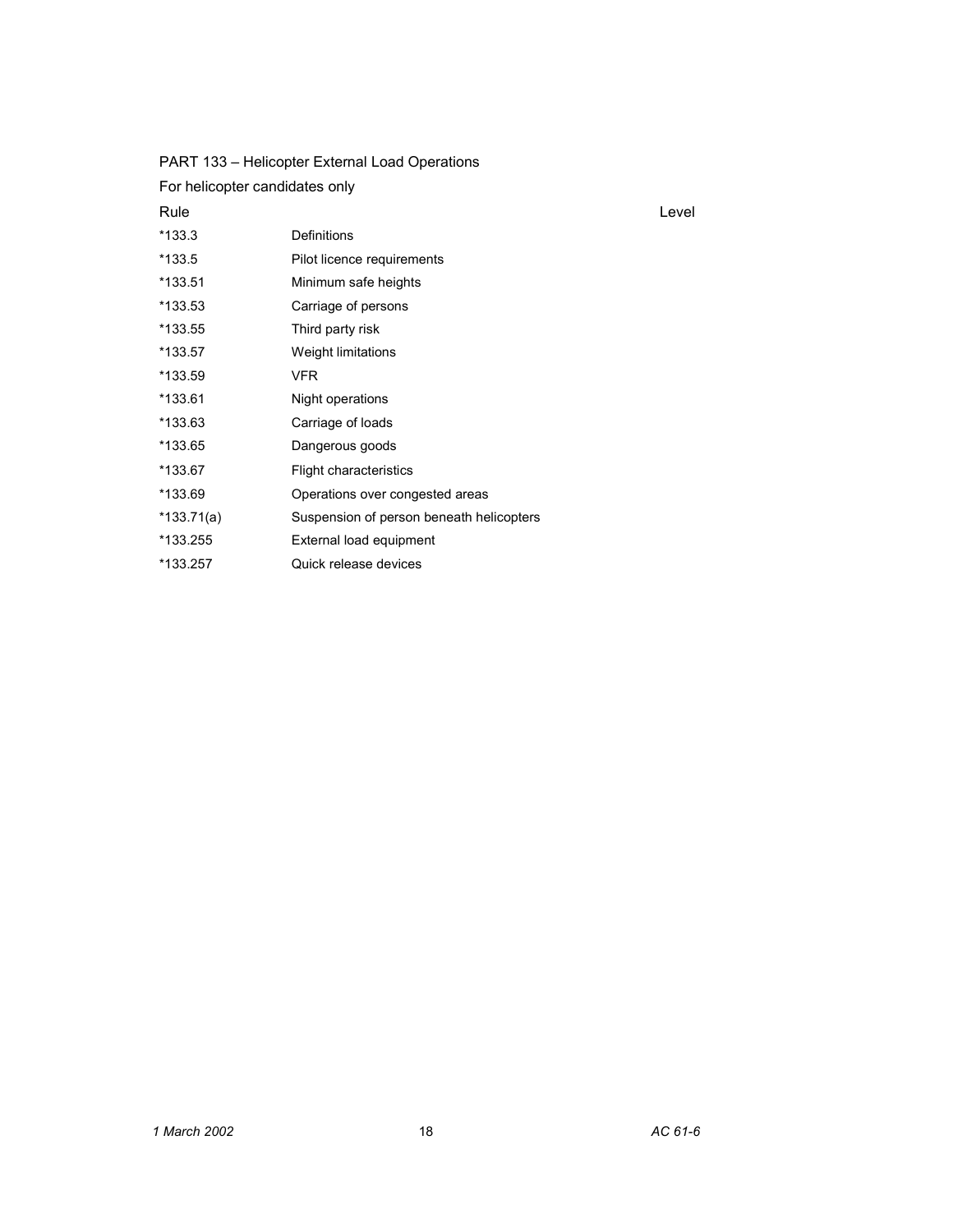| <b>Section</b> |                                                    | Level |
|----------------|----------------------------------------------------|-------|
| 135.3          | Definitions                                        | 2     |
| 135.7          | Procedure compliance                               | 1     |
| 135.53         | Aircraft airworthiness                             | 1     |
| 135.57         | Flight preparation                                 | 1     |
| 135.61         | Fuel                                               | 1     |
| 135.63         | Cockpit checklists                                 | 1     |
| 135.65         | Passenger safety                                   | 1     |
| 135.69         | Manipulation of controls                           | 1     |
| 135.73         | Refuelling and fuelling operations                 | 1     |
| 135.75         | Fuel spillage                                      | 1     |
| 135.77         | Use of aerodromes                                  | 1     |
| 135.81         | Operations of single-engine aircraft - IFR         | 1     |
| *135.83        | Restrictions or suspension of operations           |       |
| 135.85         | Minimum height for VFR flights                     | 1     |
| 135.87         | Flights over water                                 | 1     |
| *135.93        | Operations over congested areas (helicopters only) |       |
| *135.95        | Helicopter sling loads (helicopters only)          |       |
| 135.153        | Meteorological information                         | 1     |
| 135.155        | Meteorological conditions - VFR flight             | 1     |
| 135.207        | General aeroplane performance                      | 2     |
| 135.305        | Aircraft load limitations                          | 1     |
| 135.355        | Seating and restraints                             | 1     |
| 135.359        | Night flight                                       | 1     |
| 135.363        | Emergency equipment                                | 1     |
| 135.409        | Persons certifying maintenance                     | 2     |
| 135.415        | Maintenance review                                 | 2     |
| 135.503        | Assignment of flight crew duties                   | 1     |

# **CAR PART 135 - Air Transport Operations - Small Aeroplanes and Helicopters**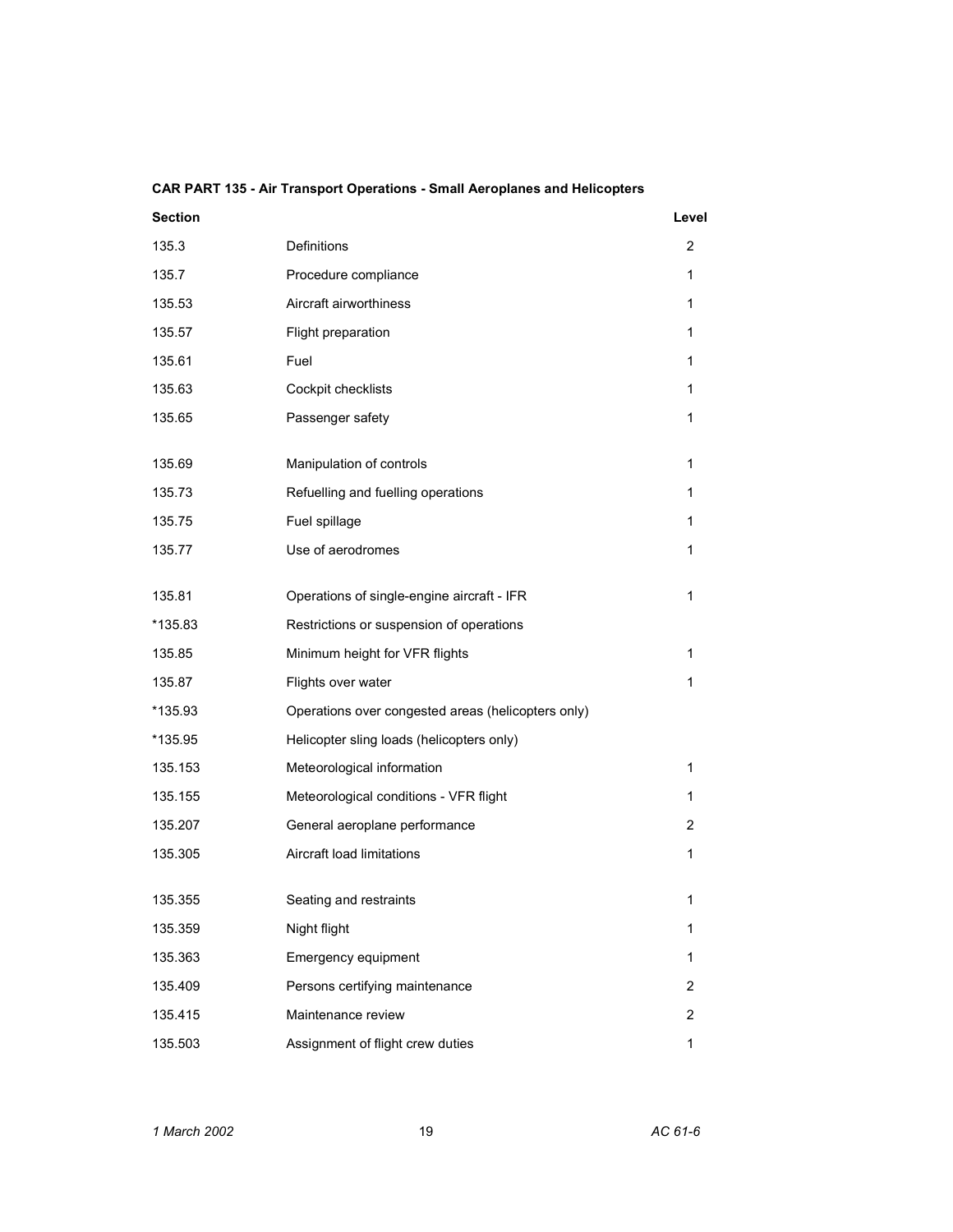### **CAR PART 135 - Air Transport Operations - Small Aeroplanes and Helicopters**

| <b>Section</b>       |                                                    | Level |
|----------------------|----------------------------------------------------|-------|
| 135.505              | Pilot-in-command type experience requirements      | 1     |
| 135.607 (except (3)) | Flight crew competency checks                      | 1     |
| 135.803              | Fatigue of flight crew – Operator responsibilities | 1     |
| 135.805              | Flight crew responsibilities                       | 1     |
| 135.855              | Documents to be carried                            | 1     |
| *135.857             | Daily flight record                                |       |
| 135 App C            | Runways (candidates to be aware of this section)   | 2     |

# **Advisory Circulars**

Candidates must have a working knowledge of the following Subparts of the current Advisory Circular:

AC 12-1 Mandatory Occurrence Notification and Information

AC 61-1 Pilot Licences and Ratings - General

AC61-1.2 Student Pilot.

AC61-1.3 Private Pilot licence.

AC61-1.5 Commercial Pilot licence.

AC 67-1 Medical Standards and Certification

AC 119-2 Air Operations – Fatigue of flight crew

# **PNGAIP Planning Manual**

Candidates for the Commercial Pilot licence must have a satisfactory working knowledge of the information contained in the PNGAIP Planning Manual.

**GEN Section** -. GEN9 (Miscellaneous Information) and GEN10 (Abbreviations).

**AGA Section** - all sections.

**COM Section** - all sections except COM2 (Radio Nav Service).

**RAC Section** - all sections excepting items dealing with IFR operations, and except RAC10 (Oceanic Procedures).

**OPS Section** - all sections excepting items dealing with IFR operations, and except App 1 (New ICAO PANS OPS Procedures).

**SAR Section** - all information in this section.

**MAP Section** - all information in this section.

**FAL Section** - sections FAL 1 - FAL 5.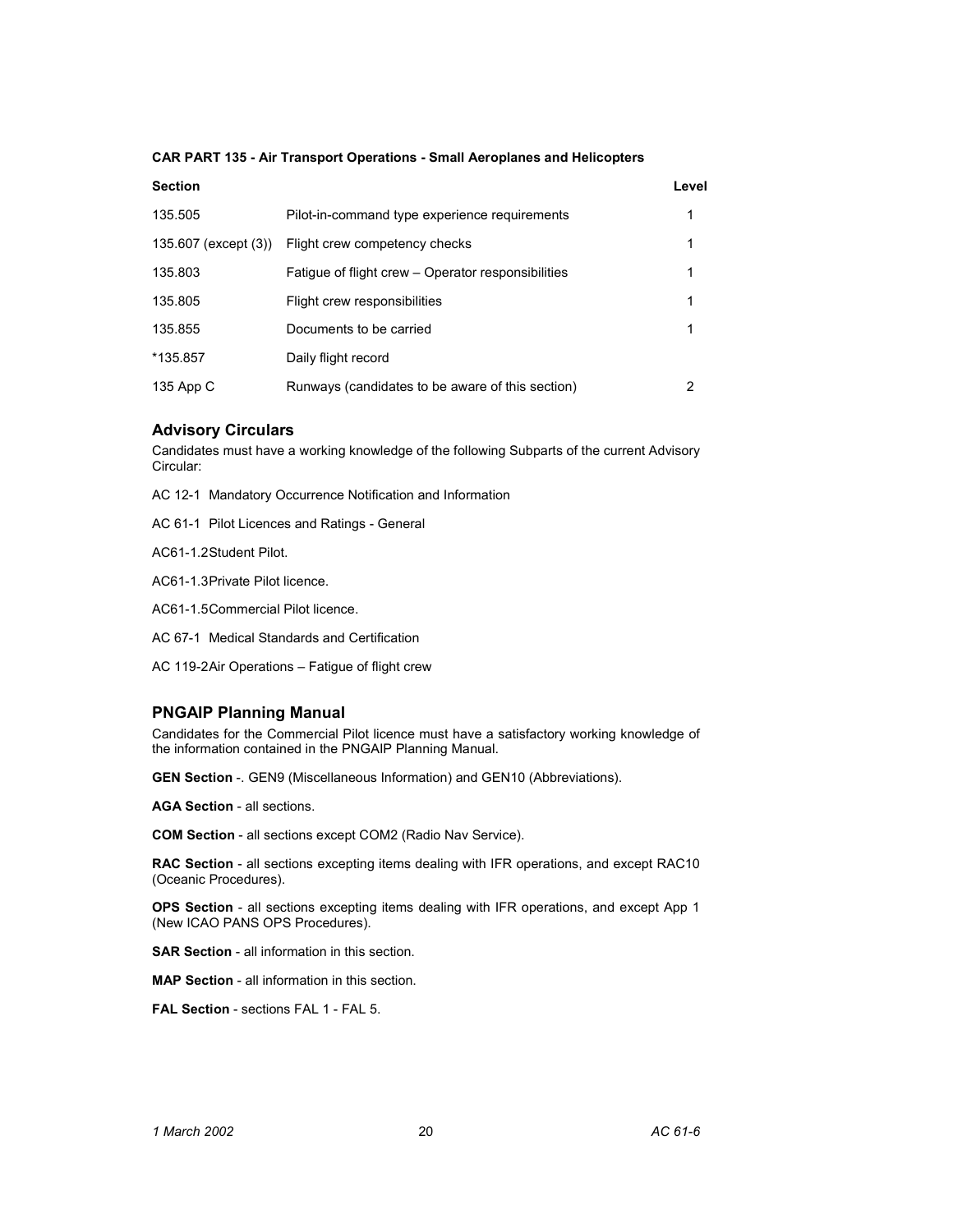# **Visual Flight Guide (VFG)**

# **Communications**

Candidates must be able to:

- find required information in the telephone/fax directory;
- interpret information contained in FISCOM charts; and
- find required information in the radio communication and navigation tables.

### **Operations**

Candidates must be able to:

- find required information contained in the Operations section with special emphasis on general VFR Operations and Special Procedures;
- determine the beginning and end of daylight by interpretation of the Daylight Zones;
- identify QNH zones;
- find required information associated with Search and Rescue;
- find required information associated with Accident Notification.

### **Chart Section**

Candidates must be able to:

- correctly interpret, and find information in Aerodrome Legends and General Legends;
- correctly interpret Aerodrome Charts and associated Operational Data; and
- interpret Arrival/Departure procedures at applicable aerodromes.

### **Emergency**

Candidates must be able to find required information on:

- distress;
- communication and navaid failure;
- speechless technique using unmodulated transmissions; and RTF distress and urgency communications.

### **Flight navigation**

**General:** This syllabus includes all the items in the PPL air navigation and flight planning syllabus and may examine those items to a greater depth. However, no questions will be asked of glider and balloon pilots which are inapplicable to those categories of aircraft.

**Time:** The relation between time and longitude, Local Mean Time (LMT), Co-ordinated Universal Time (UTC), Papua New Guinea Standard Time (PNGST), and the conversion of times.

**Twilight:** The effects of seasonal changes, height, and of latitude and longitude on the times of sunrise, sunset and the duration of twilight.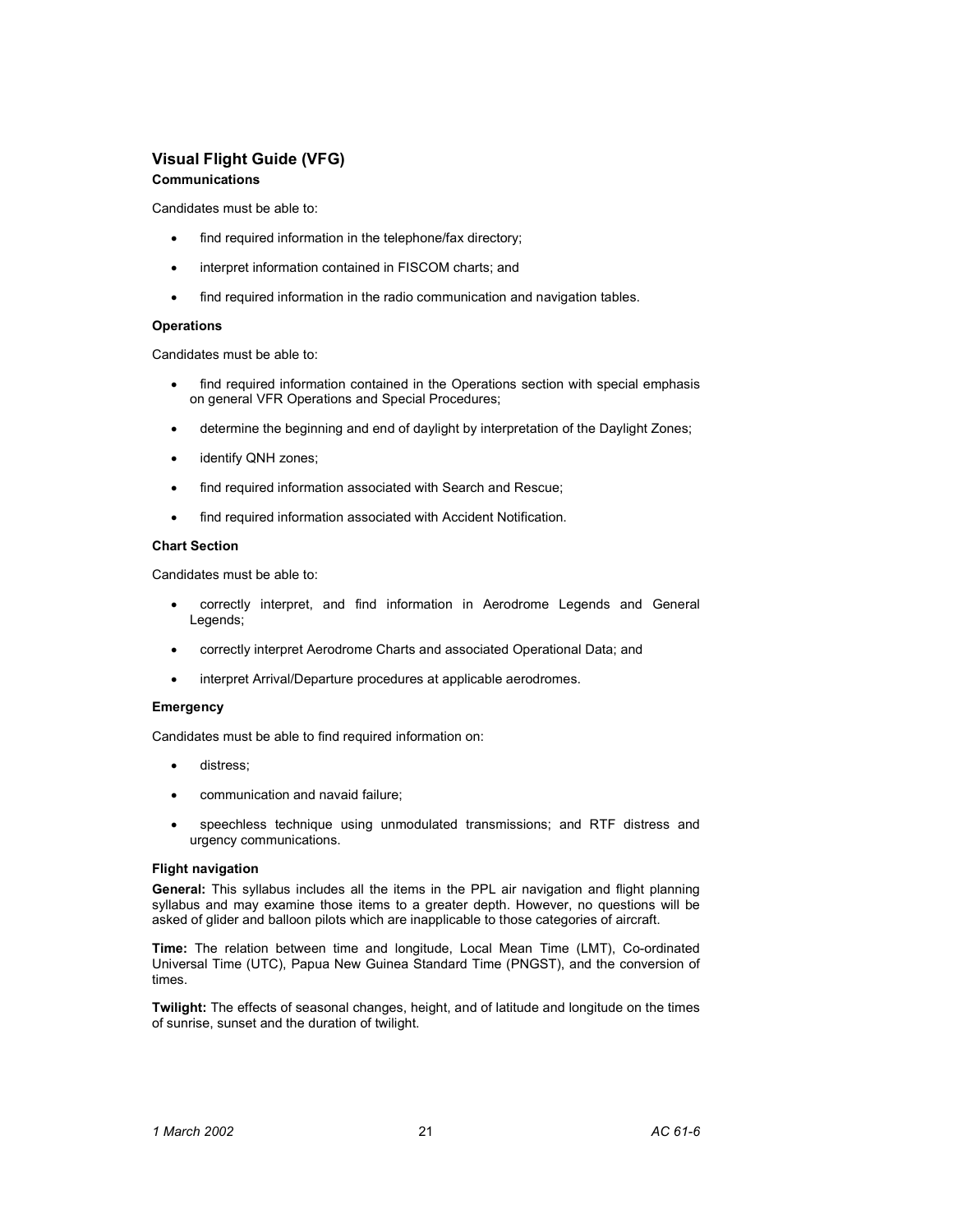**Aeronautical charts:** Practical use of the Mercator and Lambert Conformal Conic projections and of visual aerodrome charts including the interpretation of chart symbols and topographical features.

**Flight plans:** Preparation of operational plans including the determination of fuel requirements, payload, take-off weight and landing weight.

**Flight planning:** An appreciation of the problems involved in choice of route and flight altitude, the selection of alternate aerodromes and the provision of adequate fuel reserves.

**Point of no return and equitime point:** Calculation and use.

**Future air navigation system (FANS):** General principles.

### **Meteorology**

**General:** This syllabus includes all the items in the PPL meteorology syllabus and may examine those items to a greater depth.

**The atmosphere:** Variation of air density with height, temperature and humidity, variation of pressure with density.

**Wind:** Buys Ballot's Law, the relationship of wind speed to pressure gradient, the measurement of wind velocity, diurnal variations of wind, local winds.

**Humidity:** Evaporation and condensation, relative humidity, absolute humidity and dew point.

**Turbulence:** Mechanical and thermal turbulence.

**Clouds:** Formation and dissipation, contrails and other artificial clouds.

**Fog:** Main types, conditions favourable for formation and dissipation, diurnal and seasonal effects.

**Visibility:** Factors affecting visibility.

**Precipitation:** Types, related clouds, and conditions favourable for formation, associated flying conditions.

**Thunderstorms:** Formation, diurnal and seasonal effects.

**Airframe icing:** Types and methods of formation, conditions favourable for icing, avoiding action.

**Air masses:** Types and source regions, characteristics, associated weather and flying conditions.

**Weather maps:** Interpretation of plotted information, associated weather and flying conditions.

**Local effects:** Orographic effect of topography on wind velocity, development of weather and flying conditions with particular reference to Papua New Guinea topography.

**Global climate:** The general distribution and seasonal variation of pressure, temperature, winds, cloud and precipitation.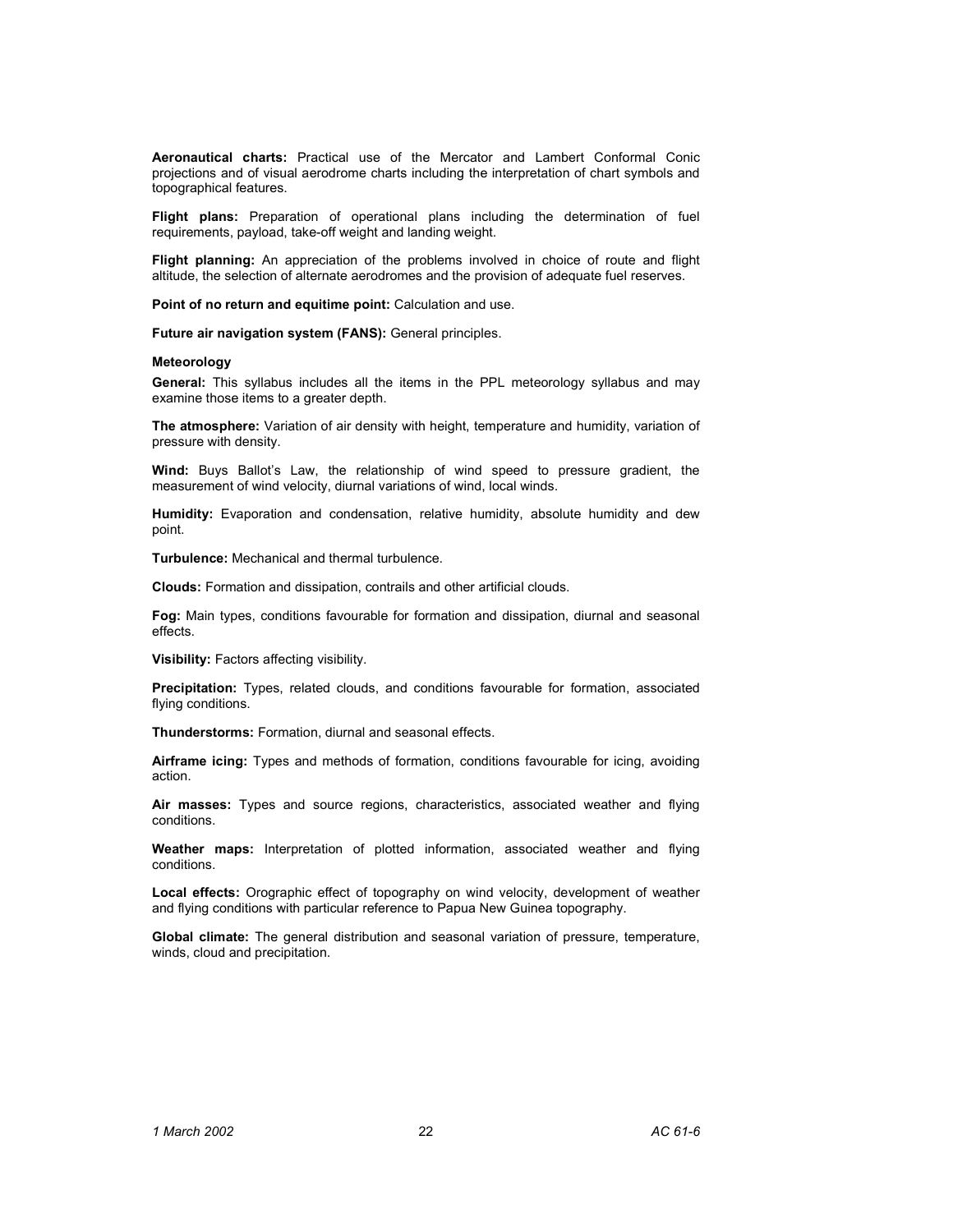**Pacific climate:** The general and seasonal weather patterns of Australia, New Zealand and the South-west Pacific including trade winds, convergence zones, tropical cyclones, dust storms and the normal progression of weather in mid-latitudes, Southern Oscillation, El Nino and La Nina.

**Meteorological information:** Sources of meteorological data, the different types of meteorological forecasts provided for international and domestic aviation, in-flight meteorological service, interpretation of meteorological forecasts and reports provided for flight crew use.

### **Principles of flight and aeroplane performance – aeroplane**

**Mechanics:** Mass, inertia, momentum, force, work, power, speed, velocity, acceleration, gravity and weight, Newton's laws of motion, forces in equilibrium, forces not in equilibrium, motion in a curved path, centrifugal and centripetal forces, composition and resolution of forces, moments, couples and principles of moments.

**The atmosphere:** Air density and pressure, relationship between density, pressure and temperature, air pressure and temperature changes with height, international standard atmosphere, density altitude, pressure altitude.

**Aerodynamics:** Airflow, aerofoils, form drag, induced drag, pressure distribution about an aerofoil, lift, Bernoulli's theorem, boundary layer, angle of attack, angle of incidence, lift/drag ratio, stalling, tail stalls, spinning, centre of pressure and its relation to angle of attack, span, chord, aspect ratio, wash-in and wash-out, forces acting on an aircraft while in straight and level flight, climbing and descending, turning and during dive recovery, loading and acceleration in flight manoeuvres, stability and control about the 3 axes, control surfaces and their effects, trimming devices and their effects, mass and aerodynamic balance, centre of gravity and its relation to stability and control, autorotation, effect of flaps and slots, effect of variation of air density on airframe and propeller performance, aerodynamic factors affecting range and endurance for piston-engined aircraft, effect of wind when turning at low level, effect of wind gradient on take-off and approach, effect of frost and airframe icing on the aerodynamic performance of an aircraft.

**Propellers:** Torque, thrust, pitch, propeller efficiency, forces acting on a propeller, fixed-pitch and constant-speed propellers.

**Asymmetric flight:** Forces involved including the factors affecting the severity of yaw and the effectiveness of rudder, use of bank, identification of failed engine, engine failure on take-off and in flight.

**Ground stability and control characteristics:** Tailwheel and nosewheel aircraft, effect of propeller, engine torque, slipstream, and crosswind, aquaplaning.

**Wind shear:** The initial and further effects of wind shear on the airspeed and flight path of the aeroplane.

Aircraft performance: V<sub>1</sub>, V<sub>MCA,</sub> V<sub>LOF</sub>, V<sub>2</sub>, V<sub>S</sub>, ISA, MCTOW, accelerate-stop distance, clearway, altitude of an aerodrome, gradient of climb, gross flight path, net flight path, landing distance available, take-off distance available.

**Surface correction factors:** An understanding of, and the ability to apply, tabulated surface correction factors.

**Take-off speeds:** The relationship between the stalling speed, the minimum control speed and the take-off safety speed, the ability to interpret take-off data for a typical light twinengined aircraft and to compute the take-off safety speed in compliance with the regulatory requirements in Papua New Guinea.

**Take-off and landing distances:** The effect of wind, aircraft all-up weight, temperature, aerodrome pressure altitude and runway slope on the takeoff, accelerate-stop and landing distances, the ability to use graphs and tabulations for the purpose of calculating these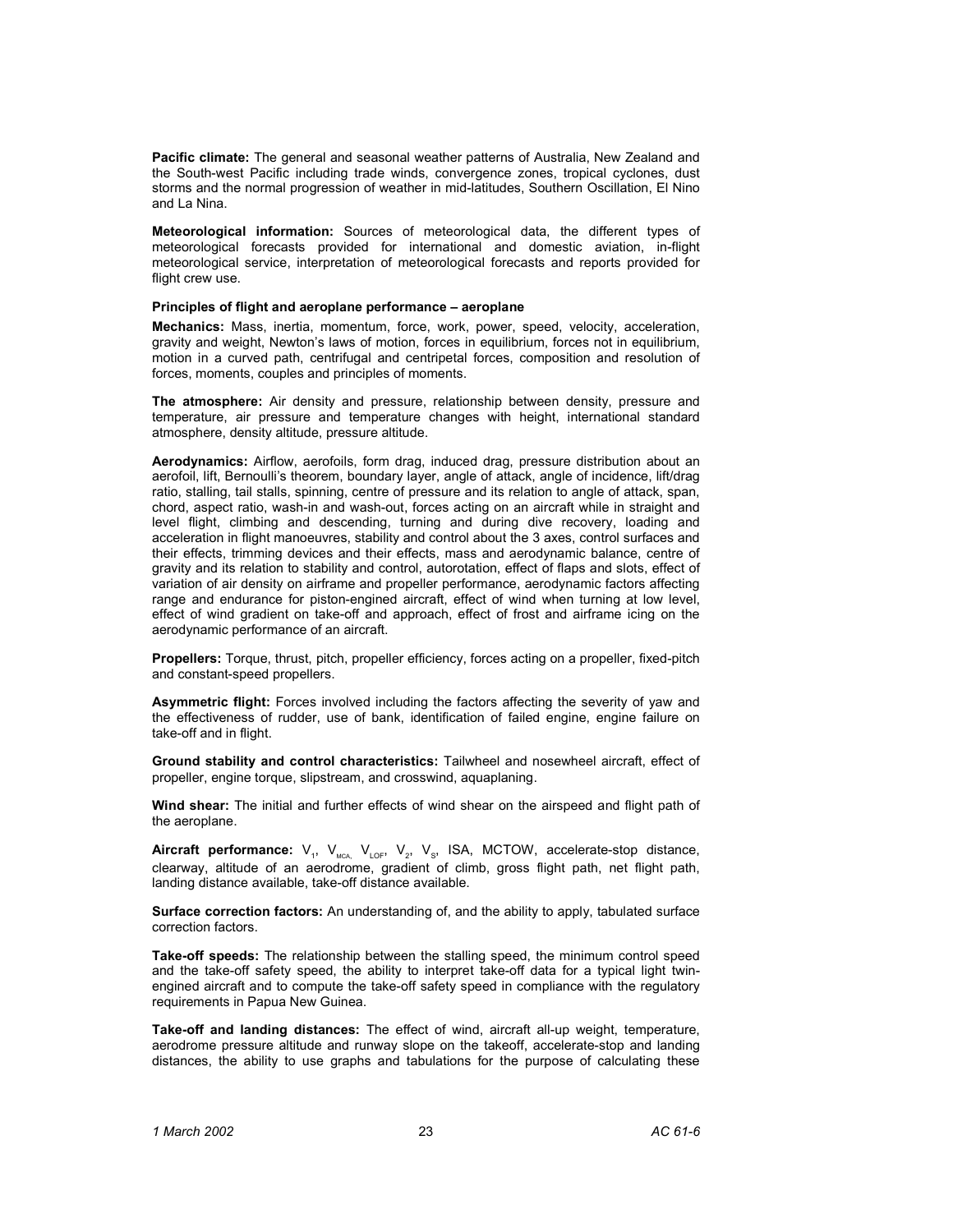distances and the all-up weight limitation for an aircraft landing on a surface of fixed length, the application of surface correction factors.

**En route one-engine inoperative limitations:** An ability to assess from one-engine inoperative cruise data whether an aircraft can comply with en route one-engine inoperative limitations at a specific MSA for a route area.

**V-g diagram: Interpretation, load factor,** V<sub>no</sub>, V<sub>NE</sub>, V<sub>A</sub>, V<sub>SO</sub>, V<sub>SL</sub>, effect of aeroplane manoeuvre, turbulence, airspeed and wing loading on load factor.

### **Principles of flight and aircraft performance – helicopters**

**Mechanics:** Mass, inertia, momentum, force, speed, velocity, acceleration, gravity and weight, Newton's laws of motion, forces in equilibrium, forces not in equilibrium, motion in a curved path, centripetal and centrifugal forces, composition and resolution of forces, moments, couples and principles of moments.

**Aerodynamics:** Airflow, aerofoils, chord line, pitch angle, angle of attack, lift, form and induced drag, stalling, relative airflow, lift and angle of attack, lift and velocity of air flow, lift and air density, lift and weight, thrust and drag, lift components of a turn, loads, load factors, solidity and disc loading.

**Flight:** Hovering, vertical, forward, sideward and rearward flight, torque, anti-torque rotor, gyroscopic precession, dissymmetry of lift, blade flapping, coning, axis of rotation, Coriolis effect, translating tendency or drift, ground effect, translational lift, transverse flow effect, pendular action.

**Flight problems:** Retreating blade stall, power settling, ground resonance, low, medium, and high frequency vibrations, transition from powered flight to autorotation, rotor RPM and flares during autorotation, anti-torque system failure while cruising or hovering.

**Precautionary rules:** Height and velocity operating limits, rotor and engine RPM operating limits, extreme attitudes and over-controlling, flight technique in hot weather, effect of altitude on instrument readings, high altitude technique, altitude versus airspeed charts, tall grass operation and water operation, turbulence, ridge line and pinnacle operations, operation over barriers, slope operations, high speed operations, operations with reduced visibility and low ceiling conditions, operations in precipitation, effect of solid deposits on rotor blade performance.

**Atmosphere:** Air density, relationship between density, pressure and temperature, air pressure and temperature changes with height, international standard atmosphere, density altitude, pressure altitude, QNH altitude, effect of moisture on density altitude, relative humidity, determination of density altitude, effect of pressure and temperatures on density altitude, effect on helicopter performance of variations of density altitude, all-up weight and wind.

## **Principles of flight and glider operation**

**Mechanics of flight:** Mass, inertia, momentum, force, forces in equilibrium, forces not in equilibrium, composition and resolution of forces, Newton's laws of motion, interrelation between mass, weight and gravity, speed, velocity, acceleration, motion in a curved path, centripetal and centrifugal force, moments, couples and the principles of moments.

**The atmosphere:** Air density and pressure, relation between density, pressure and temperature, pressure and temperature changes with height, the international standard atmosphere, meaning of density altitude and pressure altitude.

**Aerodynamics:** Airflow about an aerofoil, Bernoulli's theorem, angle of attack, angle of incidence, boundary layer, span, chord and aspect ratio, lift, form drag and induced drag, lift/drag ratio, glide ratio, forces acting on a glider while climbing, descending and turning, loading and acceleration during manoeuvres, turning and further effects of turning, aileron drag, autorotation, effects of flaps, slots and air brakes or spoilers, centre of gravity and its relation to stability and control, effect of wind and tail parachutes on glide ratio, effect of wind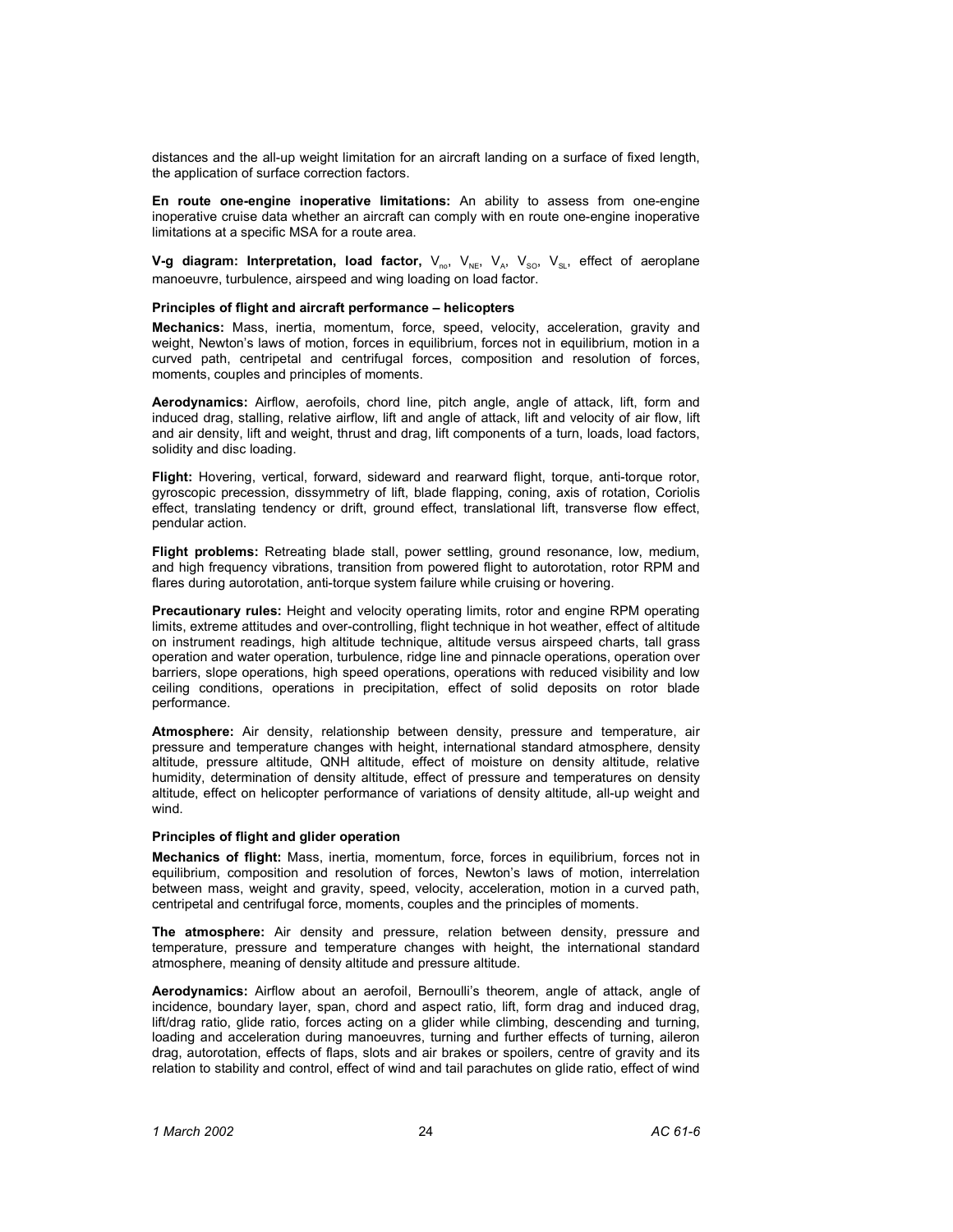on a turn, effect of variation of air density on performance, effect of airframe icing on performance.

**Launching procedures:** Winch, auto- and aero-towing, techniques and precautions, ground handling, take-off performance requirements.

**Soaring:** Thermal soaring, principles, methods of determining the existence of thermals, cloud indicated and dry thermals, life cycle of thermals, cloud streets, ridge soaring and wave soaring, principles, influence of terrain features, effect of wind, hazards, and safety precautions.

**Landings:** Landing in strange fields, factors influencing the decision to land, choosing the field having regard to location, size, surface, slope and wind direction, approach and landing, cross-wind landing.

### **General aircraft technical knowledge**

**Engines:** Principles of internal combustion engines, the four-stroke cycle, valve timing, fuels and octane ratings, detonation and pre-ignition, carburation and fuel injection, the significance of fuel-air ratio, effects of lean and rich mixtures, supercharging, manual control of manifold pressure, lubrication, ignition, engine cooling systems, fuel systems, engine handling, engine performance, effect of altitude, temperature and density on engine performance, carburettor icing, pilot checks and inspections, fault finding and analysis.

**Electricity and magnetism:** Properties of a magnet, terrestrial magnetism, magnetic variation and dip, isogonals, direct and alternating current, charging, capacity and functioning of accumulators, fuses and circuit breakers, solenoids, voltage regulators, inverters, ammeters.

**The direct reading compass:** Tests for serviceability, deviation, effects of the presence of magnetic material and electromagnetic fields near the compass, turning and acceleration errors, when an aircraft compass must be swung.

**Instruments:** Principles, method of operation and operating limitations, errors, corrections, sources of power supply where applicable, and the purpose of the following instruments: tachometer, manifold pressure gauge, temperature gauge, fuel contents gauge, vacuum gauge, sensitive altimeter, turn and slip indicator, gyro direction indicator, artificial horizon, airspeed indicator, vertical speed indicator.

**Weight and balance:** Conversion between US gallons, imperial gallons & litres, specific gravity of fuel and oil and the calculation of the weight of a volume of fuel or oil, empty weight, all-up weight, useful load, and maximum all-up weight, balance, centre of gravity, centre of gravity limits and the calculation of the position of the centre of gravity, movement of the centre of gravity due to change of load and fuel burnoff, use of index units.

**Pilot maintenance:** Abilities and restrictions in accordance with Part 43.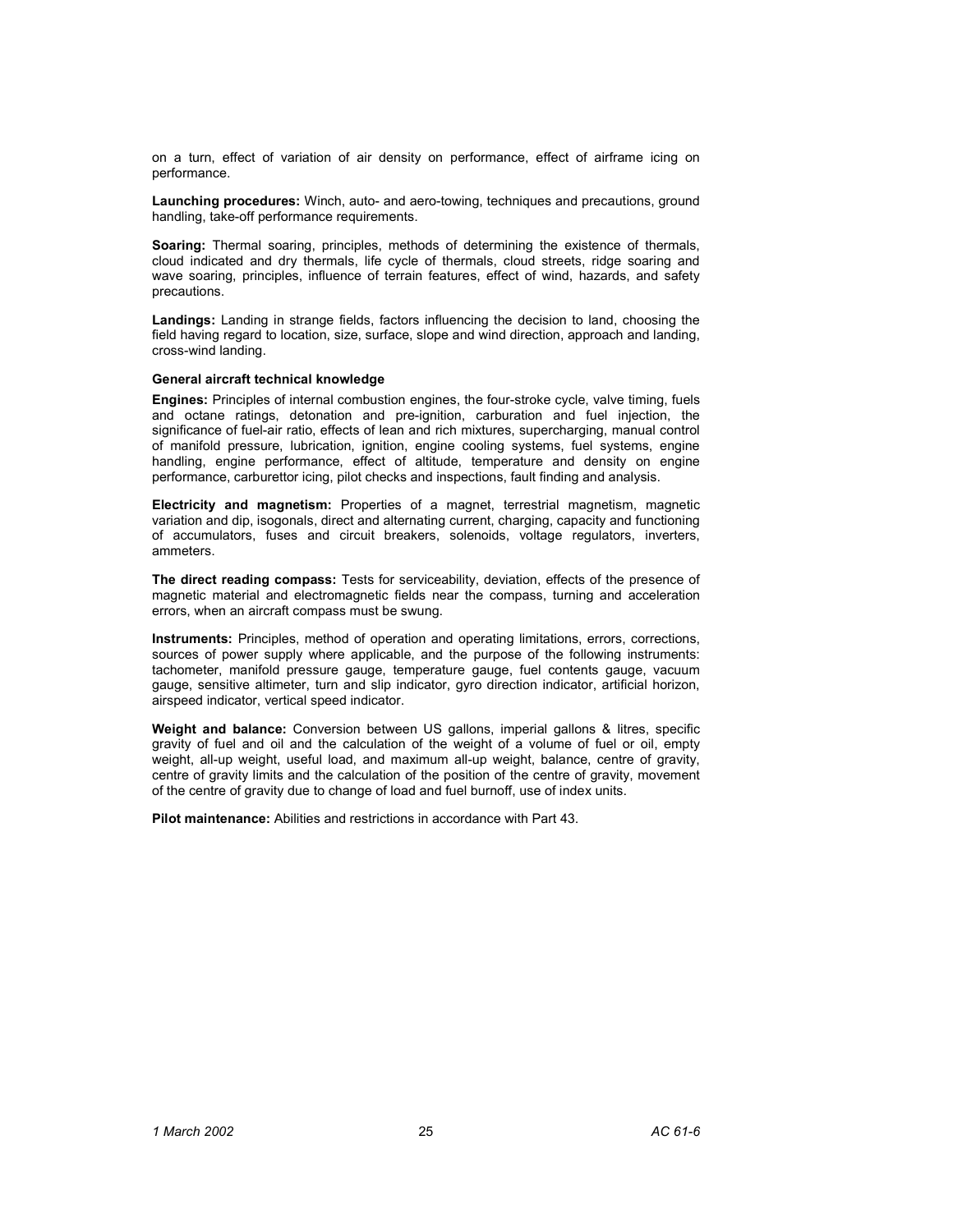## **Plus for aeroplanes only:**

**Airframes:** Types of wing and fuselage construction, angle of incidence, basic layout of aircraft flying controls and trimming devices, types of brake systems, hydraulic systems, pneumatic systems, landing gear shock absorbing systems, fire warning and protection systems, de-icing and anti-icing systems, pilot checks and inspections, faultfinding and analysis.

**Handling of piston-engined aircraft:** Starting and ground running, hand-swinging and mechanical starting, picketing, refuelling, effect of fixed-pitch and constant-speed propellers on engine performance.

### **Plus for helicopters only:**

**Airframes:** Functions of controls, stabilisers and trimming devices, landing gear shock absorbing systems, pilot checks and inspections, fault finding and analysis.

**Transmission systems:** Clutch, free-wheeling unit, swash-plate assembly, main rotor systems, tail rotor systems.

### **General aircraft technical knowledge – glider**

**Airframes:** Types of wing and fuselage construction, control surfaces, ailerons, elevators, rudder, flaps, spoilers, air brakes, dragchutes, trimming devices, procedures for assembly and disassembly of wings and fuselage including the installation of wings, tail surfaces and flying control systems specifically designed for quick removal and installation by pilots, mass and aerodynamic balancing of controls, pre-flight inspection procedures, ballast, airframe limitations, interpretation of a typical flight envelope diagram.

**Weight and balance:** Centre of gravity, limits, effects of loading on position.

**Instruments:** Principles, use, errors and operating limitations of altimeter, airspeed indicator, variometer, total energy variometer, turn co-ordinator, turn and slip indicator, magnetic compass, artificial horizon and barograph.

**Ancillary equipment:** Operation and use of oxygen breathing equipment, use and limitations of cable and wire tow ropes, parachutes, characteristics of VHF radio communications.

**Pilot maintenance:** Abilities and restrictions in accordance with Part 43.

#### **Balloon technical knowledge and aerostatics**

**Terminology:** True, pressure and density altitude, air temperature, buoyant lift, burner and pilot light, car lines, crew chief, crown, crown line, dump valve, envelope and deflation systems, false lift, handling line, hands off, heavy, international standard atmosphere, light, load ring, burner frame, mouth, QNH, QNE, QFE, rigging lines and flying wires, rip line, rip panel, skirt, tie-off thread, weighing off.

**Conversion of units:** Between pounds & kilograms, pounds-inches & kilogram-metres, Fahrenheit & Celsius, litres, imperial gallons & pints, true, pressure & density altitude.

**Envelope:** Construction, types of design, materials used, strength, and ancillaries. Temperature limitations and effects of heat on envelope life. Heat indicator systems.

**Burner and fuel system:** Description of burner unit, layout of fuel system, properties of fuel used.

**Basket:** Construction and contents, methods of attachment.

**Rigging and mooring:** Including the installation of baskets and burners specifically designed for quick removal or installation by a pilot; and the interchange of baskets and burners, when designated as interchangeable in the type certificate.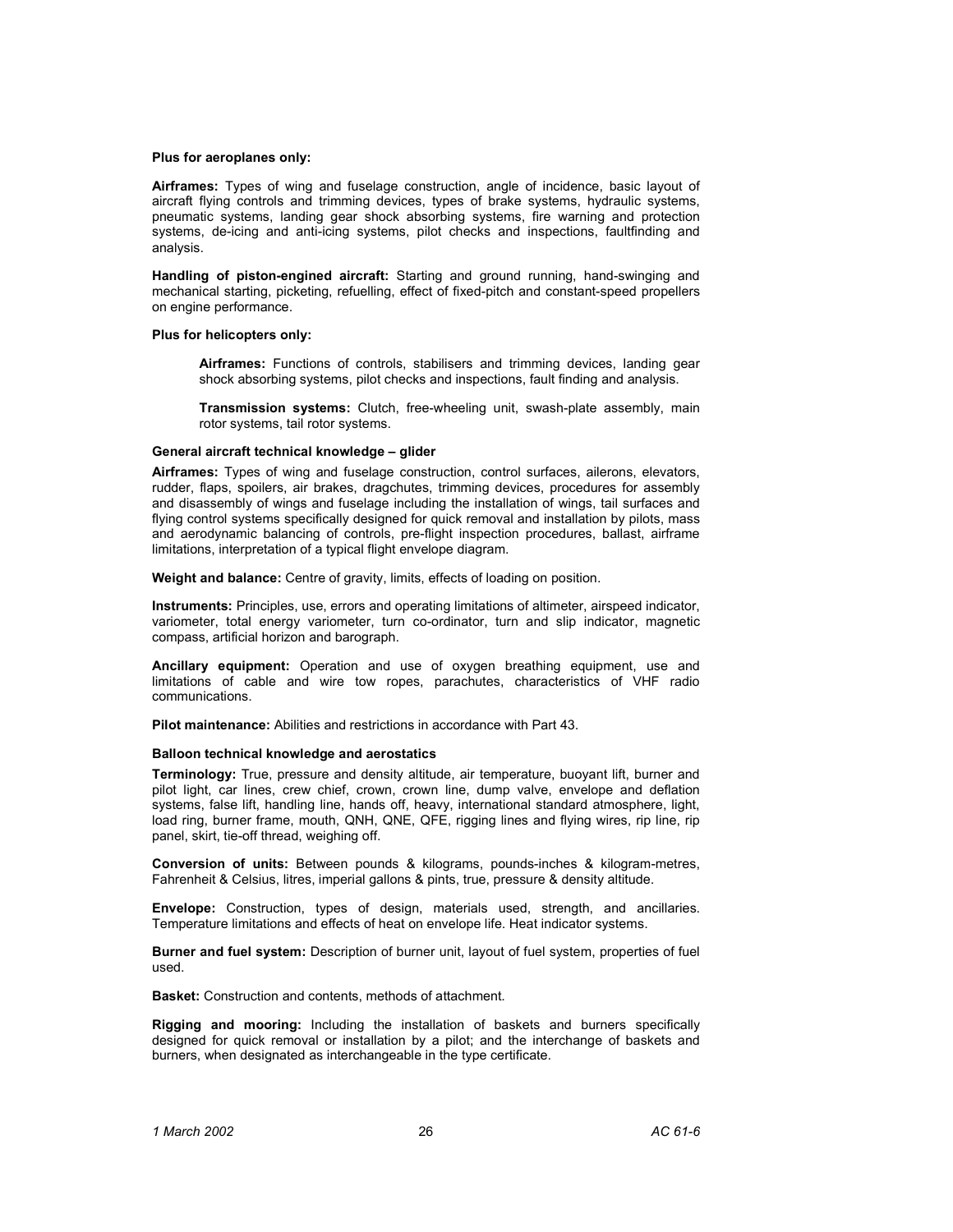**Flying procedures:** Site selection, launch and landing, weather limitations to operations, pre-flight, laying-out and inspection, the ripping panel, inflation methods and precautions, take-off techniques employed, control in flight, landing techniques, emergency procedures.

**Weight calculations:** Loading chart use, winter and summer operating conditions, use of Langford's formula.

**General maintenance:** Fabric patches, load bearing tapes, wire ropes, burner, fuel system, and piping, pressure gauge, regulator, on-off valve, self-sealing couplings, steel and aluminium fuel cylinders.

**Instruments:** Construction, operating principles, and limitations of altimeters, thermometers and variometers.

**General Limitations:** Weather, fuel, permitted damage before the operation is unsafe, safety equipment including fire precautions and personal survival, instruments, loading and rates of climb, attachments to the envelope and basket, hazards.

**Pilot maintenance:** Abilities and restrictions in accordance with Part 43.

### **Human factors**

Basic physiology and the effects of flight

Anatomy and physiology of the eye, ear, vestibular, circulatory, and respiratory systems.

Composition of the atmosphere and gas laws as applicable to pilots, and the nature of the human requirement for oxygen.

Effects of reduced ambient pressure and of sudden decompression, times of useful consciousness.

Recognising and coping with hypoxia and hyperventilation.

Entrapped gases and barotrauma.

Decompression sickness and the hazard of flying after diving.

Effects of acceleration (positive and negative g) on circulatory system, vision, and consciousness.

Mechanism, effects, and management of motion sickness.

# **Flying and health**

Noise-induced and age-induced hearing loss.

Visual defects and their correction.

Arterial disease and coronary risk factors, electrocardiogram, blood pressure, stroke.

Diet, exercise, obesity.

Neurological factors, fits, faints, and the electroencephalogram.

Psychiatric diseases, drug dependence, and alcoholism.

Tropical diseases (including malaria) and their prevention, hepatitis, and sexually transmitted diseases.

Common ailments and fitness to fly, gastroenteritis, colds, use of common drugs and their side effects, hypoglycaemia and dehydration.

Prescription and non-prescription medication.

*1 March 2002* 27 *AC 61-6*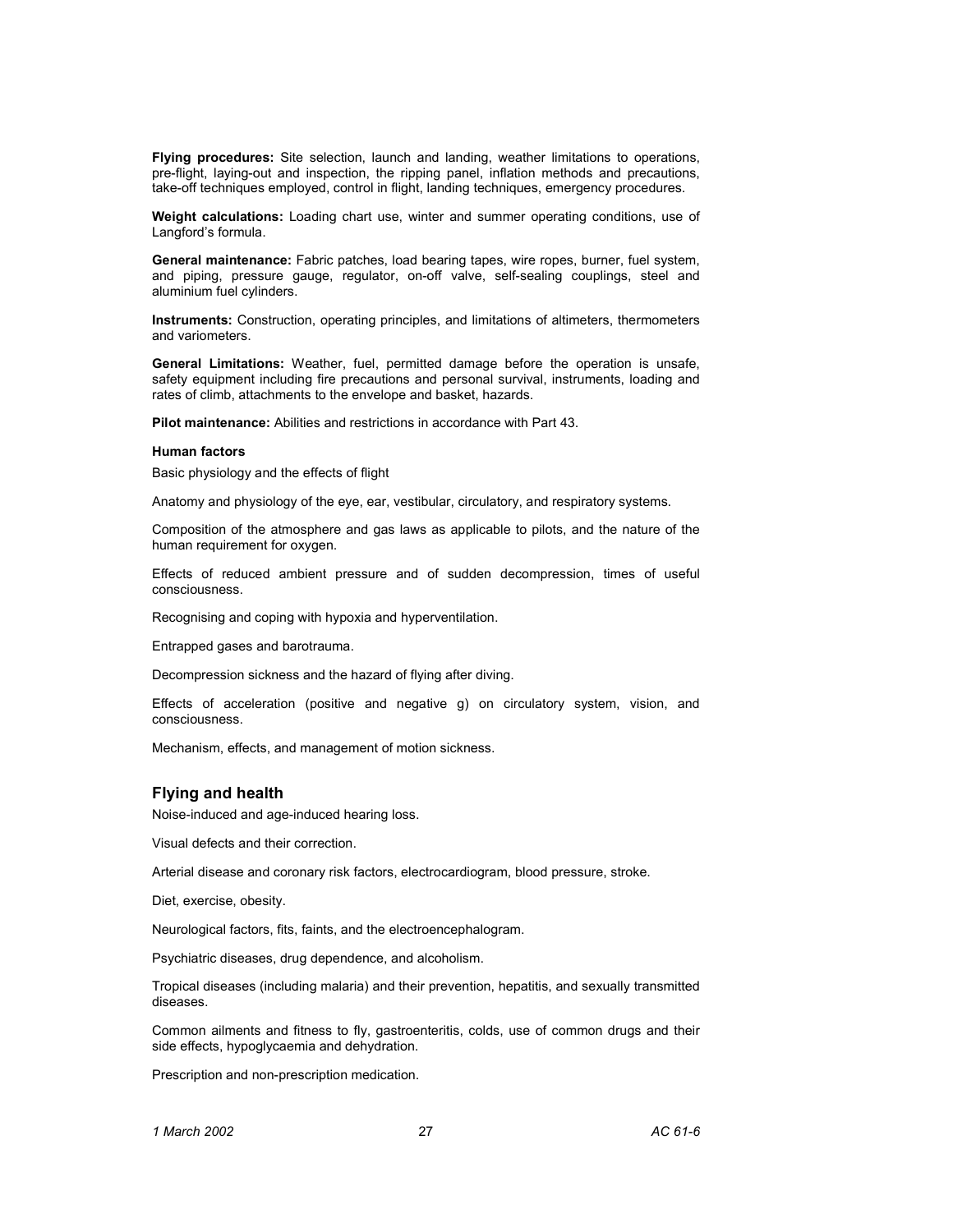Toxic hazards.

Causes and management of in-flight incapacitation.

Age-related physiological and behavioural changes.

### **Basic aviation psychology**

Basic plan of human information processing, including the concepts of sensation, attention, memory, central decision-making and the creation of mental models.

Limitations of decision making, single channel capacity, and mental workload.

Function of attention in selecting information sources, attention-getting stimuli.

Types of memory; peripheral or sensory memory, short term or working memory, long term memory, motor or skills memory, semantic and episodic memory.

Memory limitations and failures.

Perception, the integration of sensory information to form a mental model.

Effects of experience and expectation on perception.

Erroneous mental models, visual, vestibular, and other illusions.

Recognising and managing spatial disorientation.

Use of visual cues in landing.

Eye movements, visual search techniques, mid-air collisions.

Comparison of skill, rule, and knowledge-based behaviours.

The nature of skill acquisition, the exercise of skill, conscious and automatic behaviour, errors of skill.

Rule-based behaviour, procedures, simulator training, failures of rule-based behaviour.

Knowledge-based behaviour, problem solving and decision making, inference formation, failures in knowledge-based behaviour.

Mental imagery, maintaining accurate mental models, situational awareness, conformation bias.

Awareness that special perception problems exist in helicopter operations, water flying, and agricultural operations.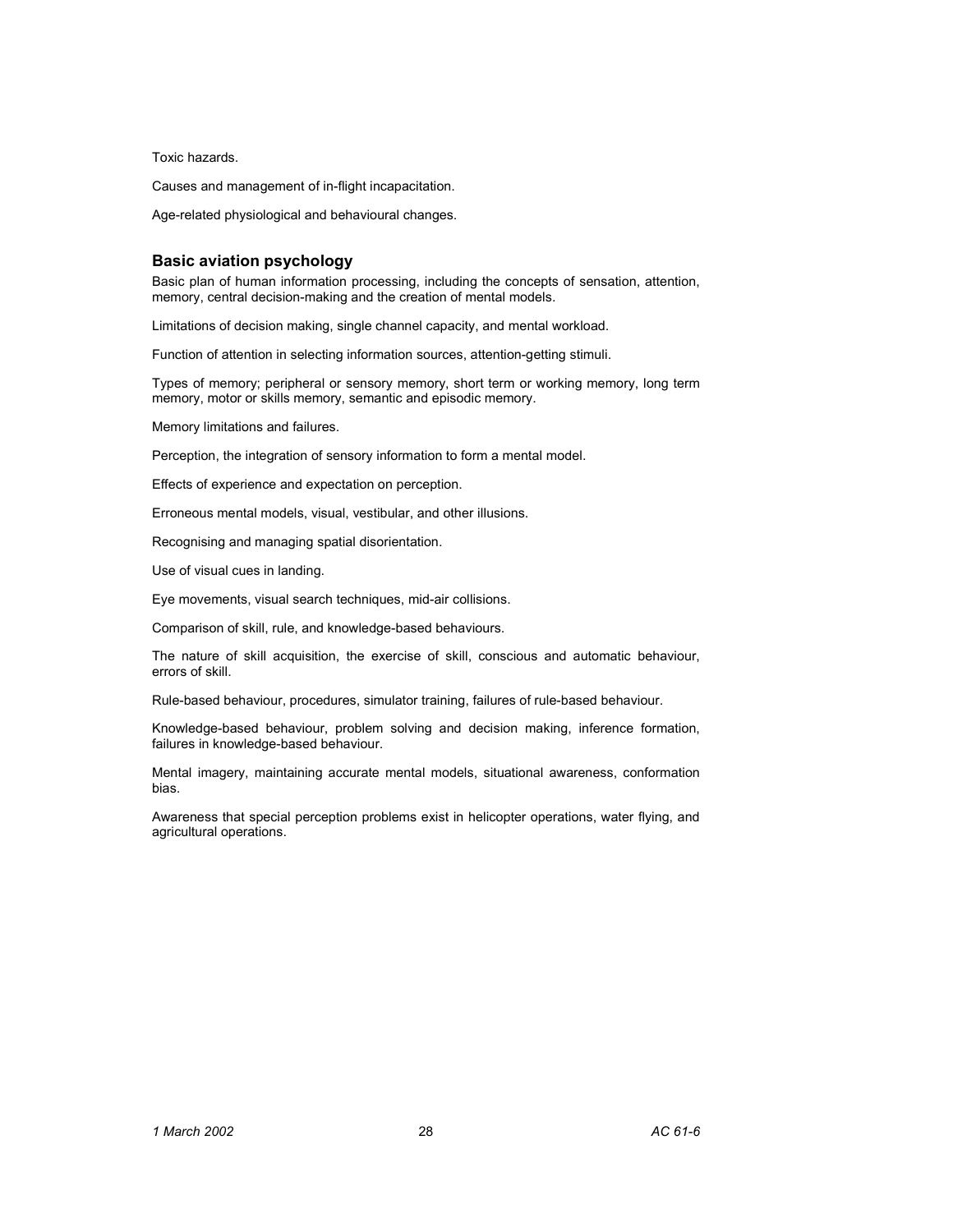### **Stress management**

Definitions, concepts, and models of stress.

Arousal, concepts of over- and under-arousal.

Environmental stresses and their effects, heat, noise, vibration, low humidity.

Domestic stress, home relationships, bereavement, financial and time commitments.

Work stress, relationships with colleagues and management.

Effects of stress on attention, motivation and performance.

Life stress and health, other clinical effects of stress.

Defence mechanisms or coping strategies, identifying stress, and stress management.

### **Sleep and fatigue**

Biological clocks and circadian rhythms, sleep and wakefulness, temperature rhythms, zeitgebers.

Sleep stages, sleep at abnormal times of day, required quantity of sleep.

Work-induced fatigue.

Shift work.

Time zone crossing, circadian disrhythmia, re-synchronisation.

Rostering problems, sleep management, and naps.

Sleep disorders and sleep hygiene.

Management of sleep with drugs.

Control of workload, fatigue, rest and biological rhythms.

### **Judgement**

Hazards and risks in aviation, risk assessment.

Errors, incidents and accidents, the role of human error in aviation accidents.

Causes of human error, slips and mistakes, violations and errors, cognitive and attitudinal factors.

Making decisions, developing judgement and decision making skills, theory and practice for countering hazardous pilot attitudes.

In-flight decision making, decision making under uncertainty, influence biases, heuristics, and errors as elements of judgement in decision making under conditions of uncertainty.

Expert decision making, declarative and procedural knowledge. Judgement training, applying a decision making model such as DECIDE.

# **Social psychology and flight deck management**

Personal abilities, skills and behavioural styles.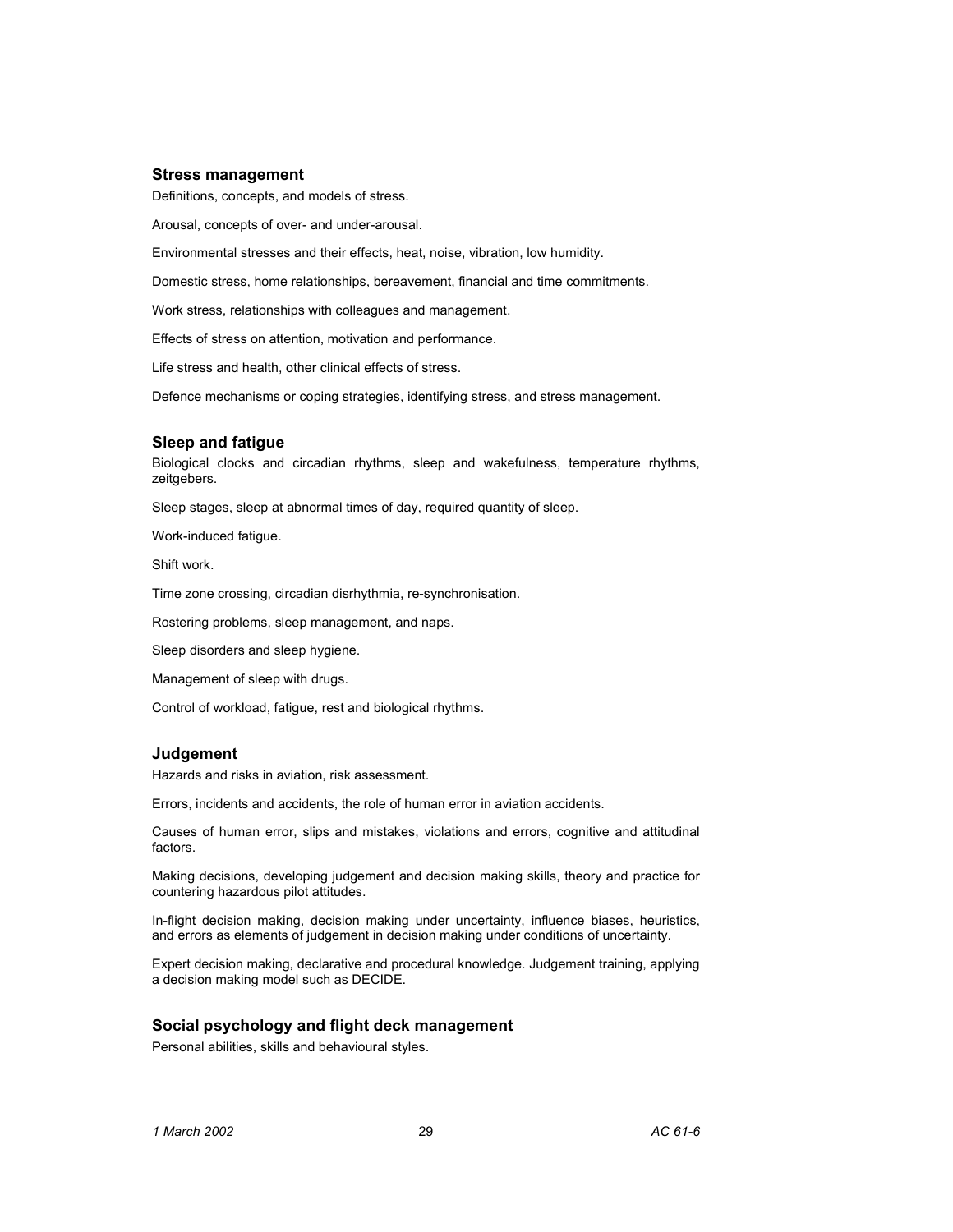Main dimensions of personality, extroversion, anxiety, other important traits, warmth and sociability, impulsivity, tough-mindedness, dominance, stability, and boldness.

Goal-directed, person-directed types of behaviour.

Autocratic and democratic leadership styles.

Individual personality related problems of flying, especially risk-taking.

Personality interaction on the flight deck, and the interaction of personality with status or seniority, handling versus non-handling and other roles and perceived ability of crew members.

Concepts of conformity, compliance, and group decision-making, implications of these concepts for the flight deck with regard to effects of crew size, especially 2 versus 3 crew.

Communication, verbal and non-verbal communication one-way and two-way communication, different communication styles, theory and process of communication, developing effective communication styles, listening skills, conflict management, feedback.

Methods of maximising crew effectiveness and improving flight deck, or cockpit resource, management, developing a team concept, group decision making.

Interacting with cabin crew, air traffic services, maintenance personal and passengers.

# **Design of flight decks, documentation and procedures**

Basic principles of control, display, and workspace design.

Eye datum, anthropometry, and workspace constraints, external vision requirements, reach, comfort and posture.

Display size, legibility, scale design, colour, and illumination, common errors in display interpretation.

Control size, loading, location and compatibility of controls with displays.

The presentation of warning information and misinterpretation of warnings.

The design and appropriate use of checklists and manuals.

Effects of automation and the glass cockpit, integration of information from many data sources on one display, and automatic selection of displayed information, mode and status representation.

Machine-intelligence and relationship between aircraft decisions and pilot decisions.

The avoidance of complacency and boredom, and maintaining situational awareness, maintaining basic flying skills.

# **Human Factors Courses**

In accordance with the concepts of the Rule/AC system, successful completion of an approved course in Human Factors would be accepted as equivalent to a written examination pass in the subject for CPL. This requirement would be met by completion of a course of Human Factors training at an organisation certificated under Civil Aviation Rule Part 141, with certification that a satisfactory standard had been achieved.

Guidelines for such a course are that it should be to the CPL human factors syllabus, be of at least 100 hours duration (which may include preparatory reading and projects), and include internal assessment.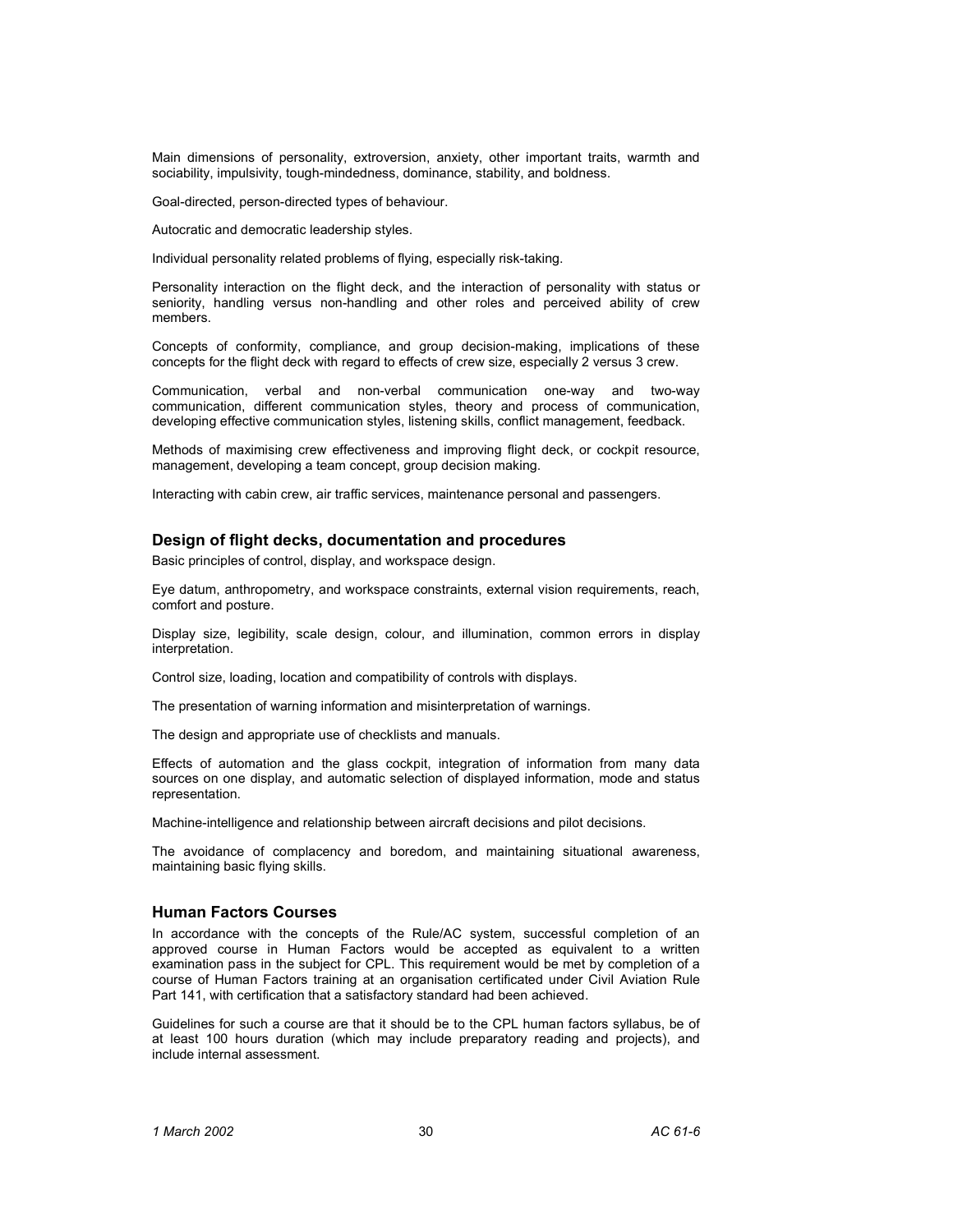# **Appendix IV Commercial pilot licence flight test syllabuses**

### **Flight test syllabus — aeroplanes**

# **General knowledge test**

The test is to include an oral general knowledge test followed immediately by a pilot competency test. The candidate is to provide a copy of the current meteorological forecast for the period of the flight. Failure to pass in any item of the test may result in the applicant and the instructor being advised of the failure aspects and the further training believed necessary before a further flight test may be undertaken.

**Aircraft documents:** Certificate of airworthiness, flight manual, release to service, and radio licence.

**Aircraft performance:** Calculation of take-off and landing distance requirements.

**Fuel:** Requirements and management.

**Aircraft loading:** Including fuel, oil and baggage and completion of a load sheet, calculation of centre of gravity position.

**Aircraft inspection:** Pre-flight check.

**Emergency equipment:** Location, use, and operation.

**Weather, NOTAM and PNGAIP supplements:** Information applicable on the day of the test, obtained and correctly interpreted.

### **Piloting technique test**

**Pre-flight inspection:** As in flight manual.

**Engine start up and warm up:** As in flight manual.

**Engine checks and run-up:** As in flight manual.

**Air traffic services procedures:** Standard.

**Taxiing and brake check:** Safe, instrument checks, speed control.

**Pre-take-off checks:** Flight manual or mnemonic. The use of check lists is encouraged.

# **Visual flight test**

**Normal take-off:** Correct power, straight take-off path, correct elevator use for tailwheel or nosewheel type, unstick, nose attitude, speed control, flap raising, accurately trimmed, nominated climb speed  $\pm$  5 knots.

**Crosswind take-off:** Determine crosswind component, apply to aircraft, use of differential braking for tailwheel type, straight take-off path, windward aileron raised, reducing with effective speed increase, positive, clean lift-off, track out, accurately trimmed, nominated climb speed  $\pm$  5 knots.

**Maximum performance take-off:** Brakes, maximum power, pressures and temperatures checked, straight run, nominated unstick speed, initial best angle of climb speed, accurately trimmed, then best rate-of-climb speed, retrim.

**Abandoned take-off:** Close throttle fully, directional control, brakes, subsequent actions.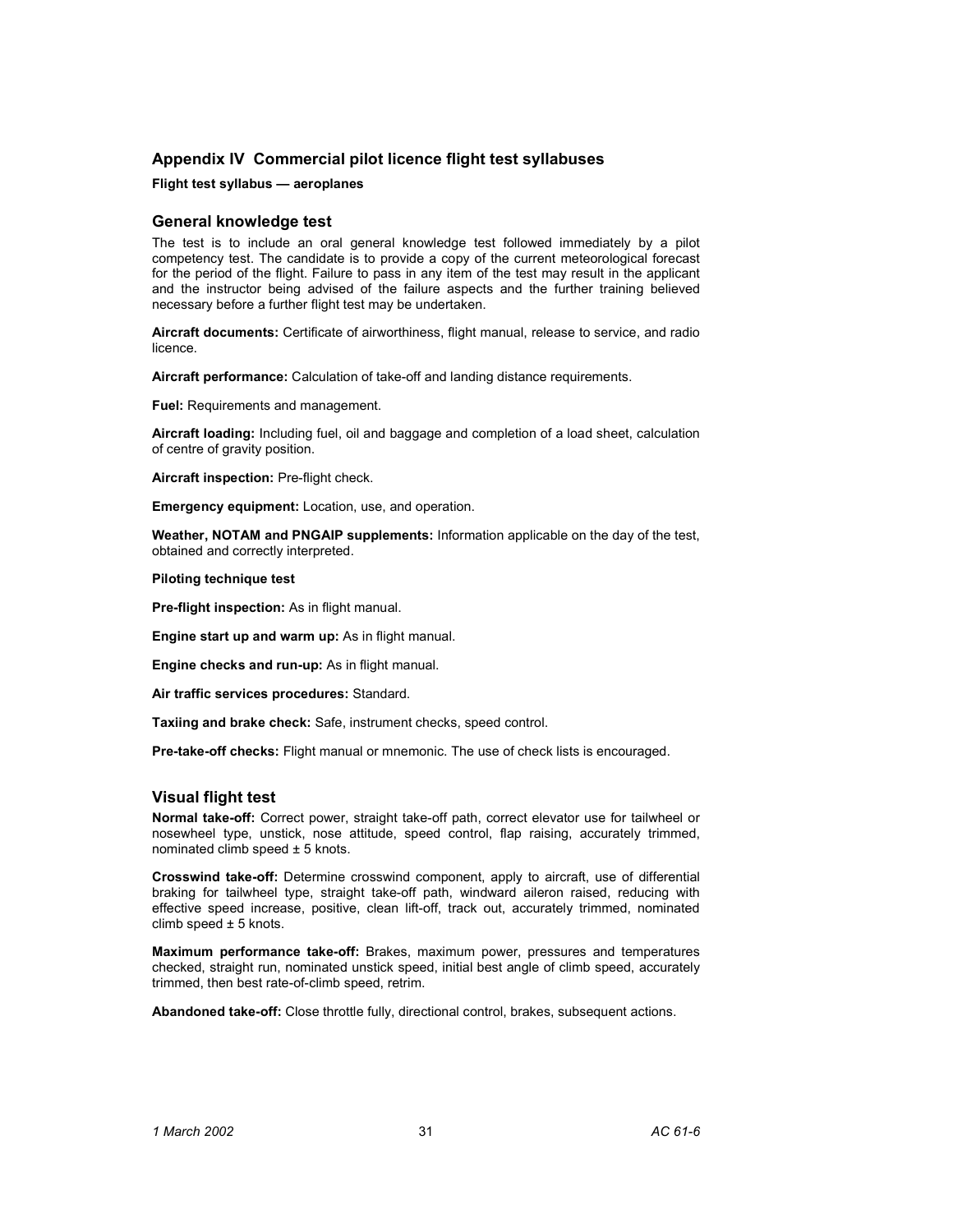**Engine failure after take-off:** Lower nose, correct gliding speed, trim if possible, selection of area, warn passengers, Mayday if time, flap as required, checks if time, mixture ICO, fuel and ignition off, door unlocked, master off last if electric flap involved, correct overshoot procedure applying power first.

**Climbing:** Nominated speed ± 5 knots, accurately trimmed, temperatures and pressures checked, look-out, heading changes during long climbs to see over nose blindspot, ball central.

Level flight: Accurately trimmed,  $\pm$  50 feet of nominated altitude, ball central.

**Descent:** Nominated speed  $\pm$  5 knots, accurately trimmed, ball central.

## **Instrument flight test**

**Full panel:** 

No visual horizon.

**Straight and level:**  $\pm$  5 degrees,  $\pm$  100 feet.

**Medium turns:** 180 degree left and right, ± 10 degrees of heading, ± 100 feet.

**Straight ascent and descent:**  $\pm$  100 feet to pre-selected altitude.

**Stall onset power-on level flight:** Unstall, correct use of power and controls.

**Stall onset power-on climbing turn:** Unstall, correct use of power and controls.

**Start of power-on spiral dive:** Correct identification and recovery.

### **Limited panel:**

Using only ASI, VSI, altimeter, turn and slip indicator and magnetic compass. No visual horizon, DI, or HSI.

**Climbing turns:** On to compass headings, nominated speed ± 10 knots, ± 10 degrees.

**Straight climb:** Compass headings, nominated speed  $\pm$  10 knots,  $\pm$  10 degrees.

**Straight and level:** Compass headings,  $\pm$  10 degrees,  $\pm$  200 feet.

**Medium turns:** Left and right, ± 200 feet, only tested on aircraft fitted with a bat-and-ball or other basic instrument capable of providing accurate angle of bank indication beyond Rate 1.

### **Unusual attitude recovery:**

Including start of power-on spiral dive.

### **Visual flight test continued**

All to be done to a maximum of one-quarter ball deflection.

**Medium turns:** Minimum 180 degrees left and right, look-out, ± 50 feet.

**Climbing turns:** Minimum 180 degrees left and right, look-out, nominated power and speed.

**Descending turns:** Minimum 180 degrees left and right, look-out, nominated power and speed.

**Steep turns:** Through 360 degrees left and right, look-out, bank angle minimum of 45 degrees, correct power use during entry and rollout, correct co-ordination and balance,  $\pm 50$ feet.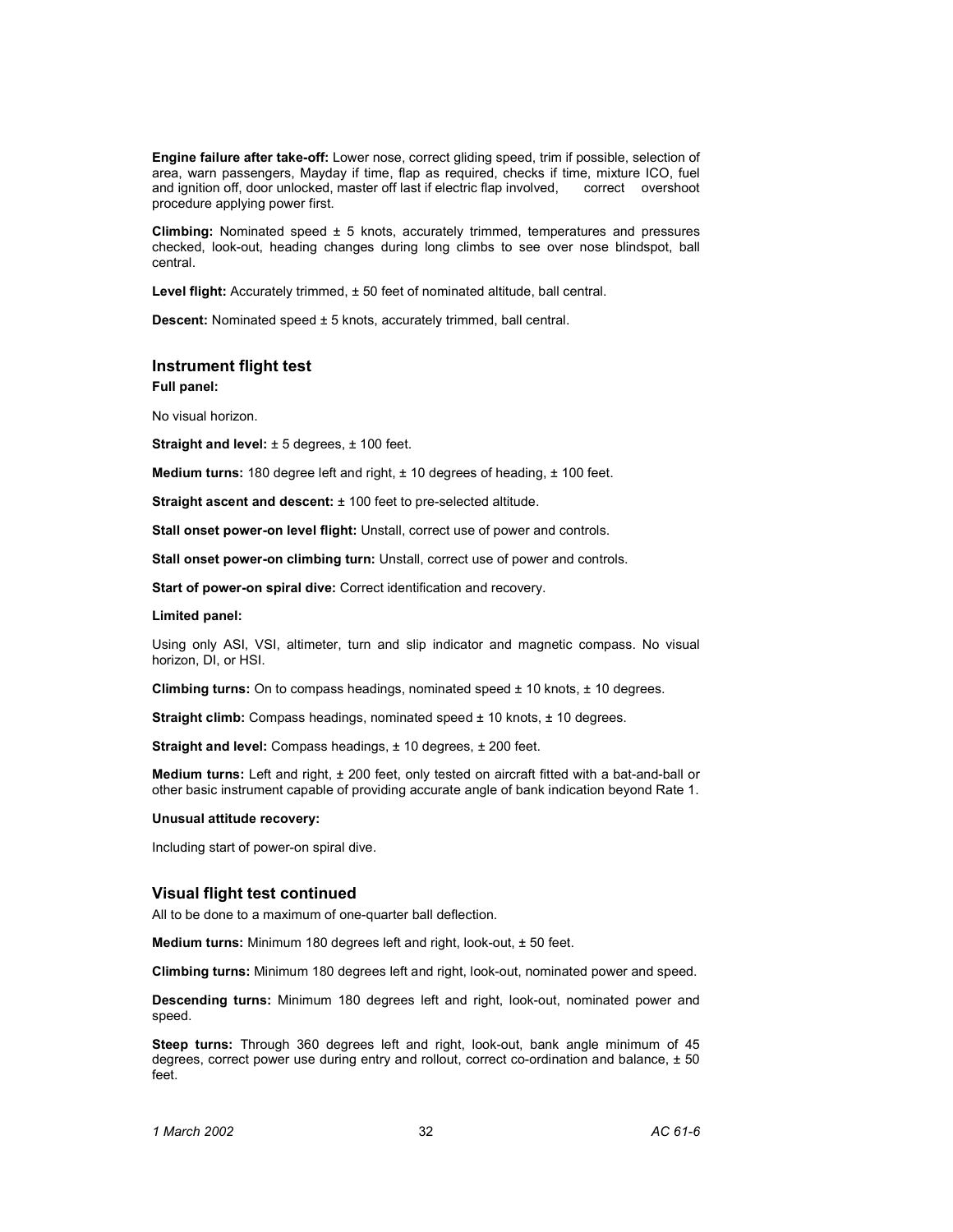**Maximum rate turns:** Through 360 degrees left and right, look-out, correct power use during entry and roll-out, correct co-ordination and balance, ±50 feet.

**Steep gliding turns:** Minimum 180 degrees left and right, look-out, entry at best gliding speed, power idle, speed increased during turn, roll-out back to glide, correct co-ordination and balance.

**Stalling:** Safety checks and clearing turns essential.

**Stall in basic configuration:** Recovery either at incipient or fully developed stage (flight examiner will nominate which), with minimum height loss, no yaw, standard recovery.

**Power-on stall:** With or without flap, as for basic stall.

**Wing-drop stall:** Correct use of rudder to prevent further yaw, no aileron use during initial recovery, correct use of power.

**Stall in a steep turn:** Reduced power entry optional, recovery either at incipient or fully developed stage (flight examiner will nominate which), balanced entry, recognition, correct recovery to straight and level and to continued turn left and right, maximum height loss 100 feet.

**Forced landings with power:** From 500 feet approximately, in LFA or on aerodrome, cloud base and visibility nominated by flight examiner, circuit planning, engine handling, configuration, nominated speed, execution.

**Forced landings without power:** Commencement height at flight examiner discretion, field selection by candidate, initial actions, descent plan and execution, speed as nominated, carburettor heat, trouble checks, simulated Mayday, power checks, warn passengers, shutdown checks, gross undershoot or overshoot is a failure, correct overshoot procedure with only 1 attempt allowed.

**Flap usage or sideslipping:** Flap usage within speed range, safe operation. Side-slipping, only tested when applicable to aircraft type, straight and in turns, speed control, safe execution.

**Low flying in simulated bad visibility: P**reliminary checks, not more than 45 degree banked turns, nominated height  $\pm$  50 feet, speed  $\pm$  5 knots, good look-out essential, constant radius turns accurate, obstacle avoidance turns accurate, correct power usage. Reversalturns — coastal or restricted terrain (or both), correct direction of turn. Not above 500 foot or below 200 foot height.

**Rejoining and circuiting:** As nominated by flight examiner, checks before rejoining and circuit checks completed, acceptable level of safety awareness.

**Approach and landing:** As nominated by flight examiner, approach in accordance with performance chart to minimum length fields, wheel landing, flapless landing, glide approach and landing, crosswind landing. Nominated speeds, correct execution, descent path, drift allowance, and touchdown.

**Missed approach from below 50 feet:** Correct power usage, gear, flap sequence, safe execution, heading ± 5 degrees, nominated climbing speed, accurately trimmed.

**Radiotelephony tuning and procedures:** Standard phraseology required.

**Look-out and general airmanship:** Good look-out and airmanship.

**Air traffic control:** Comply with air traffic services practices and procedures and carry out the required communications with a degree of competency appropriate to the privileges of a CPL(A).

**Intercommunication:** Equipment of an approved type is to be provided for use during the flight test.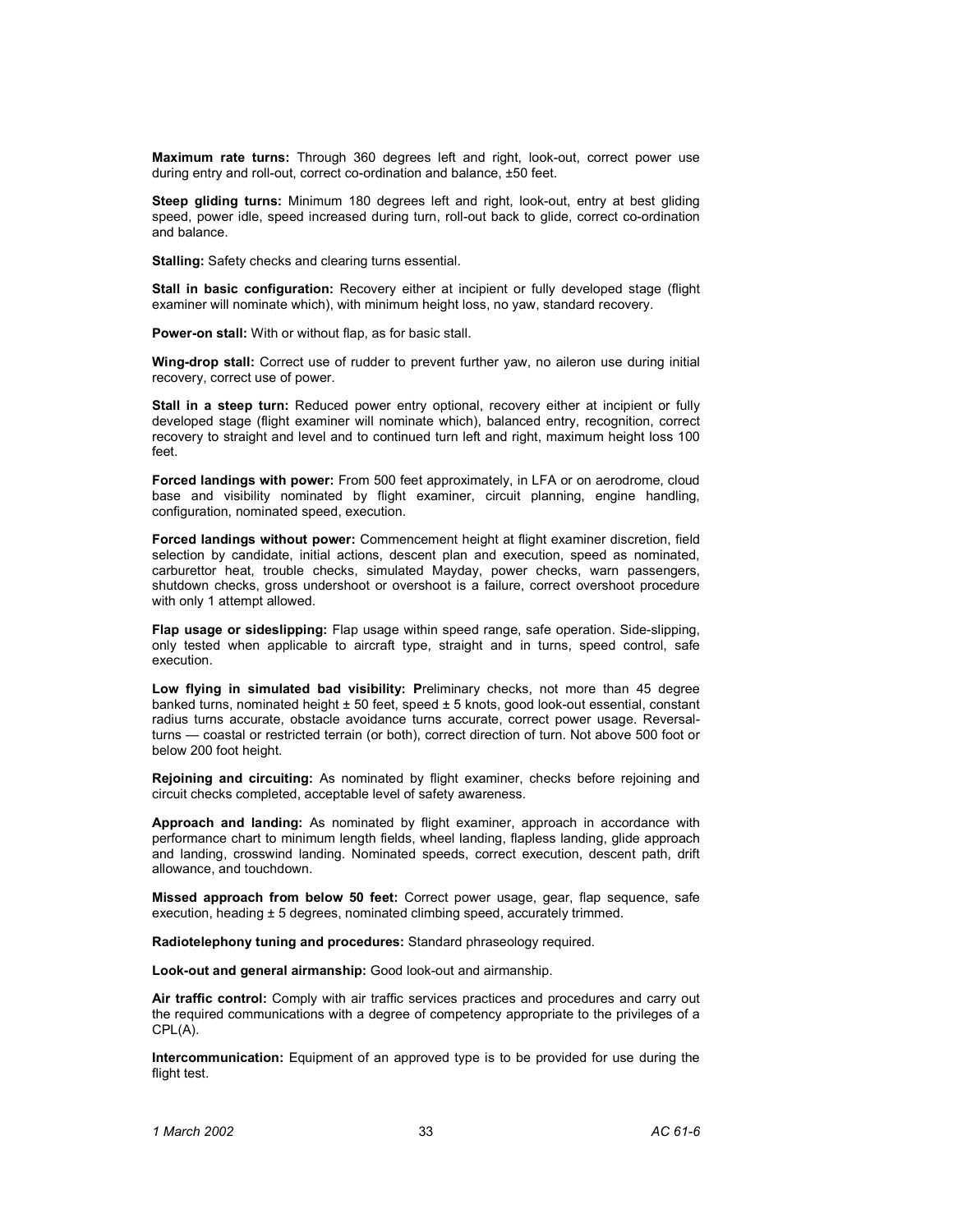An approved airline flight simulator may be used for those exercises that are not normally demonstrated in flight in the particular aeroplane concerned.

### **Flight test syllabus — helicopter**

The test is to include an oral general knowledge test followed immediately by a pilot competency test. The candidate is to provide a copy of the current meteorological forecast for the period of the flight. Failure to pass in any item of the test may result in the applicant and the instructor being advised of the failure aspects and of the further training believed necessary before a further flight test may be undertaken.

#### **General knowledge test**

**Aircraft documents:** Certificate of airworthiness, helicopter flight manual, release to service and radio licence.

**Helicopter performance and operating requirements:** As in current legislation.

**Fuel:** Requirements and management.

**Loading:** Including fuel, oil and baggage.

**Emergency equipment:** Location and use.

**Weather, NOTAM and PNGAIP supplements:** Obtained and correctly interpreted.

#### **Piloting technique test**

**Pre-flight inspection:** As in check list.

**Start-up, warm-up, clutch engagement:** As in flight manual.

**Run-up, functional checks:** As in flight manual.

**Lift-off to hover:** Maintain correct attitude and heading, constant height, good RPM control and co-ordination, hover check - power, centre of gravity position indicated by cyclic, control response.

**Hover taxiing:** Steady walking pace, good height and RPM control, skids aligned with direction of movement.

**Hover patterns and turns: S**mooth control of the helicopter in spot turns and sideways and backwards flight.

**Normal circuit:** Good lift-off, hover, correct attitude during transition to normal climb ± 10 knots, turn at nominated height, downwind at nominated height ± 100 feet, downwind checks, judgement of base turn, safe approach speed, reasonable approach angle to nominated touchdown spot, good RPM and directional control throughout, terminate at a hover then land vertically.

**Limited-power operations:** Demonstrate running take-off, run-on landing, cushion creep take-off, zero speed landing, towering take-off.

**Quick stops:** At nominated height, perform quick stops terminating into wind, safe position of tail rotor and avoid dangerous sink.

**Straight-in autorotation:** From approximately 800 foot height perform a straight-in autorotation with power recovery to a 3 foot hover, initial collective fully down, positive needle split at approximately 300 RPM, good speed and RPM control in descent, safe cyclic action, co-ordination of throttle, collective and anti-torque pedal.

**180 degree autorotation:** From approximately 800 foot height perform a 180 degree autorotation with power recovery to the hover, control as for straight-in case.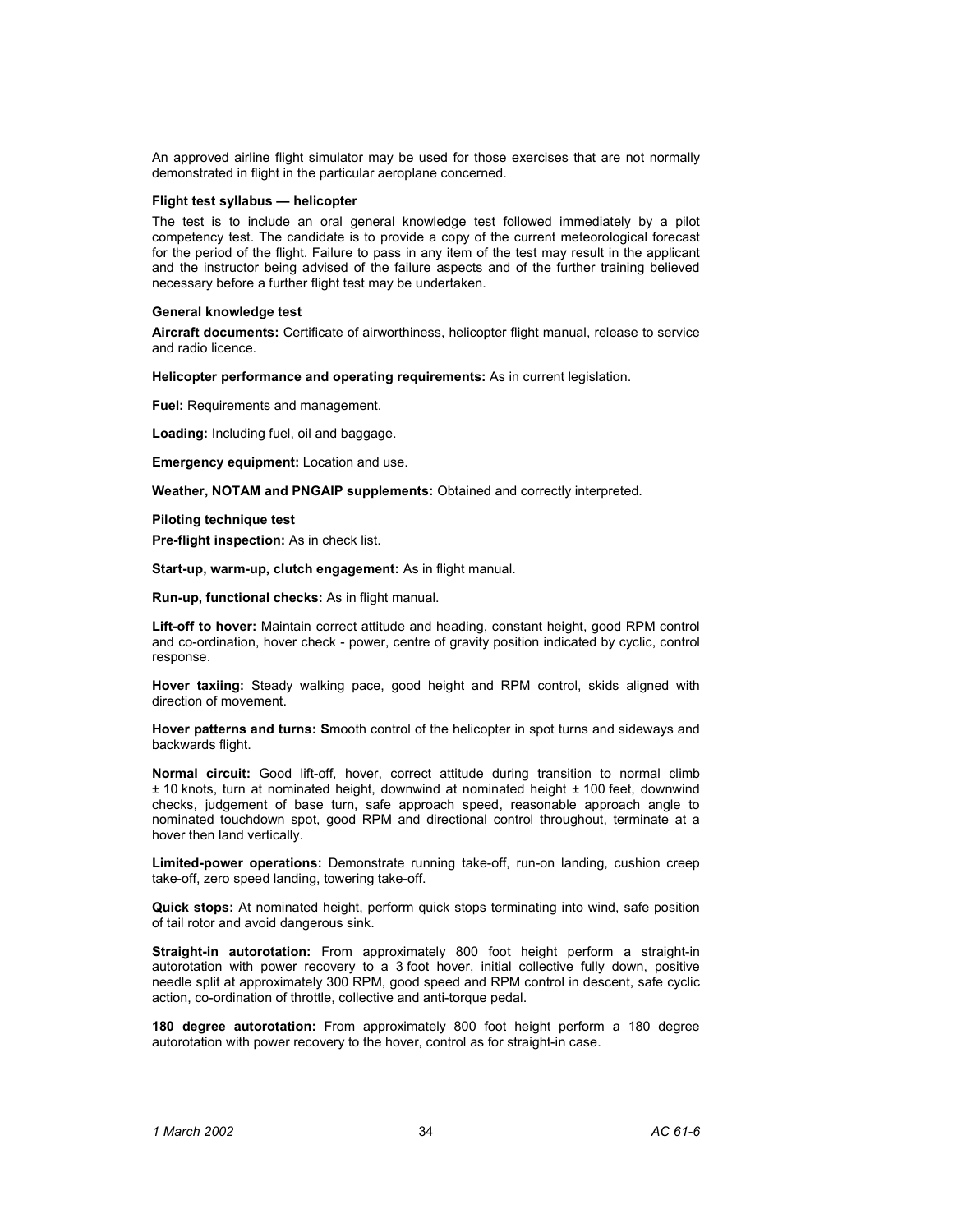**Autorotation: I**AS and RPM variation, from approximately 800 foot height perform an approach with varying IAS and RPM to hover over a nominated spot.

**Low flying:** At a nominated height and not below a nominated speed, maintain good RPM control whilst turning and following basic contours with use of the collective.

**Mountainous-terrain flying:** On a knoll (or spot on a ridge) perform a reconnaissance, determine the wind direction and report it, then carry out a circuit with power check and safe approach to a hover or landing as applicable. In no-natural-horizon conditions, demonstrate flying in a valley terminating in an approach to a hover, or landing as applicable, at a position nominated by the examiner. This item may be omitted from the test if a Category B or A flight instructor has certified the candidate's competence in the candidate's log book.

**Slope landings and take-offs:** Demonstrate slope landings across and up slope, maximum operating engine RPM, gentle ground contact, correct handling of collective and cyclic throughout.

**Confined areas:** As appropriate perform a high reconnaissance of selected confined areas, consider size, shape, wind, best approaches, obstructions, termination hover height or landing spot (or both), surface, slope and overshoots, plan circuit, make power assessment, circuit and approach to hover or landing, and departure. Test to include advanced confined area operations involving maximum power or steep towering take-off techniques and hover manoeuvres to position where appropriate, which might include turns about the mast or cargo hook, nose and tail rotor.

**Carriage of external rack loads:** To be covered by an oral discussion and briefing.

**Carriage of sling loads:** With the helicopter at or near its MCTOW, and using a sling at least four metres long, position the helicopter on the ground, attach the sling to the hook and demonstrate a lift-off with maximum operating engine RPM, circuit and approach to the hover over a nominated spot with manual release, maximum operating engine RPM on finals to the hover.

**Instrument flight manoeuvres:** Straight and level flight, ± 5 degrees heading, ± 100 foot altitude, in-balance, climbing and descending to pre-selected altitudes, level flight to be reestablished at the pre-selected altitude  $\pm$  100 feet, 180 degrees medium level turns left and right, Rate 1, ± 100 foot altitude, ± 10 degrees of roll-out heading, in-balance, autorotations, safe and correct, recovery from unusual attitudes, prompt and correct.

**Run-down procedures:** As in flight manual.

**Emergencies:** Hydraulic controls failure if applicable, tail rotor emergencies, discussions on forced landings, fire in the air, ditching, and any other emergency relevant to the helicopter being used for the test.

**Airmanship:** The whole flight will be considered and an assessment made of pilot judgement, decision making, and adequacy of lookout.

**Air traffic control:** Comply with air traffic services practices and procedures and carry out the required communications with a degree of competency appropriate to the privileges of a CPL(H). Provided that, where the applicant is the holder of at least a CPL(A), the flight examiner may substitute an oral examination on air traffic services practices and procedures when the helicopter is not equipped with two-way radio or air traffic services are not available.

Intercommunication equipment of an approved type is to be provided for use during the flight test.

### **Flight test syllabus — glider**

The test is to include an oral general knowledge test and a pilot competency test. Failure to pass in any item of the pilot competency test will result in the applicant's instructor being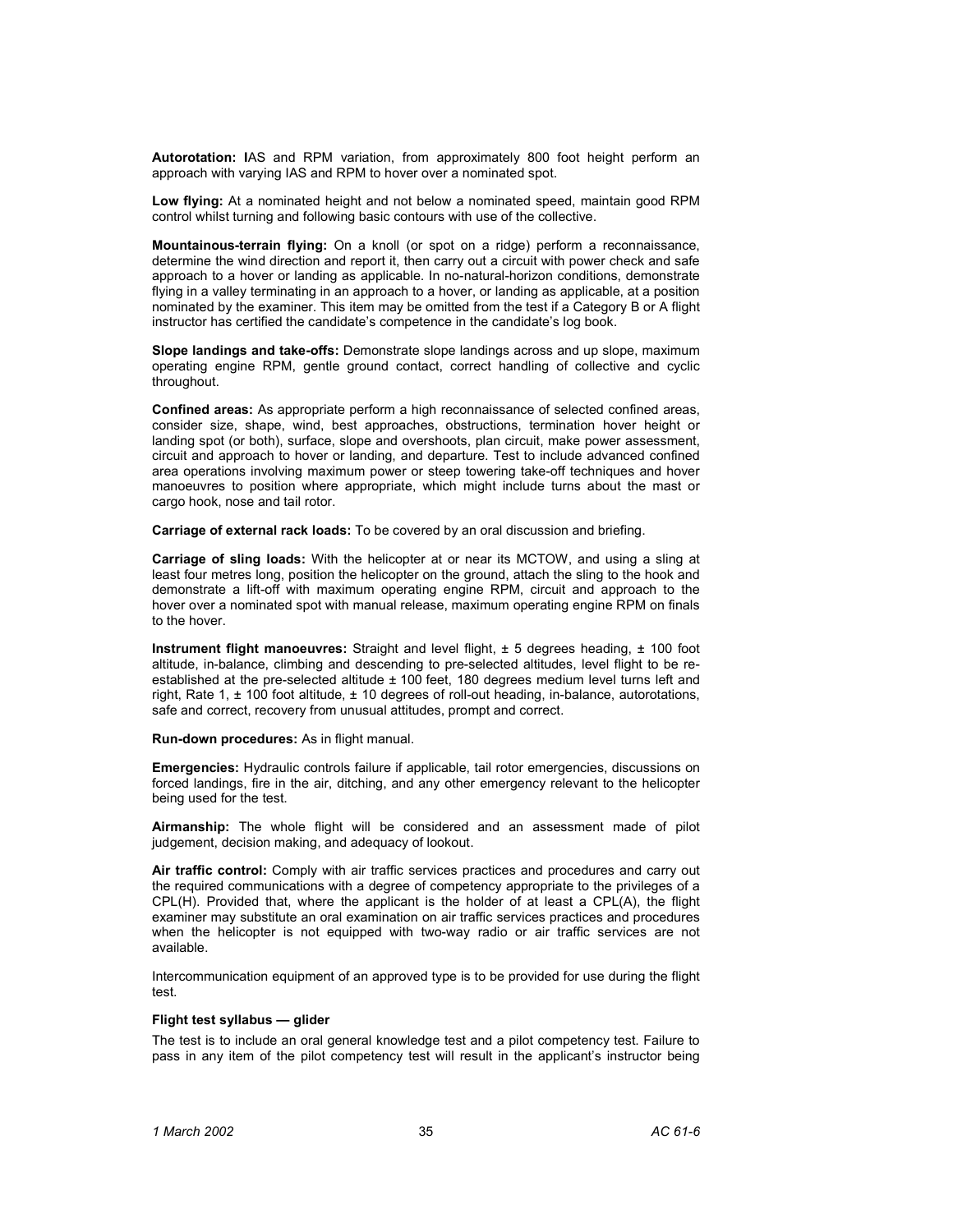advised of the failure aspects and the further training believed necessary before a further complete flight test may be undertaken.

# **General knowledge test**

Certificate of airworthiness, flight manual, release to service, daily inspection book, radio certificate.

Take-off and performance requirements:

Aircraft loading, weight and balance limitations.

Aircraft inspection, pilot maintenance, and pre-flight check.

Location, use and operation of emergency equipment.

Pre-flight tow equipment check.

Glider under tow - emergency signals to and from tug aircraft.

Rope and cable break procedures.

Care and use of oxygen equipment and problems associated with high altitude flying particularly with regard to passengers of unknown health status.

### **Piloting technique test**

Pre-flight operations, including the installation of wings, tail surfaces and flying control systems specifically designed for quick removal and installation by pilots.

Take-off and climb.

Action after release.

Turns onto compass headings.

Maintaining compass headings.

Medium turns.

Stall onset and recovery.

Fully developed stall and recovery.

Stall-spin situation.

Steep turns.

Sideslipping.

Take-off and landing into wind and crosswind.

Simulated paddock landing with altimeter covered.

Air traffic control: Comply with air traffic services practices and procedures, and carry out the required communications with a degree of competency appropriate to the privileges of a CPL (G).

### **Flight test syllabus — balloon**

The test is to include an oral general knowledge test followed immediately by a pilot competency test. Failure to pass in any item of the pilot competency test will result in the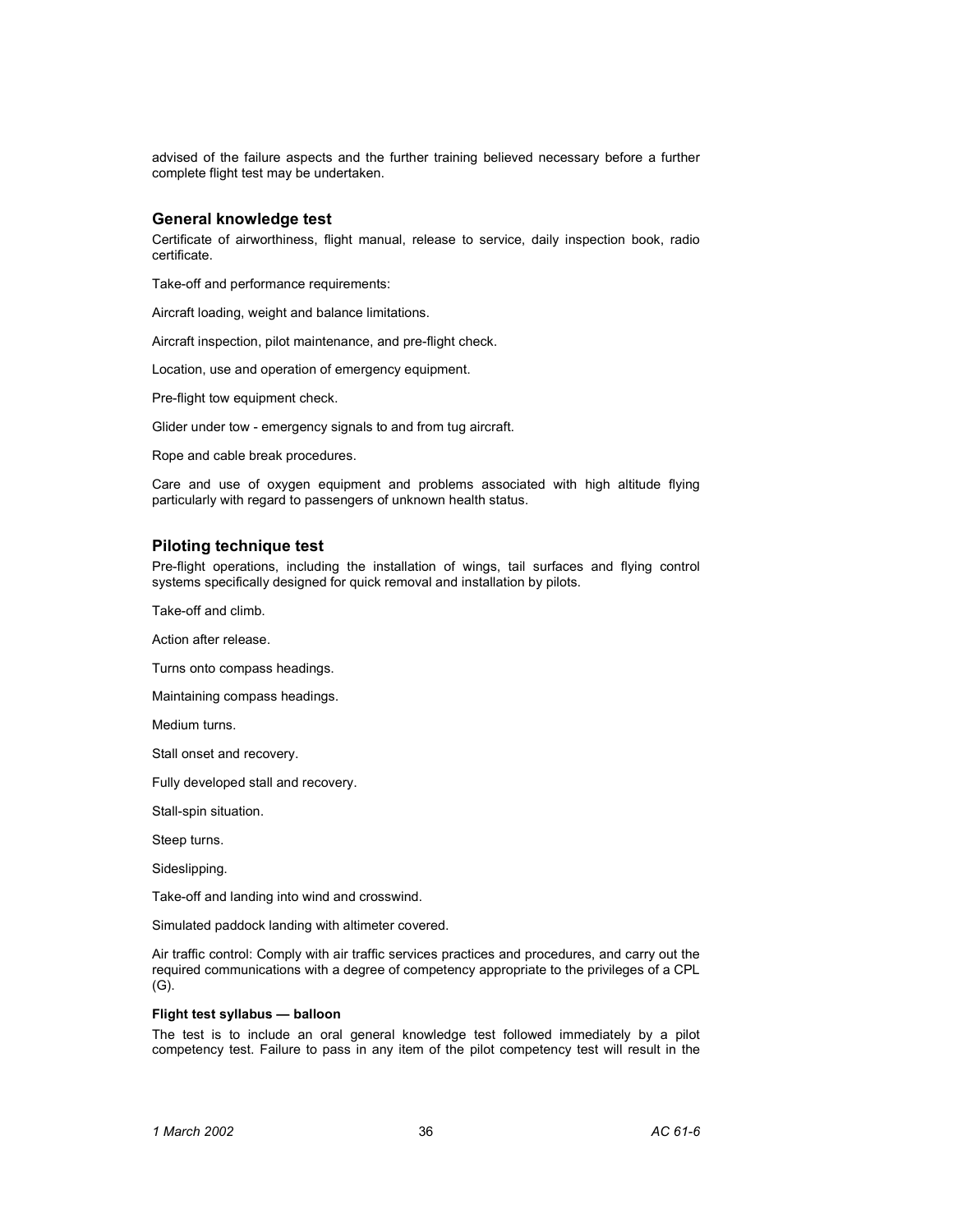instructor being advised of the failure aspects and the further training believed necessary before a further complete flight test may be undertaken.

### **General knowledge test**

Certificate of airworthiness, flight manual, maintenance requirements, radio licence and pilot's log book.

Balloon layout and inspection of balloon, burner and cylinders, including a knowledge of what conditions make a balloon unsafe to fly, fire precaution and control on ground.

The filling of cylinders and their installation in the basket.

Preparation of trail rope and method of attachment to balloon, crown rope or handling line tied to load frame ready for use.

Briefing of experienced helper if required.

Briefing of passengers, launch crew, and retrieval crew as to their duties.

Pre-take-off checks, weight and temperature, calculations, flight planning with particular reference to meteorological information, controlled airspace, and obstructions.

Inflation procedure and any final pre-take-off checks and instructions.

Pilot flame failure, understand various ways by which the pilot light can be relit.

Properties of gas, understand the importance of a variation in temperature to the vapour pressure and the effect such a variation has on burner power.

Effect of internal balloon temperature, understand the envelope temperature and maximum rate of climb limitations when the balloon is not fitted with an envelope temperature gauge.

### **Piloting technique test**

Rigging and mooring, including the installation of baskets and burners specifically designed for quick removal or installation by a pilot; and the interchange of baskets and burners, when designated as interchangeable in the type certificate.

Ascent or descent to a specified height, held in a reasonably stable flight condition.

Rapid descent rate by parachute vent or discharge valve usage, checked by use of burner to stable flight condition.

Entering, flying in, and leaving a thermal, if conditions are non-thermic this test part will be waived, but a knowledge of these aspects is required.

Control approaching and flying over likely sources of rising or sinking air, or adiabatic conditions.

Contour flying in open country.

Stepping down in height on approach to landing area.

Fuel management in flight.

Recognition of wind shear, gusts and crosswinds.

Landing area selection and general approach, where possible an approach to a landing area over an obstruction is required, the landing being close to the obstruction.

Intermediate landing where wind is below 5 knots.

Use of both trail rope and crown rope where possible.

*1 March 2002* 37 *AC 61-6*